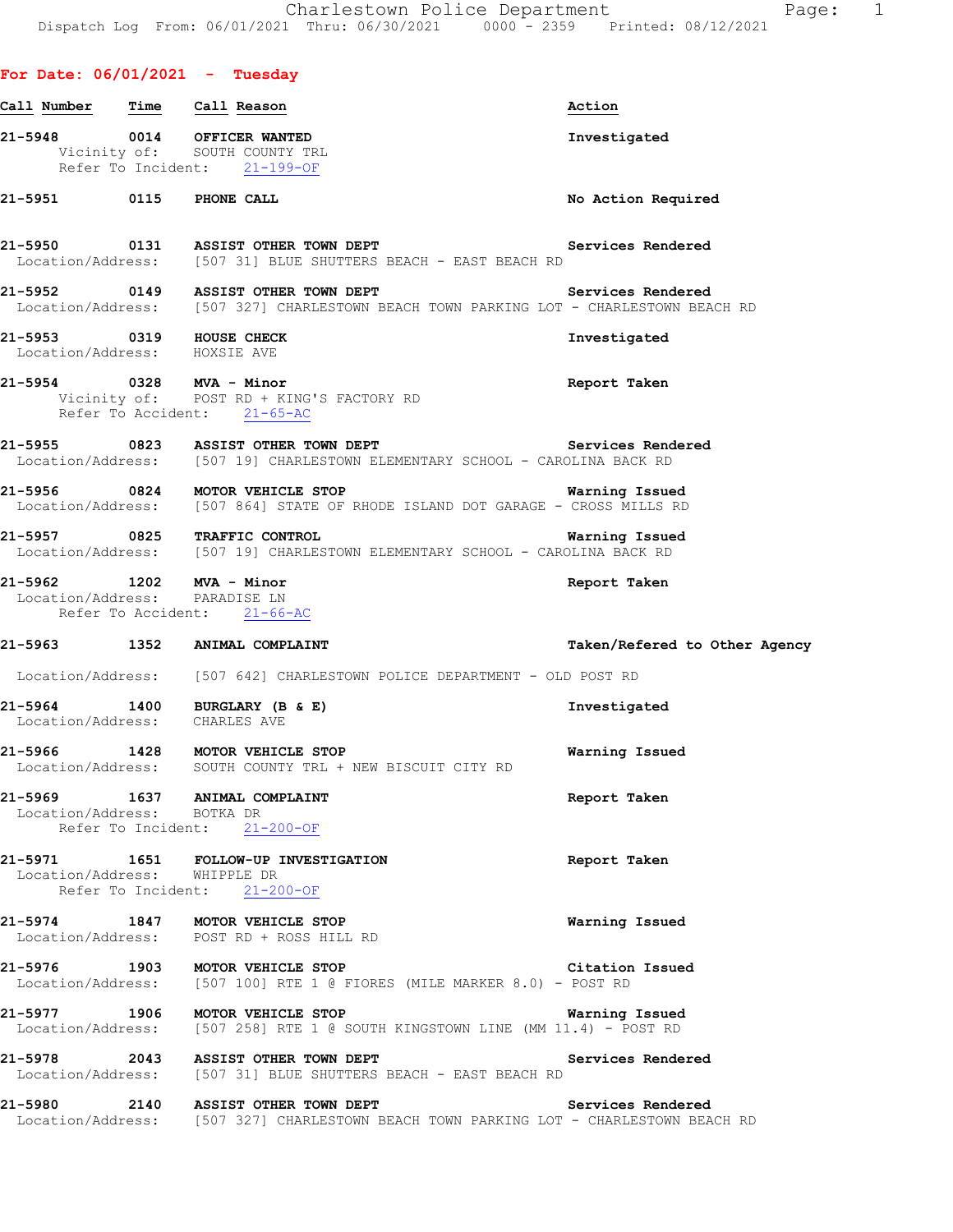|                                           | 21-5981 2256 SUSPICIOUS ACTIVITY/VEHICLE<br>Vicinity of: KING'S FACTORY RD                                                                   | Investigated      |
|-------------------------------------------|----------------------------------------------------------------------------------------------------------------------------------------------|-------------------|
|                                           | For Date: $06/02/2021$ - Wednesday                                                                                                           |                   |
|                                           | 21-5995 0612 MOTOR VEHICLE STOP<br>Vicinity of: POST RD + KING'S FACTORY RD                                                                  | Warning Issued    |
|                                           | 21-5996 0618 MOTOR VEHICLE STOP Warning Issued<br>Location/Address: [507 261] RTE 1 @ STATE GARAGE (MILE MARKER 9.6) - POST RD               | Warning Issued    |
|                                           | 21-5997 0702 FOUND/LOST PROPERTY<br>Location/Address: KING'S FACTORY RD + SHUMANKANUC HILL RD                                                | Investigated      |
|                                           | 21-5998 0816 TRAFFIC CONTROL<br>Location/Address: [507 19] CHARLESTOWN ELEMENTARY SCHOOL - CAROLINA BACK RD                                  | Services Rendered |
|                                           | 21-5999 0830 TRAFFIC CONTROL<br>Location/Address: NARROW LN + OLD COACH RD                                                                   | Warning Issued    |
|                                           | 21-6000 0833 ASSIST OTHER AGENCY<br>Location/Address: [507 19] CHARLESTOWN ELEMENTARY SCHOOL - CAROLINA BACK RD                              | Services Rendered |
|                                           | 21-6003 1052 MOTOR VEHICLE STOP<br>Location/Address: POST RD + SCHOOLHOUSE POND RD                                                           | Warning Issued    |
|                                           | 21-6004 1057 TRAFFIC CONTROL<br>Location/Address: OLD POST RD + CROSS MILLS RD                                                               | Services Rendered |
|                                           | 21-6005 1156 MVA - Minor<br>Vicinity of: SOUTH COUNTY TRL<br>Refer To Accident: 21-67-AC                                                     | Services Rendered |
| 21-6006 1350 DISABLED MV                  | Location/Address: [507 258] RTE 1 @ SOUTH KINGSTOWN LINE (MM 11.4) - POST RD                                                                 | Services Rendered |
|                                           | 21-6007 1527 DISABLED MV Services Rende<br>Location/Address: [507 263] RTE 1 @ TOURIST INFO (MILE MARKER 7.6) - POST RD<br>Services Rendered |                   |
|                                           | 21-6008 1553 MOTOR VEHICLE STOP<br>Location/Address: SHANNOCK RD + MAPLE LAKE FARM RD<br>Refer To Arrest: 21-68-AR                           | Arrest(s) Made    |
| 21-6009 1554 DISABLED MV                  | Location/Address: POST RD + KING'S FACTORY RD                                                                                                | Services Rendered |
|                                           | 21-6011 1648 POLICE TRANSPORT<br>Location/Address: [507 642] CHARLESTOWN POLICE DEPARTMENT - OLD POST RD                                     | Services Rendered |
|                                           | 21-6012 1748 MOTOR VEHICLE STOP<br>Vicinity of: KING'S FACTORY RD                                                                            | Warning Issued    |
|                                           | 21-6015 2039 ASSIST OTHER TOWN DEPT<br>Location/Address: [507 327] CHARLESTOWN BEACH TOWN PARKING LOT - CHARLESTOWN BEACH RD                 | Services Rendered |
| 21-6016                                   | 2101 MOTOR VEHICLE STOP<br>Location/Address: [507 258] RTE 1 @ SOUTH KINGSTOWN LINE (MM 11.4) - POST RD                                      | Warning Issued    |
|                                           | 21-6017 2107 ASSIST OTHER TOWN DEPT<br>Location/Address: [507 31] BLUE SHUTTERS BEACH - EAST BEACH RD                                        | Services Rendered |
| 21-6020<br>Location/Address: SAND HILL RD | 2301 OFFICER WANTED                                                                                                                          | Investigated      |
| 21-6021 2340 MVA - Minor                  | Vicinity of: POST RD + PROSSER TRL<br>Refer To Accident: 21-68-AC                                                                            | Services Rendered |

**21-6022 2356 OFFICER WANTED Services Rendered**  Location/Address: KENNEDY LN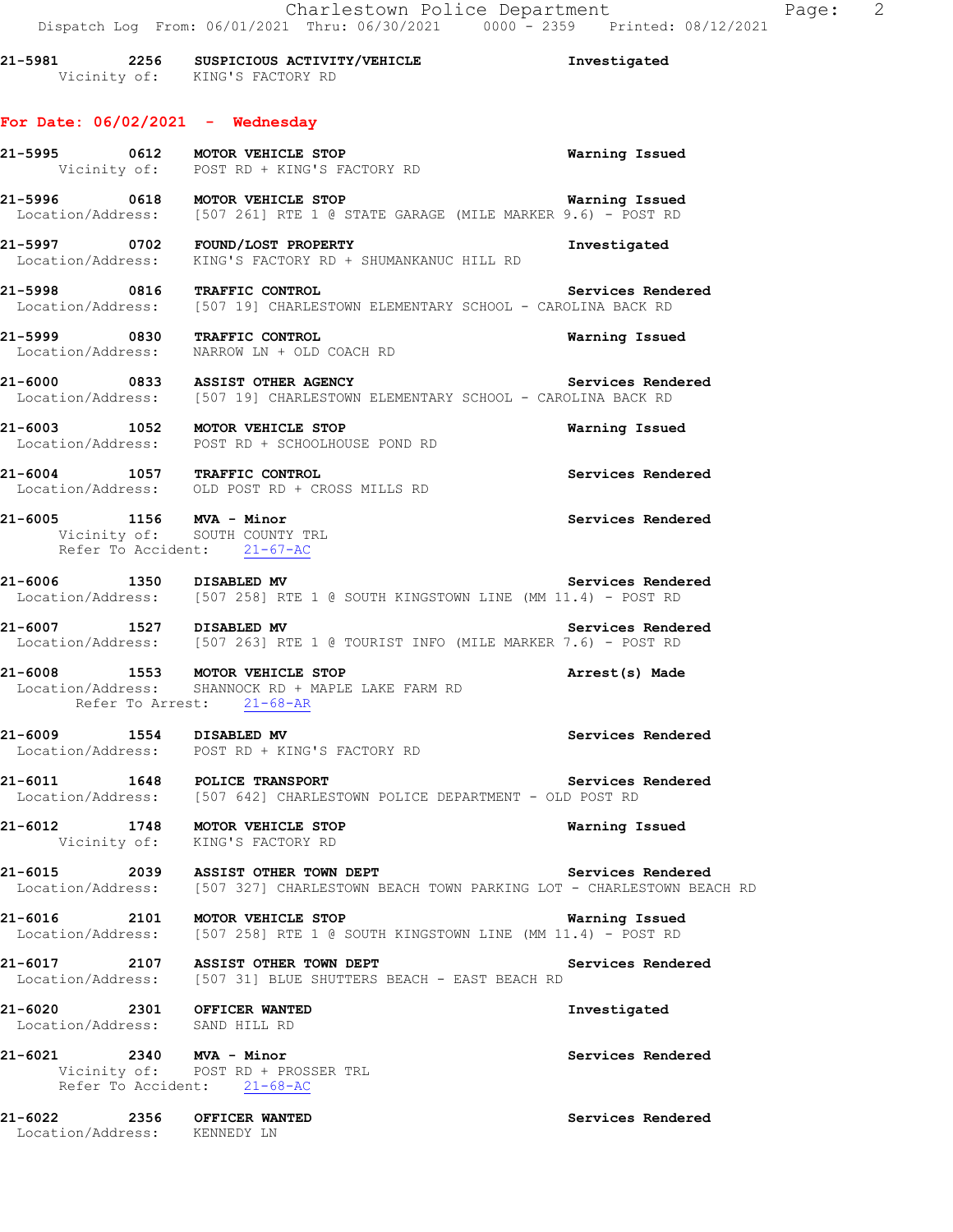## **For Date: 06/03/2021 - Thursday**

|                                                               | 21-6032 0105 MOTOR VEHICLE STOP<br>Location/Address: [507 269] RTE 1 @ DRIVING RANGE - POST RD                                            | Warning Issued          |
|---------------------------------------------------------------|-------------------------------------------------------------------------------------------------------------------------------------------|-------------------------|
| 21-6035 0135 ASSIST CITIZEN<br>Location/Address: ARCHES RD    |                                                                                                                                           | Services Rendered       |
| 21-6038 0233 OFFICER WANTED                                   | Location/Address: [507 952] POND ST<br>Refer To Incident: 21-201-OF                                                                       | Services Rendered       |
|                                                               | 21-6039 0245 PSYCHOLOGICAL EMERGENCY                                                                                                      | Transported to Hospital |
|                                                               | Location/Address: [507 952] POND ST                                                                                                       |                         |
|                                                               | 21-6041 0555 MOTOR VEHICLE STOP<br>Location/Address: POST RD + MEADOW LN                                                                  | Citation Issued         |
| 21-6042 0643 DISABLED MV                                      | Vicinity of: [507 338] KING'S FACTORY RD                                                                                                  | Services Rendered       |
|                                                               | 21-6043 0816 TRAFFIC CONTROL<br>Location/Address: [507 19] CHARLESTOWN ELEMENTARY SCHOOL - CAROLINA BACK RD<br>Refer To Summons: 21-69-AR | Arrest(s) Made          |
|                                                               | 21-6045 0825 ASSIST OTHER TOWN DEPT<br>Location/Address: [507 19] CHARLESTOWN ELEMENTARY SCHOOL - CAROLINA BACK RD                        | Services Rendered       |
|                                                               | 21-6047 1035 TRAFFIC CONTROL<br>Location/Address: OLD POST RD + CROSS MILLS RD                                                            | Warning Issued          |
|                                                               | 21-6048 1057 ASSIST OTHER POLICE DEPT<br>Location/Address: [507 291] RTE 216 @ WESTERLY LINE - ROSS HILL RD                               | Services Rendered       |
|                                                               | 21-6051 1357 DISABLED MV<br>Location/Address: [507 275] RTE 1 @ WESTERLY LINE - POST RD                                                   | Services Rendered       |
| 21-6053 1609 OFFICER WANTED<br>Location/Address: SAND HILL RD | Refer To Incident: 21-203-OF                                                                                                              | Report Taken            |
|                                                               | 21-6055 1925 MOTOR VEHICLE STOP<br>Location/Address: SHANNOCK RD + CEDAR MEADOWS RD                                                       | Warning Issued          |
|                                                               | 21-6057 2055 ASSIST OTHER TOWN DEPT<br>Location/Address: [507 327] CHARLESTOWN BEACH TOWN PARKING LOT - CHARLESTOWN BEACH RD              | Services Rendered       |
|                                                               | 21-6058 2101 ASSIST OTHER TOWN DEPT<br>Location/Address: [507 31] BLUE SHUTTERS BEACH - EAST BEACH RD                                     | Services Rendered       |
| For Date: $06/04/2021 -$ Friday                               |                                                                                                                                           |                         |
| 21-6064 0137 DISABLED MV                                      |                                                                                                                                           | No Action Required      |
|                                                               | Location/Address: POST RD + PROSSER TRL                                                                                                   |                         |
|                                                               | 21-6075 0519 ALARM, FIRE<br>Location/Address: [507 610] FROSTY DREW OBSERVATORY - PARK LN                                                 | Services Rendered       |
|                                                               | 21-6079 0825 ASSIST OTHER TOWN DEPT<br>Location/Address: [507 19] CHARLESTOWN ELEMENTARY SCHOOL - CAROLINA BACK RD                        | Services Rendered       |
|                                                               | 21-6076 0827 TRAFFIC CONTROL                                                                                                              | No Action Required      |
| Location/Address: WEST BEACH RD                               |                                                                                                                                           |                         |

**21-6077 0829 TRAFFIC CONTROL Services Rendered**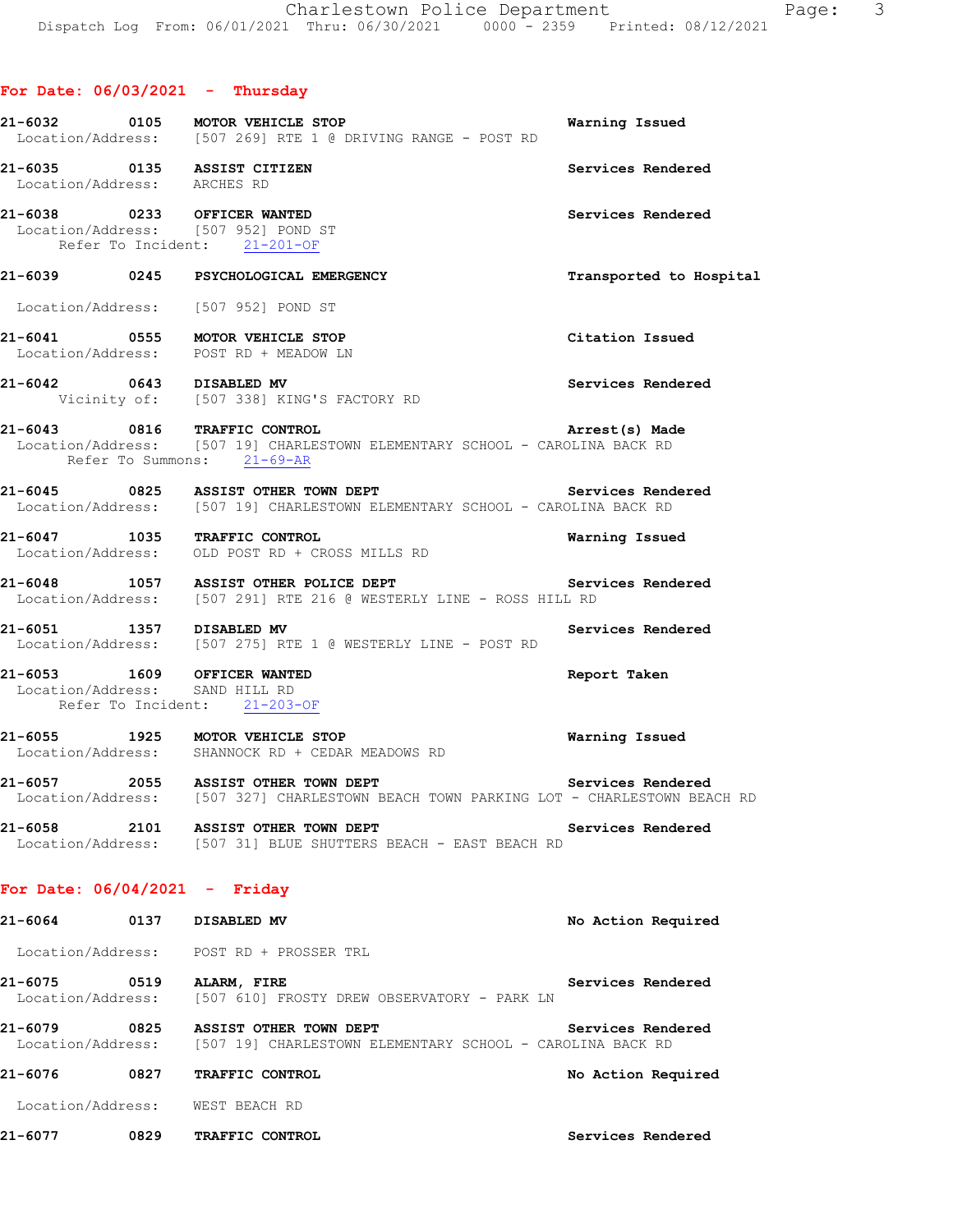|                                                                                         | Charlestown Police Department<br>Dispatch Log From: 06/01/2021 Thru: 06/30/2021 0000 - 2359 Printed: 08/12/2021 | Page: 4                       |  |
|-----------------------------------------------------------------------------------------|-----------------------------------------------------------------------------------------------------------------|-------------------------------|--|
|                                                                                         | Location/Address: [507 19] CHARLESTOWN ELEMENTARY SCHOOL - CAROLINA BACK RD                                     |                               |  |
|                                                                                         | 21-6083 0954 MOTOR VEHICLE STOP<br>Location/Address: SOUTH COUNTY TRL + MAPLE LAKE FARM RD                      | Warning Issued                |  |
| 21-6084 1001 MOTOR VEHICLE STOP                                                         | Location/Address: SOUTH COUNTY TRL + WIITALA DR                                                                 | Warning Issued                |  |
|                                                                                         | 21-6086 1008 TRAFFIC CONTROL<br>Location/Address: NARROW LN + OLD COACH RD                                      | Warning Issued                |  |
| 21-6085 1009 TRAFFIC CONTROL                                                            | Location/Address: OLD POST RD + FORT NINIGRET RD                                                                | Services Rendered             |  |
|                                                                                         | 21-6087 1046 MOTOR VEHICLE STOP<br>Location/Address: [507 266] RTE 1 @ WILLOWS - POST RD                        | Warning Issued                |  |
|                                                                                         | 21-6088 1112 DISABLED MV<br>Location/Address: POST RD + LAKESIDE DR                                             | Services Rendered             |  |
| 21-6089 1118 MOTOR VEHICLE STOP                                                         | Location/Address: OLD POST RD + ARNOLDA ROUND RD                                                                | Warning Issued                |  |
|                                                                                         | 21-6091 1144 SUSPICIOUS ACTIVITY/VEHICLE                                                                        | No Action Required            |  |
| Location/Address: [507 518] RIDGE RD                                                    |                                                                                                                 |                               |  |
| Location/Address: SAND PLAIN RD<br>Refer To Incident: 21-204-OF                         | 21-6092 1246 ANNOYING PHONE CALLS                                                                               | Report Taken                  |  |
| Location/Address: PASQUISETT TRL<br>Refer To Incident: 21-205-OF                        | 21-6093 1504 EMBEZZELMENT/FRAUD/FORGERY                                                                         | Report Taken                  |  |
| 21-6095 1549 MOTOR VEHICLE STOP                                                         | Location/Address: [507 607] RTE 1 @ BESTWAY - POST RD                                                           | Citation Issued               |  |
| 21-6096<br>1607<br>Location/Address:                                                    | MOTOR VEHICLE STOP<br>KLONDIKE RD                                                                               | Warning Issued                |  |
| 21-6097 1629 ASSIST CITIZEN<br>Location/Address: CAROLINA BACK RD<br>Refer To Incident: | $21 - 206 - OF$                                                                                                 | Report Taken                  |  |
| 21-6099<br>1759<br>Location/Address:                                                    | ROAD HAZARD/OBSTRUCTION<br>CAROLINA BACK RD                                                                     | Removed Hazard                |  |
| 21-6100<br>1801                                                                         | ROAD HAZARD/OBSTRUCTION                                                                                         | Taken/Refered to Other Agency |  |

Location/Address: CHARLESTOWN BEACH RD

**21-6101 2027 SUSPICIOUS ACTIVITY/VEHICLE Could Not Locate**  Location/Address: OLD COACH RD

**21-6102 2046 ASSIST OTHER TOWN DEPT Services Rendered**  Location/Address: [507 31] BLUE SHUTTERS BEACH - EAST BEACH RD

**21-6103 2214 DIS CONDUCT / FIGHT Arrest(s) Made**  Location/Address: BISCUIT CITY RD Refer To Arrest: 21-70-AR

## **For Date: 06/05/2021 - Saturday**

| 21-6106 | 0153 | ASSIST OTHER TOWN DEPT                                                                |  |  | Services Rendered |  |
|---------|------|---------------------------------------------------------------------------------------|--|--|-------------------|--|
|         |      | Location/Address: [507 327] CHARLESTOWN BEACH TOWN PARKING LOT - CHARLESTOWN BEACH RD |  |  |                   |  |
| 21-6118 | 0527 | <b>COMPLAINT</b>                                                                      |  |  | Unfounded         |  |
|         |      | Vicinity of: KING'S FACTORY RD                                                        |  |  |                   |  |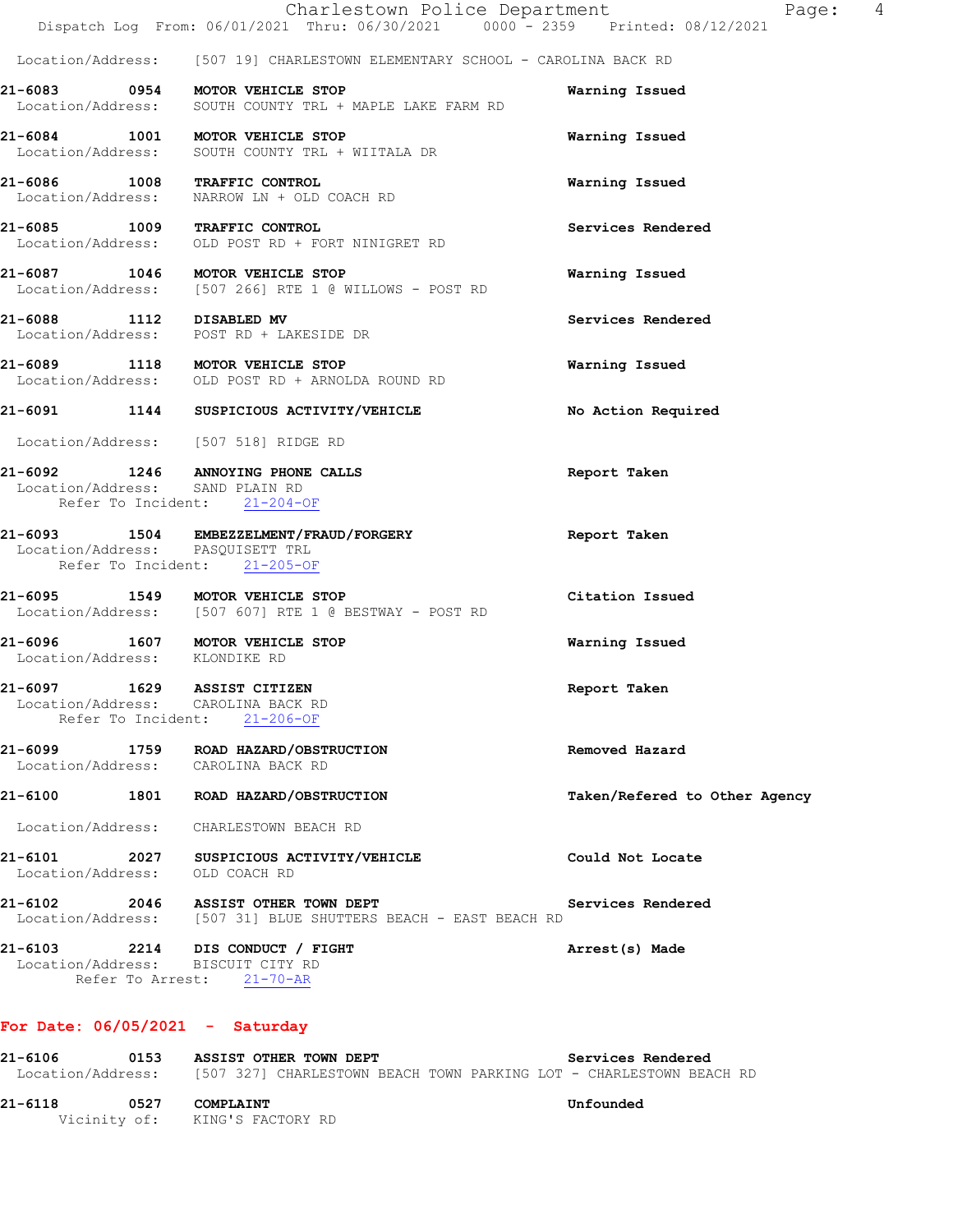|                          | Charlestown Police Department<br>Dispatch Log From: 06/01/2021 Thru: 06/30/2021 0000 - 2359 Printed: 08/12/2021                               | Pa                 |
|--------------------------|-----------------------------------------------------------------------------------------------------------------------------------------------|--------------------|
|                          | 21-6119 0528 SUSPICIOUS ACTIVITY/VEHICLE No Action Required                                                                                   |                    |
|                          | Vicinity of: [507 520] NORTH NIANTIC DR                                                                                                       |                    |
|                          | 21-6120 0613 MOTOR VEHICLE STOP<br>Location/Address: [507 66] WILLOWS RESORT - POST RD                                                        | Citation Issued    |
|                          | 21-6122 0842 MOTOR VEHICLE STOP<br>Location/Address: [507 266] RTE 1 @ WILLOWS - POST RD                                                      | Warning Issued     |
|                          | 21-6123 0854 POLICE INFORMATION<br>Location/Address: SOUTH ARNOLDA RD                                                                         | Investigated       |
|                          | 21-6124 0921 POLICE INFORMATION<br>Location: [507 341] NINIGRET POND - EAST<br>Refer To Incident: 21-207-OF                                   | Report Taken       |
|                          | 1117 ASSIST OTHER POLICE DEPT Services Rendered<br>Location/Address: [507 21] BURLINGAME STATE PARK - CAMPING AREA - BURLINGAME STATE PARK RD |                    |
|                          | 21-6129 1158 POLICE TRANSPORT Services Rendered Location/Address: [507 642] CHARLESTOWN POLICE DEPARTMENT - OLD POST RD                       |                    |
|                          | 21-6130 1207 DISABLED MV<br>Location/Address: POST RD + SOUTH COUNTY TRL                                                                      | Investigated       |
|                          | 21-6132 1213 DISABLED MV<br>Location/Address: POST RD + EAST BEACH RD                                                                         | Services Rendered  |
|                          | 21-6133 1228 PARKING VIOLATIONS<br>Location/Address: [507 320] QUONOCHONTAUG BREACHWAY - WEST BEACH RD                                        | Citation Issued    |
|                          | 21-6134 1302 DISABLED MV<br>Vicinity of: POST RD + MEADOW LN                                                                                  | Services Rendered  |
|                          | 21-6137 1517 MOTOR VEHICLE COMPLAINT Services Rendered<br>Location/Address: [507 320] QUONOCHONTAUG BREACHWAY - WEST BEACH RD                 |                    |
| 21-6138 1521 ALARM, FIRE | Location/Address: [507 902] GROUP HOME STATE OF RHODE ISLAND - NOKA LN                                                                        | <b>False Alarm</b> |
| $21 - 6140$              | 1536 PARKING VIOLATIONS<br>Location/Address: [507 320] QUONOCHONTAUG BREACHWAY - WEST BEACH RD                                                | Citation Issued    |
|                          | 21-6143 1642 PARKING VIOLATIONS<br>Location/Address: CHARLESTOWN BEACH RD                                                                     | Citation Issued    |
|                          | 21-6145 1649 ANIMAL COMPLAINT<br>Location/Address: [507 694] BURDICKVILLE RD                                                                  | Investigated       |
|                          | 21-6146 1723 MOTOR VEHICLE STOP WATNI LOCATION/Address: [507 372] SOUTH SHORE MENTAL HEALTH - OLD POST RD                                     | Warning Issued     |
|                          | 21-6147 1740 MOTOR VEHICLE STOP<br>Location/Address: NORTH NIANTIC DR                                                                         | Warning Issued     |
|                          | 21-6151 1951 MVA - Minor<br>Location/Address: CAROLINA BACK RD + ALTON CAROLINA RD<br>Refer To Accident: 21-69-AC                             | Report Taken       |
|                          | 21-6155 2132 ASSIST OTHER TOWN DEPT<br>Location/Address: [507 31] BLUE SHUTTERS BEACH - EAST BEACH RD                                         | Services Rendered  |
|                          | 21-6154 2138 OFFICER WANTED<br>Location/Address: [507 730] THE KAYAK CENTRE - CHARLESTOWN BEACH RD<br>Refer To Incident: 21-208-OF            | Investigated       |
|                          | 21-6156 2242 WELL BEING CHECK<br>Location/Address: MIDLAND RD                                                                                 | Investigated       |
|                          | 21-6157 2301 OFFICER WANTED                                                                                                                   | Investigated       |

age: 5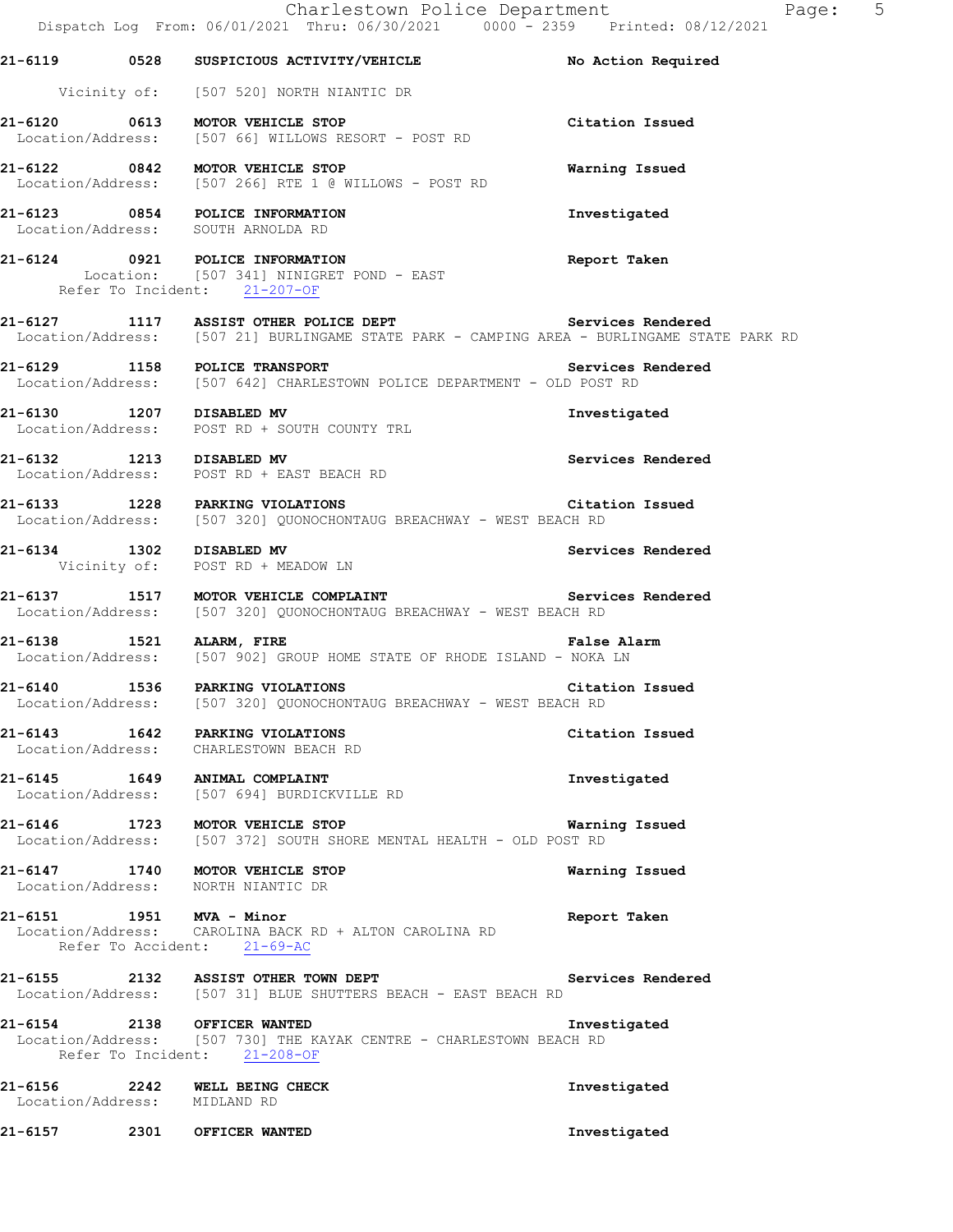Vicinity of: WEST BEACH RD

## **For Date: 06/06/2021 - Sunday**

|         | 21-6204 0004 HOUSE CHECK<br>Location/Address: GRANDVIEW DR                                                                                                  | Investigated             |
|---------|-------------------------------------------------------------------------------------------------------------------------------------------------------------|--------------------------|
|         | 21-6165 0331 DISTURBANCE/Music/Noise Investigated<br>Location/Address: [507 21] BURLINGAME STATE PARK - CAMPING AREA - BURLINGAME STATE PARK RD             |                          |
|         | 21-6166 0745 TRAFFIC CONTROL<br>Location/Address: EAST BEACH RD + OVERLOOK DR                                                                               | Services Rendered        |
|         | 21-6167 0757 TRAFFIC CONTROL                                                                                                                                | No Action Required       |
|         | Location/Address: CHARLESTOWN BEACH RD                                                                                                                      |                          |
|         | 21-6168 0905 MVA - Minor<br>Location/Address: [507 909] MILE MARKER 5.2 - WEST BEACH RD<br>Refer To Accident: 21-70-AC                                      | Report Taken             |
|         | 21-6169 0920 ALARM, BURGLAR                                                                                                                                 | Building Checked/Secured |
|         | Location/Address: STARRETT DR                                                                                                                               |                          |
|         | 21-6170 0954 OFFICER WANTED                                                                                                                                 | No Action Required       |
|         | Location/Address: [507 26] CHARLESTOWN BREACHWAY - CHARLESTOWN BEACH RD<br>Refer To Incident: 21-229-OF                                                     |                          |
|         | 1027   VANDALISM   Exercise   Report Taken   Exercise   IO27   VANDALISM   Exercise   SERVICE   - OLD POST RD<br>Refer To Incident: 21-209-OF               |                          |
|         | Location/Address: [507 21] BURLINGAME STATE PARK - CAMPING AREA - BURLINGAME STATE PARK RD                                                                  |                          |
|         | 21-6179 1332 TRAFFIC CONTROL<br>Location/Address: WEST BEACH RD                                                                                             | Warning Issued           |
|         | 21-6180 1341 OFFICER WANTED<br>Location: [507 883] QUONOCHONTAUG EAST BEACH ASSOCIATION (QEBA)                                                              | Unfounded                |
|         | 21-6182 1425 PARKING VIOLATIONS<br>Location/Address: [507 24] BURLINGAME - PICNIC AREA - SANCTUARY RD                                                       | Services Rendered        |
|         | <b>Citation Issued</b><br>21-6183 1449 PARKING VIOLATIONS<br>Location/Address: [507 24] BURLINGAME - BOAT RAMP - SANCTUARY RD                               |                          |
| 21-6185 | 1538 MOTOR VEHICLE COMPLAINT <b>Example 19 Service State</b> Warning Issued<br>Vicinity of: [507 612] NINIGRET PARK - LITTLE NINI POND REST ROOMS - PARK LN |                          |
|         | 21-6187 1618 TRESPASSING<br>Location/Address: SHANNOCK RD<br>Refer To Incident: 21-210-OF                                                                   | Report Taken             |
|         | 21-6191 1814 DISABLED MV<br>Location/Address: POST RD + PROSSER TRL                                                                                         | Investigated             |
|         | 21-6192 1824 MOTOR VEHICLE STOP<br>Location/Address: POST RD + FALCONE LN                                                                                   | Citation Issued          |
|         | 21-6193 1846 POLICE INFORMATION<br>Location/Address: [507 45] RIPPY'S LIQUOR MART - SOUTH COUNTY TRL<br>Refer To Incident: 21-211-OF                        | Investigated             |
|         | 21-6195 1949 ROAD HAZARD/OBSTRUCTION<br>Location/Address: [507 100] RTE 1 @ FIORES (MILE MARKER 8.0) - POST RD                                              | Removed Hazard           |
|         | 21-6199 2100 ASSIST OTHER TOWN DEPT                                                                                                                         | Services Rendered        |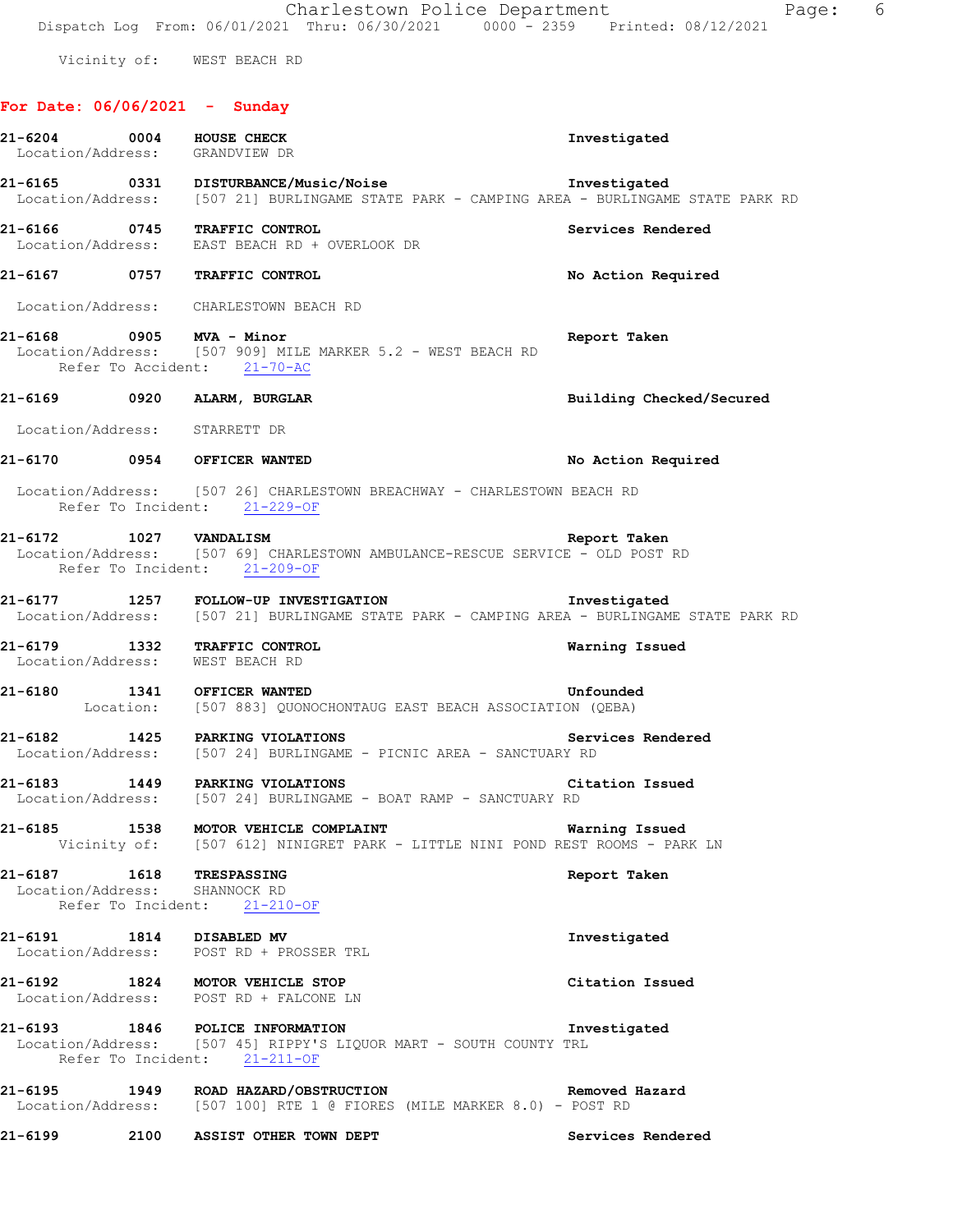Charlestown Police Department Page: 7 Dispatch Log From: 06/01/2021 Thru: 06/30/2021 0000 - 2359 Printed: 08/12/2021

Location/Address: [507 31] BLUE SHUTTERS BEACH - EAST BEACH RD

**21-6201 2251 OFFICER WANTED Investigated**  Location: [507 21] BURLINGAME STATE PARK - CAMPING AREA #271 Refer To Incident: 21-212-OF

#### **For Date: 06/07/2021 - Monday**

21-6203 **0002** ASSIST OTHER TOWN DEPT **Services Rendered**  Location/Address: [507 327] CHARLESTOWN BEACH TOWN PARKING LOT - CHARLESTOWN BEACH RD **21-6212 0725 SUSPICIOUS ACTIVITY/VEHICLE Investigated**  Location/Address: [507 46] WASHINGTON TRUST COMPANY - OLD POST RD **21-6213 0827 ASSIST OTHER TOWN DEPT Services Rendered**  Location/Address: [507 19] CHARLESTOWN ELEMENTARY SCHOOL - CAROLINA BACK RD **21-6216 0900 FOLLOW-UP INVESTIGATION Investigated**  Location/Address: [507 45] RIPPY'S LIQUOR MART - SOUTH COUNTY TRL **21-6217 0911 DISABLED MV Investigated**  Location/Address: POST RD + KING'S FACTORY RD **21-6220 0939 PARKING VIOLATIONS Warning Issued**  Location/Address: EAST BEACH RD **21-6221 0953 PARKING VIOLATIONS Warning Issued**  Location/Address: OVERLOOK DR **21-6222 1013 FOLLOW-UP INVESTIGATION Investigated**  Location/Address: [507 80] FANTASTIC UMBRELLA FACTORY - OLD POST RD **21-6225 1328 ALARM, BURGLAR False Alarm**  Location/Address: SURFSIDE AVE **21-6229 1435 TRAFFIC CONTROL No Action Required**  Location/Address: POST RD + ROSS HILL RD **21-6230 1458 MOTOR VEHICLE COMPLAINT Warning Issued**<br>Location/Address: [507 258] RTE 1 @ SOUTH KINGSTOWN LINE (MM 11.4) - POST RD [507 258] RTE 1 @ SOUTH KINGSTOWN LINE (MM 11.4) - POST RD **21-6231 1554 OFFICER WANTED Services Rendered**  Location/Address: NARROW LN **21-6232 1616 OFFICER WANTED Report Taken**  Location/Address: KING'S FACTORY RD Refer To Incident: 21-213-OF **21-6235 1656 PHONE CALL No Action Required 21-6236 1702 SUSPICIOUS ACTIVITY/VEHICLE Investigated**  Location/Address: [507 320] QUONOCHONTAUG BREACHWAY - WEST BEACH RD **21-6237 1729 ROAD HAZARD/OBSTRUCTION Removed Hazard**  Location/Address: [507 269] RTE 1 @ DRIVING RANGE - POST RD **21-6238 1823 MOTOR VEHICLE STOP Warning Issued**  Location/Address: POST RD + BEND RD **21-6239 2019 MVA - Minor Report Taken**  Location/Address: [507 100] RTE 1 @ FIORES (MILE MARKER 8.0) - POST RD Refer To Accident: 21-71-AC 21-6240 2056 ASSIST OTHER TOWN DEPT **Services Rendered Services Rendered Intervally 2056** 207 31] BLUE SHUTTERS BEACH - EAST BEACH RD [507 31] BLUE SHUTTERS BEACH - EAST BEACH RD

**21-6241 2119 MVA - W/Injury/Fluid/Hazard Transported to Hospital**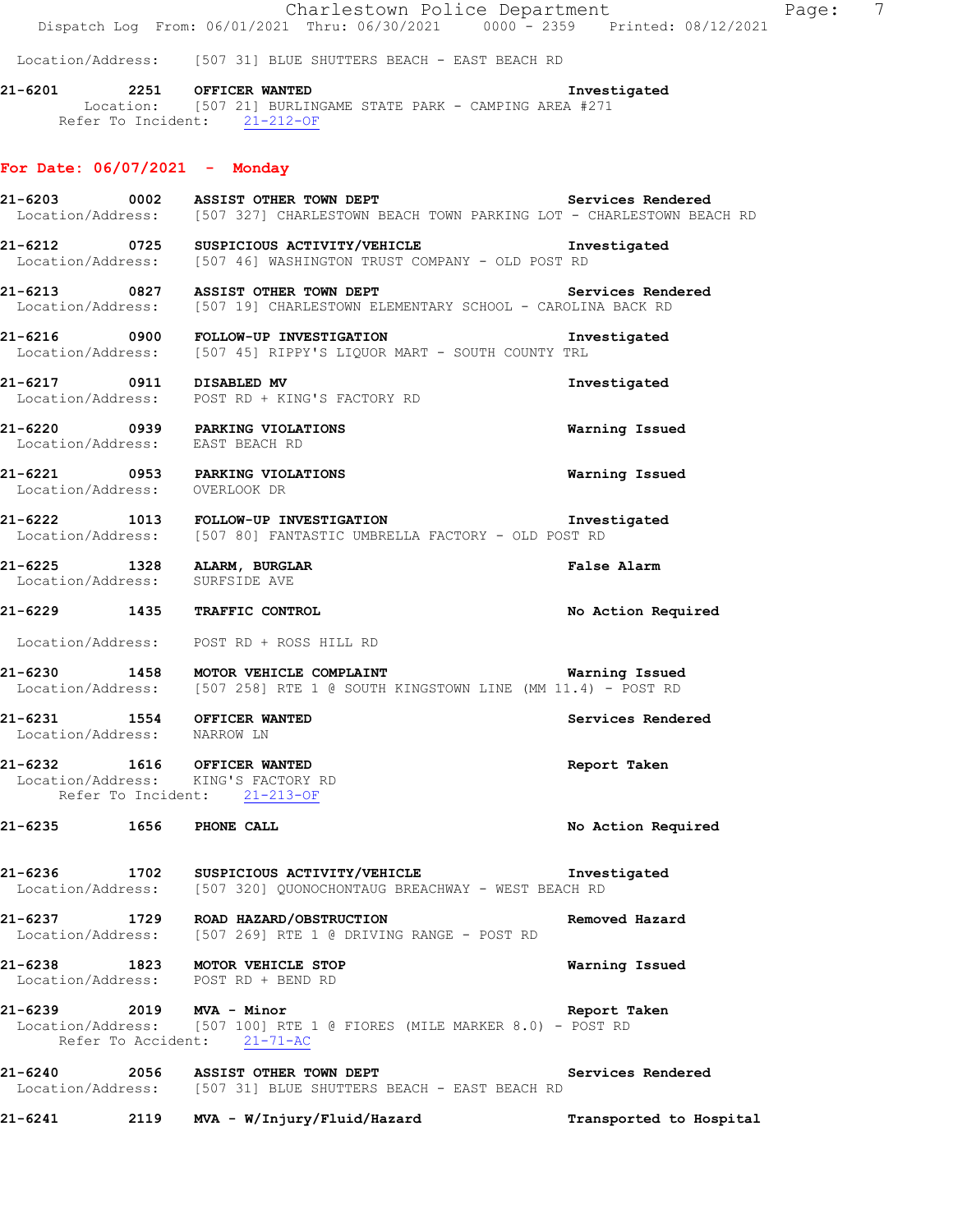Charlestown Police Department Page: 8 Dispatch Log From: 06/01/2021 Thru: 06/30/2021 0000 - 2359 Printed: 08/12/2021 Vicinity of: BISCUIT CITY RD Refer To Incident: 21-214-OF **21-6242 2209 ROAD HAZARD/OBSTRUCTION Removed Hazard**  Location/Address: POST RD + KING'S FACTORY RD **For Date: 06/08/2021 - Tuesday** 21-6244 0102 ASSIST OTHER TOWN DEPT Services Rendered Location/Address: [507 327] CHARLESTOWN BEACH TOWN PARKING LOT - CHARLESTOWN BEACH RD **21-6254 0733 MOTOR VEHICLE STOP Warning Issued** Location/Address: POST RD + PROSSER TRL POST RD + PROSSER TRL **21-6255 0738 MOTOR VEHICLE STOP No Action Required**  Location/Address: POST RD + MEADOW LN **21-6256 0744 TRAFFIC CONTROL Services Rendered**  Location/Address: [507 19] CHARLESTOWN ELEMENTARY SCHOOL - CAROLINA BACK RD **21-6257 0746 MOTOR VEHICLE STOP Warning Issued**  Location/Address: POST RD + CROSS MILLS RD **21-6258 0803 MOTOR VEHICLE STOP Warning Issued**  POST RD + SCHOOLHOUSE POND RD **21-6259 0821 ASSIST OTHER TOWN DEPT Services Rendered**  Location/Address: [507 19] CHARLESTOWN ELEMENTARY SCHOOL - CAROLINA BACK RD **21-6260 0821 MOTOR VEHICLE STOP Warning Issued**  Location/Address: [507 298] RTE 1A @ WILLOWS RESORT - OLD POST RD **21-6261 0839 MOTOR VEHICLE STOP Citation Issued**  Location/Address: POST RD + SCHOOLHOUSE POND RD **21-6263 0900 TRAFFIC CONTROL Warning Issued**  Location/Address: MATUNUCK SCHOOLHOUSE RD **21-6264 0902 TRAFFIC CONTROL Services Rendered**  Location/Address: WEST BEACH RD **21-6265 0928 SUSPICIOUS ACTIVITY/VEHICLE Investigated**  Vicinity of: OLD POST RD + MATUNUCK SCHOOLHOUSE RD **21-6269 1005 FOUND/LOST PROPERTY Taken/Refered to Other Agency** Location/Address: [507 642] CHARLESTOWN POLICE DEPARTMENT - OLD POST RD **21-6270 1042 MOTOR VEHICLE STOP Warning Issued**  Location/Address: POST RD + SCHOOLHOUSE POND RD **21-6272 1058 MOTOR VEHICLE STOP WAREN WAREN WERE ISSUED WARE WARE ISSUED WARE ISSUED WARE ISSUED WARE ISSUED** [507 410] DUNKIN DONUTS - OLD POST RD **21-6273 1140 PARKING VIOLATIONS Warning Issued**  Location/Address: CHARLESTOWN BEACH RD **21-6274 1157 PARKING VIOLATIONS Warning Issued**  Vicinity of: CHARLESTOWN BEACH RD **21-6276 1344 PARKING VIOLATIONS Citation Issued**  Location/Address: [507 320] QUONOCHONTAUG BREACHWAY - WEST BEACH RD **21-6277 1359 MOTOR VEHICLE STOP Warning Issued**  Location/Address: [507 261] RTE 1 @ STATE GARAGE (MILE MARKER 9.6) - POST RD **21-6278 1406 MOTOR VEHICLE STOP Warning Issued**  Location/Address: [507 266] RTE 1 @ WILLOWS - POST RD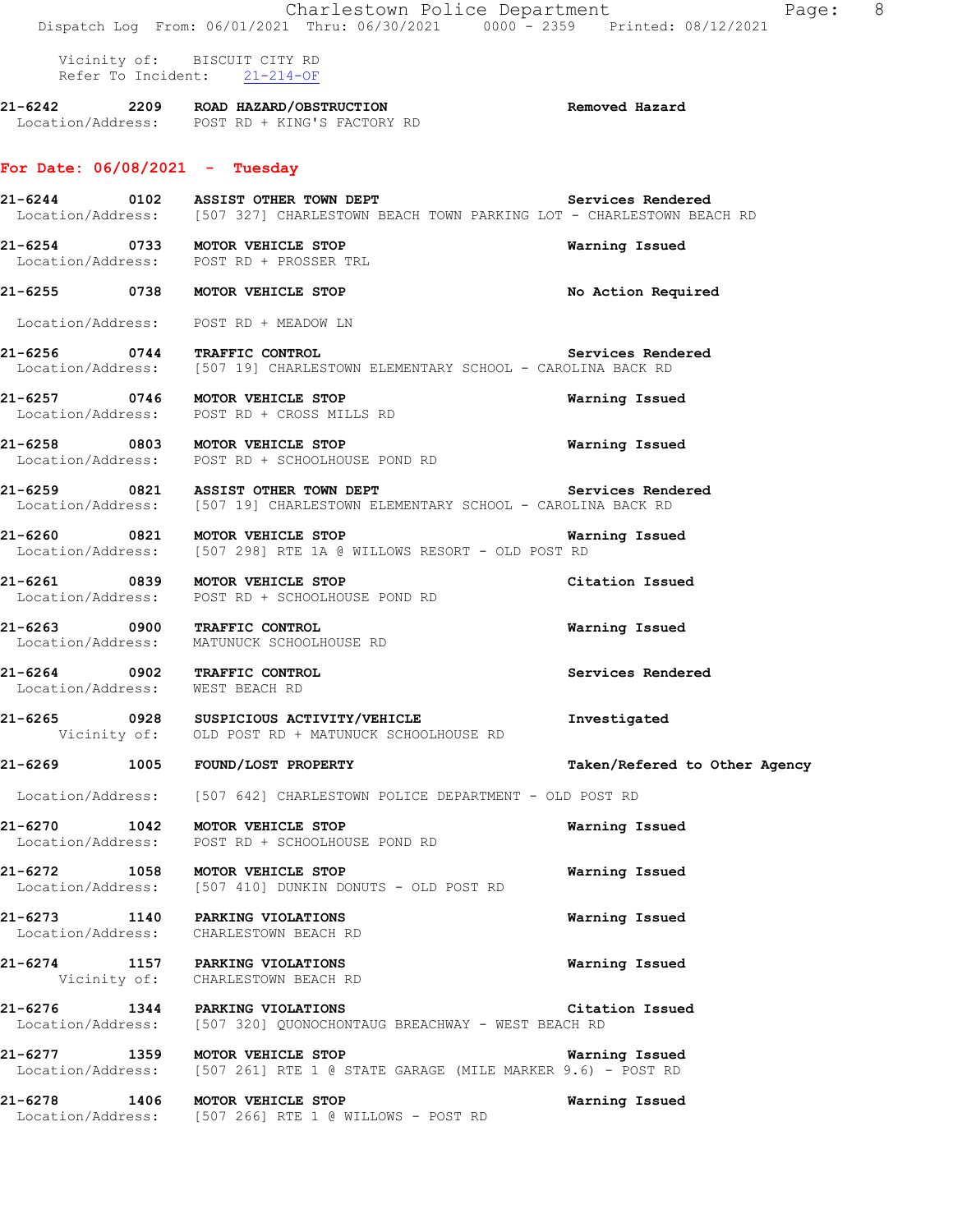|         |      | 21-6279 1409 MOTOR VEHICLE STOP<br>Location/Address: LAND HARBOR DR                                                          | Warning Issued          |
|---------|------|------------------------------------------------------------------------------------------------------------------------------|-------------------------|
|         |      | 21-6280 1527 OFFICER WANTED<br>Location/Address: SAND HILL RD<br>Refer To Incident: 21-215-OF<br>Refer To Summons: 21-80-AR  | Investigated            |
|         |      | 21-6281 1549 MVA - Minor<br>Vicinity of: [507 563] CAROLINA BACK RD<br>Refer To Accident: 21-72-AC                           | Report Taken            |
|         |      | 21-6282 1559 MVA - W/Injury/Fluid/Hazard                                                                                     | Transported to Hospital |
|         |      | Vicinity of: [507 563] CAROLINA BACK RD                                                                                      |                         |
|         |      | 21-6289 1918 SUSPICIOUS ACTIVITY/VEHICLE                                                                                     | No Action Required      |
|         |      | Location/Address: [507 252] GENERAL STANTON INN - OLD POST RD                                                                |                         |
|         |      | 21-6290 2100 ASSIST OTHER TOWN DEPT<br>Location/Address: [507 327] CHARLESTOWN BEACH TOWN PARKING LOT - CHARLESTOWN BEACH RD | Services Rendered       |
|         |      | 21-6291 2118 ASSIST OTHER TOWN DEPT<br>Location/Address: [507 31] BLUE SHUTTERS BEACH - EAST BEACH RD                        | Services Rendered       |
| 21-6293 | 2256 | SUSPICIOUS ACTIVITY/VEHICLE                                                                                                  | Investigated            |

Vicinity of: LAB HILL DR

## **For Date: 06/09/2021 - Wednesday**

|                                                       | 21-6303 0150 MOTOR VEHICLE STOP                                                                             | No Action Required |
|-------------------------------------------------------|-------------------------------------------------------------------------------------------------------------|--------------------|
|                                                       | Location/Address: [507 261] RTE 1 @ STATE GARAGE (MILE MARKER 9.6) - POST RD                                |                    |
|                                                       | 21-6305 0206 SUSPICIOUS ACTIVITY/VEHICLE<br>Location/Address: [507 72] CUMBERLAND FARMS - OLD POST RD       | Investigated       |
| 21-6308 0531 ALARM, FIRE                              | Location/Address: [507 201] KENYON INDUSTRIES - SHERMAN AVE                                                 | Services Rendered  |
|                                                       | 21-6309 0830 TRAFFIC CONTROL<br>Location/Address: [507 19] CHARLESTOWN ELEMENTARY SCHOOL - CAROLINA BACK RD | Services Rendered  |
|                                                       | 21-6310 0839 MOTOR VEHICLE STOP<br>Location/Address: POST RD + CROSS MILLS RD                               | Warning Issued     |
|                                                       | 21-6311 0900 MOTOR VEHICLE STOP<br>Location/Address: EAST BEACH RD                                          | Citation Issued    |
|                                                       | 21-6313 0932 MOTOR VEHICLE STOP<br>Vicinity of: WEST BEACH RD                                               | Warning Issued     |
|                                                       | 21-6314 0940 ROAD HAZARD/OBSTRUCTION<br>Location/Address: [507 66] WILLOWS RESORT - POST RD                 | Removed Hazard     |
| 21-6315 1015 COMPLAINT<br>Location/Address: UPLAND RD | Refer To Incident: 21-217-OF                                                                                | Investigated       |
| 21-6318 1213 MVA - Minor                              | Location/Address: [507 923] MILE MARKER 10.2 - FALCONE LN<br>Refer To Accident: 21-73-AC                    | Report Taken       |
| 21-6319 1225 DISABLED MV                              |                                                                                                             | No Action Required |
|                                                       | Location/Address: POST RD + SOUTH COUNTY TRL                                                                |                    |
|                                                       | 21-6321 1540 ESCORT<br>Location/Address: BISCUIT CITY RD                                                    | Services Rendered  |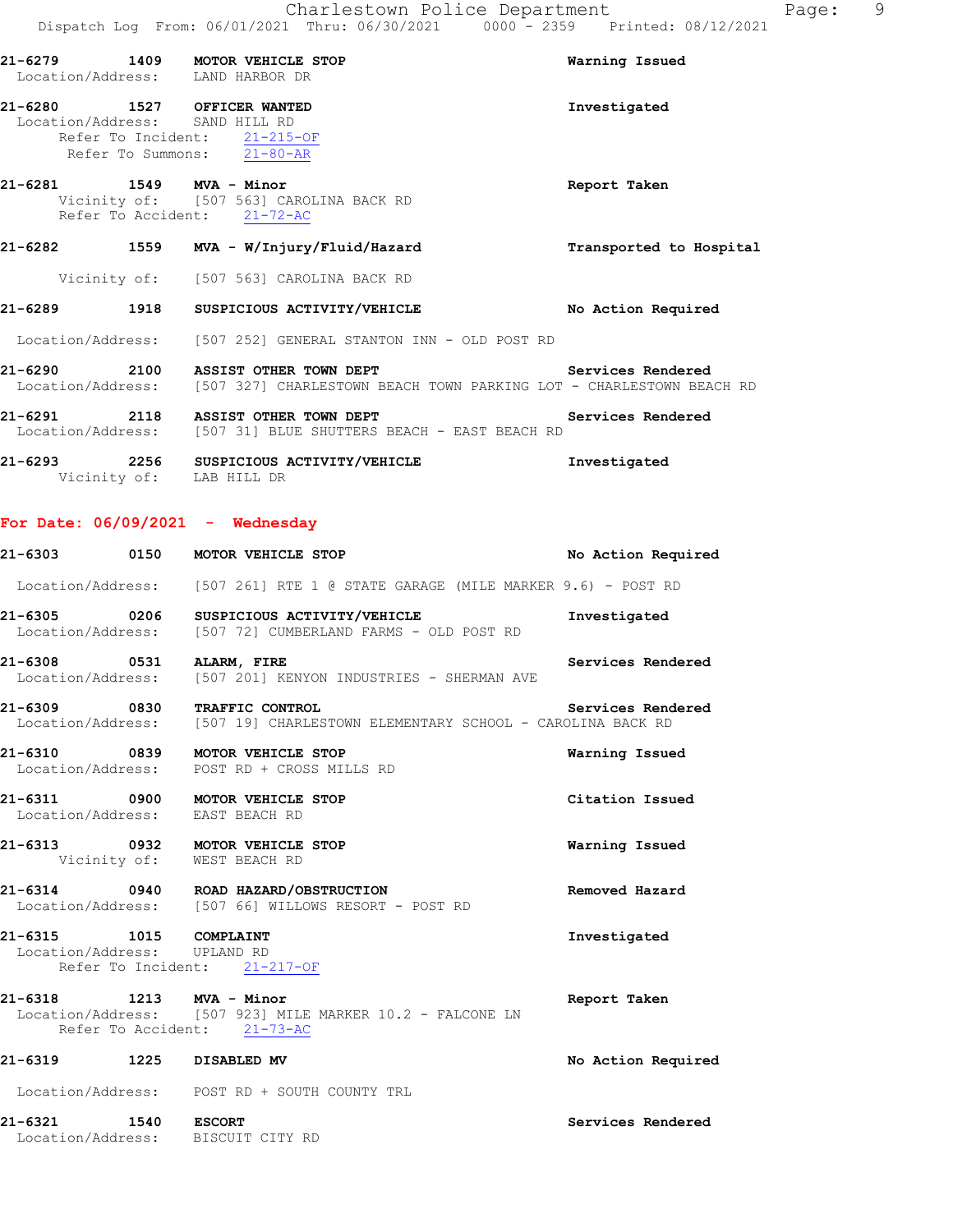**21-6322 1655 TRAFFIC CONTROL No Action Required** 

| Location/Address: ALTON CAROLINA RD                       |                                                                                                                                                  |                               |
|-----------------------------------------------------------|--------------------------------------------------------------------------------------------------------------------------------------------------|-------------------------------|
| Location/Address: EAST BEACH RD                           | 21-6324 1732 ASSIST OTHER POLICE DEPT Could Not Locate                                                                                           |                               |
| 21-6325 1733 TRAFFIC CONTROL                              | Location/Address: COLUMBIA HEIGHTS PLAYGROUND - COLUMBIA HEIGHTS RD                                                                              | Services Rendered             |
|                                                           | 21-6328 2022 MOTOR VEHICLE COMPLAINT THE SOLUGN Could Not Locate<br>Location/Address: [507 263] RTE 1 @ TOURIST INFO (MILE MARKER 7.6) - POST RD |                               |
| Refer To Summons: 21-71-AR                                | 21-6329 2113 MOTOR VEHICLE STOP 2001 21-6329 Arrest(s) Made<br>Location/Address: [507 66] WILLOWS RESORT - POST RD                               |                               |
|                                                           | 21-6330 2120 ASSIST OTHER TOWN DEPT Services Rendered<br>Location/Address: [507 327] CHARLESTOWN BEACH TOWN PARKING LOT - CHARLESTOWN BEACH RD   |                               |
|                                                           | 21-6331 2136 ASSIST OTHER TOWN DEPT Services Rendered Location/Address: [507 31] BLUE SHUTTERS BEACH - EAST BEACH RD                             |                               |
|                                                           | 21-6332 2139 MOTOR VEHICLE STOP<br>Location/Address: POST RD + SOUTH COUNTY TRL                                                                  | Warning Issued                |
|                                                           | 21-6333 2210 MOTOR VEHICLE STOP<br>Location/Address: SOUTH COUNTY TRL                                                                            | Warning Issued                |
| For Date: $06/10/2021$ - Thursday                         |                                                                                                                                                  |                               |
| 21-6344 0238 MVA - Minor                                  | Location/Address: OLD COACH RD + SAND HILL RD                                                                                                    | Could Not Locate              |
| 21-6348 0527 ALARM, FIRE                                  | Location/Address: [507 201] KENYON INDUSTRIES - SHERMAN AVE                                                                                      | Services Rendered             |
| Location/Address: DRIFTWOOD DR                            | 21-6349 0639 SUSPICIOUS ACTIVITY/VEHICLE                                                                                                         | Investigated                  |
|                                                           | 21-6352 0820 ASSIST OTHER TOWN DEPT Services Rendered<br>Location/Address: [507 19] CHARLESTOWN ELEMENTARY SCHOOL - CAROLINA BACK RD             |                               |
| Location/Address: EAST BEACH RD                           | 21-6351 0832 ASSIST OTHER AGENCY                                                                                                                 | Services Rendered             |
|                                                           | 21-6356 1123 PSYCHOLOGICAL EMERGENCY                                                                                                             | Taken/Refered to Other Agency |
| Location/Address: OLD POST RD                             |                                                                                                                                                  | Investigated                  |
| 21-6358 1222 ASSIST CITIZEN<br>Location/Address: BOTKA DR |                                                                                                                                                  |                               |
| Location/Address: CHARLES AVE                             | 21-6359 1235 EMBEZZELMENT/FRAUD/FORGERY                                                                                                          | Investigated                  |
|                                                           | 21-6361 1422 POLICE INFORMATION<br>Location/Address: [507 642] CHARLESTOWN POLICE DEPARTMENT - OLD POST RD<br>Refer To Incident: 21-218-OF       | Report Taken                  |
|                                                           | 21-6363 1604 MOTOR VEHICLE STOP<br>Vicinity of: POST RD + CROSS MILLS RD                                                                         | Citation Issued               |
| 21-6364 1614 DIS CONDUCT / FIGHT                          | Location/Address: ALTON CAROLINA RD + CAROLINA BACK RD                                                                                           | Investigated                  |
|                                                           | 21-6365 1631 MOTOR VEHICLE COMPLAINT<br>Location/Address: [507 207] TROPIC FROST - OLD POST RD                                                   | Investigated                  |
|                                                           |                                                                                                                                                  |                               |
|                                                           |                                                                                                                                                  |                               |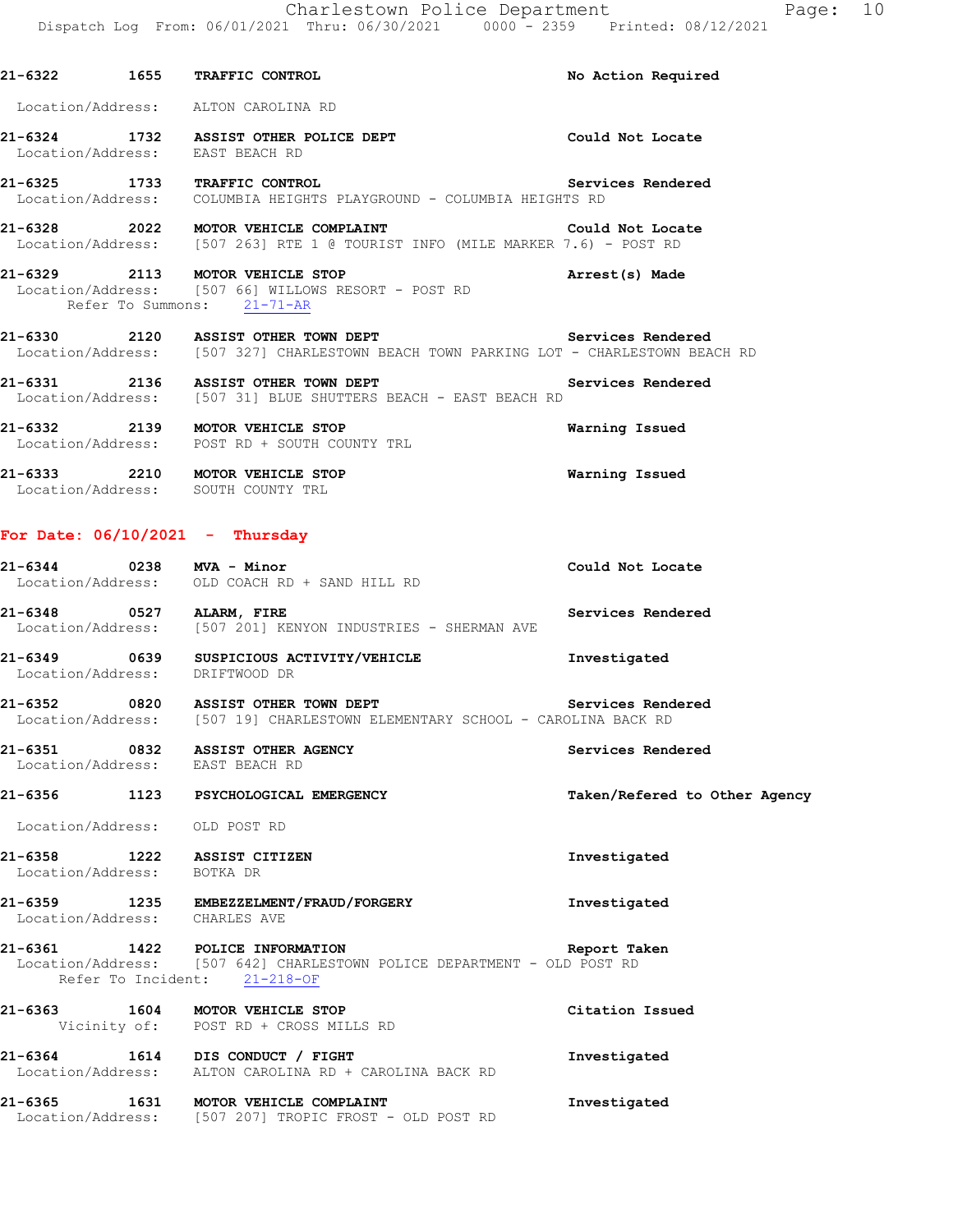| 21-6368                              | 1702 | <b>TRAFFIC CONTROL</b>              | Warning Issued |
|--------------------------------------|------|-------------------------------------|----------------|
| 21-6366<br>1649<br>Location/Address: |      | MOTOR VEHICLE STOP<br>WEST BEACH RD | Warning Issued |

**21-6369 1704 TRAFFIC CONTROL Services Rendered**  Location/Address: OLD POST RD + FORT NINIGRET RD

# **21-6372 1810 MOTOR VEHICLE COMPLAINT No Action Required**  Location/Address: GENERAL STANTON LN

**21-6373 1813 MOTOR VEHICLE STOP Warning Issued**  Location/Address: KING'S FACTORY RD + POST RD

21-6375 2035 ASSIST OTHER TOWN DEPT **12000** Services Rendered Location/Address: [507 327] CHARLESTOWN BEACH TOWN PARKING LOT - CHARLESTOWN BEACH RD

**21-6376 2102 ASSIST OTHER TOWN DEPT Services Rendered**  Location/Address: [507 31] BLUE SHUTTERS BEACH - EAST BEACH RD

#### **For Date: 06/11/2021 - Friday**

Location/Address: WEST BEACH RD

| 21-6390<br>0307 | Warning Issued<br>MOTOR VEHICLE STOP<br>Location/Address: [507 303] RTE 1 @ SOUTH SHORE MENTAL HEALTH (MM 9.0) - POST RD |
|-----------------|--------------------------------------------------------------------------------------------------------------------------|
| 21-6391<br>0544 | Warning Issued<br>MOTOR VEHICLE STOP<br>Location/Address: [507 100] RTE 1 @ FIORES (MILE MARKER 8.0) - POST RD           |
| 21-6393<br>0925 | Citation Issued<br>MOTOR VEHICLE STOP<br>Location/Address: [507 266] RTE 1 @ WILLOWS - POST RD                           |
| 21-6394<br>0941 | Warning Issued<br>MOTOR VEHICLE STOP<br>Location/Address: [507 100] RTE 1 @ FIORES (MILE MARKER 8.0) - POST RD           |
| 0955<br>21-6395 | Warning Issued<br>PARKING VIOLATIONS<br>Location/Address: WEST BEACH RD + BOULDER AVE                                    |

**21-6396 1000 MOTOR VEHICLE STOP WARENT Warning Issued** Location/Address: OLD POST RD + NARROW LN OLD POST RD + NARROW LN

**21-6398 1010 TRAFFIC CONTROL Warning Issued**  Location/Address: WEST BEACH RD

**21-6399 1056 PARKING VIOLATIONS Warning Issued**  Vicinity of: WEST BEACH RD

**21-6400 1103 PARKING VIOLATIONS Warning Issued**  Vicinity of: WEST BEACH RD

**21-6405 1515 MOTOR VEHICLE STOP Citation Issued Constant Issued Constant Issued Constant Issued** POST RD + SCHOOLHOUSE POND RD

**21-6406 1517 MOTOR VEHICLE STOP Warning Issued**  Location/Address: SOUTH COUNTY TRL + SHANNOCK RD

**21-6407 1522 TRAFFIC CONTROL Warning Issued**  Location/Address: CHARLESTOWN BEACH RD

**21-6408 1524 MOTOR VEHICLE STOP Warning Issued**  Location/Address: [507 100] RTE 1 @ FIORES (MILE MARKER 8.0) - POST RD

**21-6409 1526 MOTOR VEHICLE STOP Warning Issued**  Location/Address: [507 276] RTE 2 @ RICHMOND LINE - SOUTH COUNTY TRL

**21-6410 1535 MOTOR VEHICLE STOP Citation Issued**  Location/Address: POST RD + SCHOOLHOUSE POND RD

**21-6411 1544 MOTOR VEHICLE STOP Warning Issued**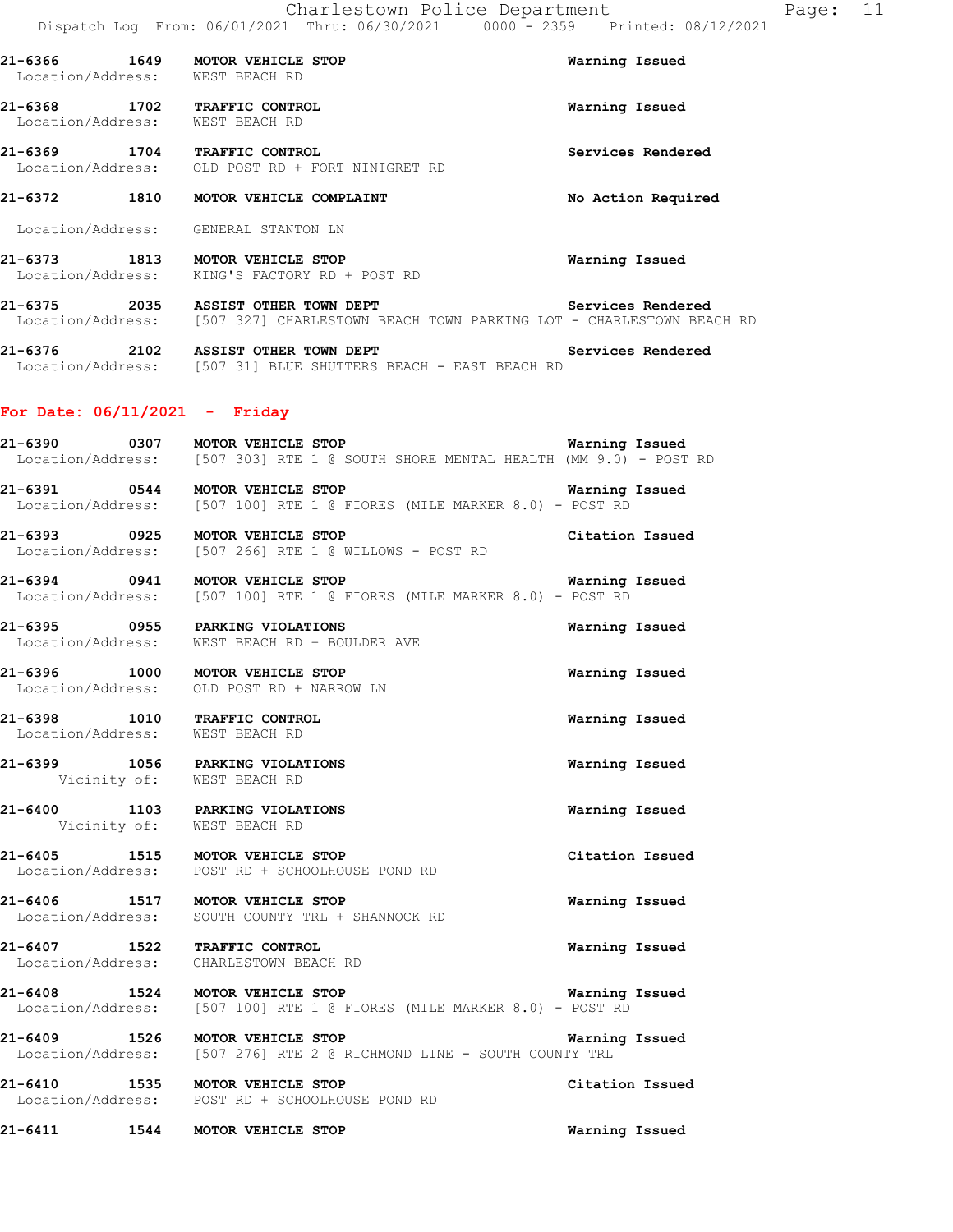|                                                                        | Charlestown Police Department<br>Dispatch Log From: 06/01/2021 Thru: 06/30/2021 0000 - 2359 Printed: 08/12/2021                                                                                   | Page: 12          |
|------------------------------------------------------------------------|---------------------------------------------------------------------------------------------------------------------------------------------------------------------------------------------------|-------------------|
|                                                                        | Location/Address: [507 100] RTE 1 @ FIORES (MILE MARKER 8.0) - POST RD                                                                                                                            |                   |
|                                                                        | 21-6412 1553 MOTOR VEHICLE STOP<br>Location/Address: [507 261] RTE 1 @ STATE GARAGE (MILE MARKER 9.6) - POST RD                                                                                   | Citation Issued   |
|                                                                        | 21-6413 1556 PARKING VIOLATIONS<br>Location/Address: [507 219] SHELTER COVE MARINA - CHARLESTOWN BEACH RD                                                                                         | Services Rendered |
| Refer To Summons: 21-72-AR                                             | 21-6415 1603 MOTOR VEHICLE STOP<br>Location/Address: POST RD + CROSS MILLS RD<br>Refer To Summana: 01.56.5 MILLS RD                                                                               | Arrest(s) Made    |
|                                                                        | 21-6416 1615 MOTOR VEHICLE STOP Citation Issued<br>Location/Address: [507 309] RTE 1A @ CROSS MILLS FIRE DEPARTMENT - OLD POST RD                                                                 |                   |
|                                                                        | 21-6420 1724 MOTOR VEHICLE STOP<br>Location/Address: POST RD + CROSS MILLS RD                                                                                                                     | Warning Issued    |
|                                                                        | 21-6421 1729 MOTOR VEHICLE STOP NOTOR VEHICLE STOP<br>Location/Address: [507 258] RTE 1 @ SOUTH KINGSTOWN LINE (MM 11.4) - POST RD                                                                |                   |
|                                                                        | 21-6422 1733 MOTOR VEHICLE STOP<br>Location/Address: [507 258] RTE 1 @ SOUTH KINGSTOWN LINE (MM 11.4) - POST RD                                                                                   | Warning Issued    |
|                                                                        | 21-6423 1736 MOTOR VEHICLE STOP 1991 1991 Marning Issued<br>Location/Address: [507 258] RTE 1 @ SOUTH KINGSTOWN LINE (MM 11.4) - POST RD                                                          |                   |
|                                                                        | 21-6424 1743 MOTOR VEHICLE STOP <b>120 SEARCH 18 SEARCH 18 SEARCH 18 SEARCH 18 SEARCH 18 SEARCH 18 SEARCH 18 SEARCH</b><br>Location/Address: [507 100] RTE 1 @ FIORES (MILE MARKER 8.0) - POST RD |                   |
|                                                                        | 21-6425 1750 MOTOR VEHICLE STOP<br>Location/Address: POST RD + PROSSER TRL                                                                                                                        | Warning Issued    |
|                                                                        | 21-6427 1822 MOTOR VEHICLE STOP <b>120 CONTENTS 1886</b> Narning Issued<br>Vicinity of: [507 46] WASHINGTON TRUST COMPANY - OLD POST RD                                                           |                   |
| 21-6430 1914 MOTOR VEHICLE STOP                                        | Location/Address: [507 260] RTE 1 @ GENERAL STANTON - POST RD                                                                                                                                     | Warning Issued    |
|                                                                        | 21-6431 2103 ASSIST OTHER TOWN DEPT Services Rendered<br>Location/Address: [507 31] BLUE SHUTTERS BEACH - EAST BEACH RD                                                                           |                   |
|                                                                        | 21-6432 2110 ASSIST OTHER TOWN DEPT 21-6432 Services Rendered<br>Location/Address: [507 327] CHARLESTOWN BEACH TOWN PARKING LOT - CHARLESTOWN BEACH RD                                            |                   |
| 21-6434 2129 MOTOR VEHICLE STOP                                        | Location/Address: [507 100] RTE 1 @ FIORES (MILE MARKER 8.0) - POST RD                                                                                                                            | Citation Issued   |
| 21-6435 2151 MOTOR VEHICLE STOP                                        | Location/Address: [507 266] RTE 1 @ WILLOWS - POST RD                                                                                                                                             | Citation Issued   |
| 21-6437 2326 ALARM, CO DETECTOR<br>Location/Address: CLEARVIEW RD      |                                                                                                                                                                                                   | Investigated      |
| For Date: $06/12/2021$ - Saturday                                      |                                                                                                                                                                                                   |                   |
| 21-6438 0045 OFFICER WANTED                                            | Location/Address: [507 64] RATHSKELLER RESTAURANT - OLD COACH RD                                                                                                                                  | Investigated      |
| Vicinity of: SAND PLAIN RD<br>Refer To Accident: $\overline{21-74-AC}$ | Refer To Arrest: 21-73-AR                                                                                                                                                                         | Arrest(s) Made    |
| 21-6442 0830 TRAFFIC CONTROL                                           | Location/Address: [507 604] BESTWAY GAS STATION - POST RD                                                                                                                                         | Services Rendered |
| 21-6443 0934 FIRE, OTHER<br>Location/Address: SHEILA DR                |                                                                                                                                                                                                   | Investigated      |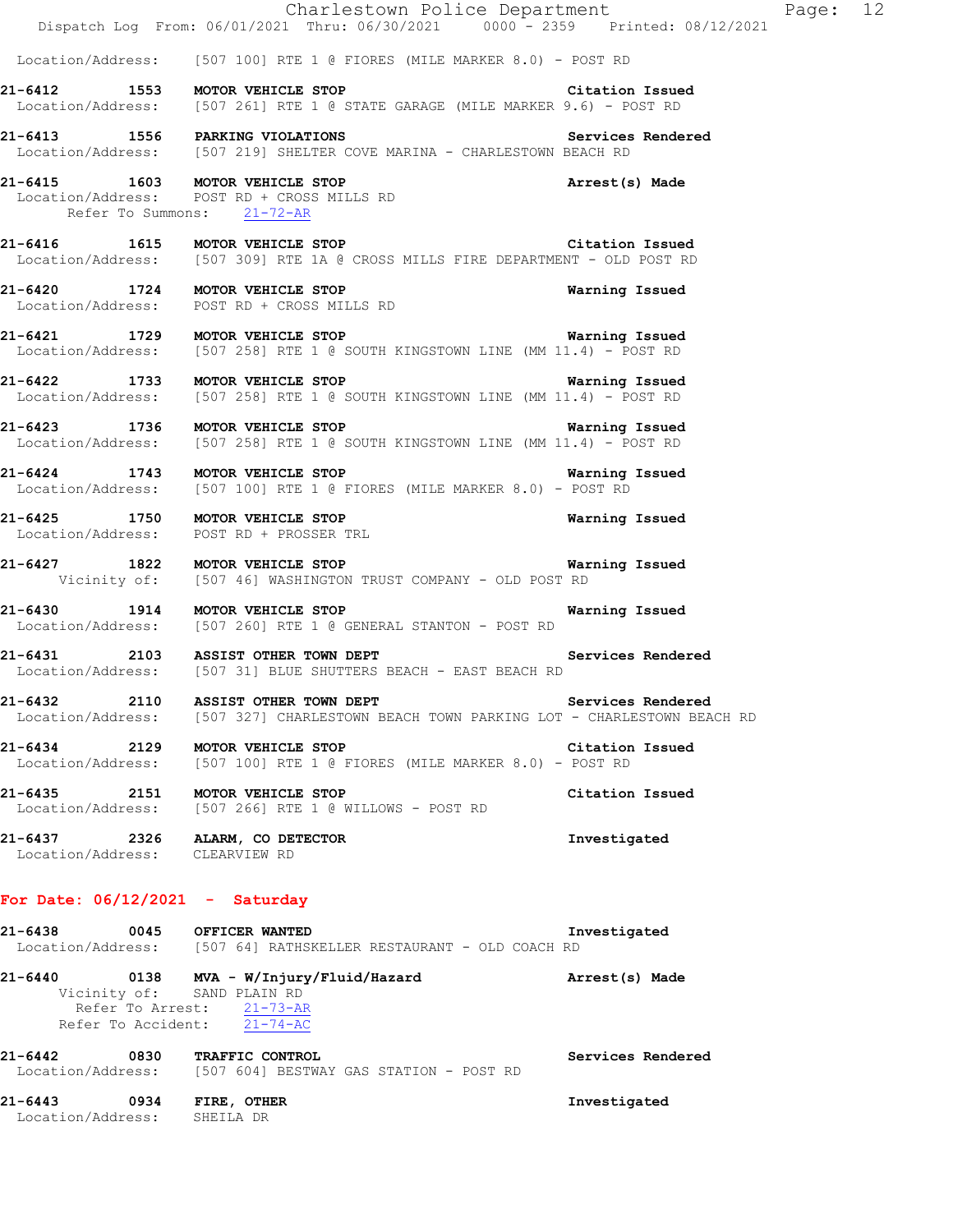|                                                                                              | - 1<br>Dispatch Log From: 06/01/2021 Thru: 06/30/2021 0000 - 2359 Printed: 08/12/2021                                     |                       |
|----------------------------------------------------------------------------------------------|---------------------------------------------------------------------------------------------------------------------------|-----------------------|
| 21-6444 1038 VANDALISM<br>Refer To Incident: 21-219-OF                                       | Location/Address: [507 31] BLUE SHUTTERS BEACH - EAST BEACH RD                                                            | Report Taken          |
|                                                                                              | 21-6445 1309 BOATING - SAFETY CHECK<br>Location: [507 341] NINIGRET POND - EAST                                           | Warning Issued        |
|                                                                                              | 21-6446 1310 BOATING - VESSEL VIOLATION<br>Location: [507 340] NINIGRET POND - WEST                                       | Warning Issued        |
|                                                                                              | 21-6447 1321 BOATING - VESSEL VIOLATION<br>Location: [507 341] NINIGRET POND - EAST                                       | Warning Issued        |
|                                                                                              | 21-6448 1343 ROAD HAZARD/OBSTRUCTION<br>Location/Address: POST RD + EAST BEACH RD                                         | Investigated          |
| 21-6449 1525 ANIMAL COMPLAINT<br>Vicinity of: ROSS HILL RD                                   |                                                                                                                           | Services Rendered     |
|                                                                                              | 21-6451 1635 MOTOR VEHICLE STOP<br>Vicinity of: [507 372] SOUTH SHORE MENTAL HEALTH - OLD POST RD                         | <b>Warning Issued</b> |
|                                                                                              | 21-6452 1636 FOLLOW-UP INVESTIGATION<br>Location/Address: SAND PLAIN RD                                                   | Investigated          |
| 21-6456 1912 OFFICER WANTED<br>Location/Address: SHANNOCK RD<br>Refer To Incident: 21-220-OF |                                                                                                                           | Report Taken          |
|                                                                                              | 21-6457 2113 ASSIST OTHER AGENCY<br>Location/Address: [507 327] CHARLESTOWN BEACH TOWN PARKING LOT - CHARLESTOWN BEACH RD | Services Rendered     |
|                                                                                              | 21-6458 2114 ASSIST OTHER TOWN DEPT<br>Location/Address: [507 31] BLUE SHUTTERS BEACH - EAST BEACH RD                     | Warning Issued        |
|                                                                                              | 21-6459 2134 SUSPICIOUS ACTIVITY/VEHICLE<br>Location/Address: SCAPA FLOW RD                                               | Investigated          |
|                                                                                              | 21-6460 2249 MOTOR VEHICLE COMPLAINT<br>Vicinity of: KLONDIKE RD                                                          | Investigated          |

**21-6461 2334 ROAD HAZARD/OBSTRUCTION Removed Hazard**  Vicinity of: [507 918] MILE MARKER 8.0 - POST RD

#### **For Date: 06/13/2021 - Sunday**

| 21-6463           | 0039 | MOTOR VEHICLE STOP |  |  |                                             |  | Warning Issued |  |
|-------------------|------|--------------------|--|--|---------------------------------------------|--|----------------|--|
| Location/Address: |      |                    |  |  | [507 260] RTE 1 @ GENERAL STANTON - POST RD |  |                |  |

**21-6465 0114 MOTOR VEHICLE STOP Warning Issued**  Vicinity of: POST RD + SCHOOLHOUSE POND RD

**21-6471 0345 ALARM, FIRE No Action Required** 

Location/Address: SURFSIDE AVE

**21-6473 0906 MOTOR VEHICLE STOP Warning Issued**  Location/Address: POST RD + FALCONE LN

**21-6474 0925 MOTOR VEHICLE STOP Warning Issued**  Location/Address: [507 280] RTE 2 @ CROTTY'S GARAGE - SOUTH COUNTY TRL

**21-6477 0957 MOTOR VEHICLE STOP Warning Issued**  Location/Address: [507 284] RTE 91 @ RICHMOND LINE - ALTON CAROLINA RD

**21-6478 1007 MOTOR VEHICLE STOP Arrest(s) Made**  Location/Address: [507 298] RTE 1A @ WILLOWS RESORT - OLD POST RD Refer To Summons: 21-74-AR

**21-6479 1021 MOTOR VEHICLE STOP Warning Issued**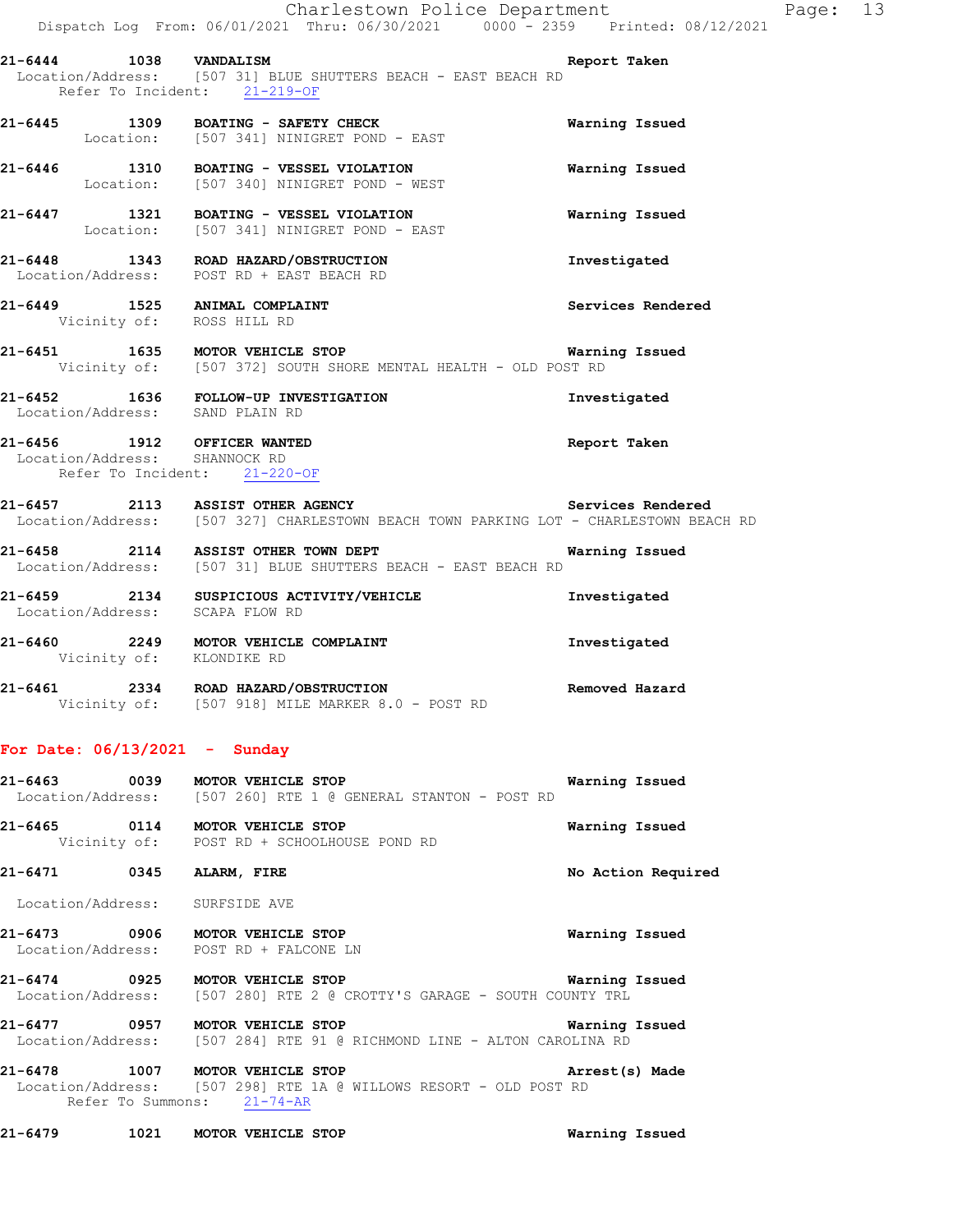|                        | Dispatch Log From: 06/01/2021 Thru: 06/30/2021 0000 - 2359 Printed: 08/12/2021                                                                                                                            | Charlestown Police Department Page: 14 |  |
|------------------------|-----------------------------------------------------------------------------------------------------------------------------------------------------------------------------------------------------------|----------------------------------------|--|
|                        | Vicinity of: [507 9] BRENDA'S BEAUTY SALON - ALTON CAROLINA RD                                                                                                                                            |                                        |  |
|                        | 21-6483 1209 MOTOR VEHICLE STOP<br>Location/Address: [507 284] RTE 91 @ RICHMOND LINE - ALTON CAROLINA RD                                                                                                 | <b>Warning Issued</b>                  |  |
|                        | 21-6485 1227 BOATING - SAFETY CHECK Services Rendered<br>Location/Address: [507 339] QUONOCHONTAUG POND - WEST BEACH RD                                                                                   |                                        |  |
|                        | 21-6486 1243 Boating - Assistance<br>Location: [507 340] NINIGRET POND - WEST                                                                                                                             | Services Rendered                      |  |
|                        | 21-6487 1407 DIRECTIONS<br>Location/Address: [507 642] CHARLESTOWN POLICE DEPARTMENT - OLD POST RD                                                                                                        | Services Rendered                      |  |
| 21-6491 1541 VANDALISM | Location/Address: SOUTH BAYBERRY LN<br>Refer To Incident: 21-221-OF                                                                                                                                       | Report Taken                           |  |
|                        | 21-6492 1617 MOTOR VEHICLE COMPLAINT<br>Vicinity of: KLONDIKE RD                                                                                                                                          | Unfounded                              |  |
|                        | 21-6496 1727 MOTOR VEHICLE STOP<br>Location/Address: [507 258] RTE 1 @ SOUTH KINGSTOWN LINE (MM 11.4) - POST RD<br>Refer To Arrest: 21-75-AR                                                              | Arrest(s) Made                         |  |
|                        | 21-6497 2103 DOMESTIC/Assault/Diso/Other <b>https://watchmanagers.com/2010</b><br>Location/Address: [507 21] BURLINGAME STATE PARK - CAMPING AREA - BURLINGAME STATE PARK RD<br>Refer To Arrest: 21-76-AR |                                        |  |
|                        | 21-6500 2342 MOTOR VEHICLE STOP<br>Location/Address: POST RD + SCHOOLHOUSE POND RD                                                                                                                        | Warning Issued                         |  |
|                        | 21-6501 2344 ASSIST OTHER TOWN DEPT<br>Location/Address: [507 31] BLUE SHUTTERS BEACH - EAST BEACH RD                                                                                                     | Services Rendered                      |  |
|                        | 21-6502 2353 DISABLED MV<br>Location/Address: [507 266] RTE 1 @ WILLOWS - POST RD                                                                                                                         | Investigated                           |  |
|                        | For Date: $06/14/2021$ - Monday                                                                                                                                                                           |                                        |  |
|                        | 21-6503 0038 SUSPICIOUS ACTIVITY/VEHICLE<br>Location/Address: [507 327] CHARLESTOWN BEACH TOWN PARKING LOT - CHARLESTOWN BEACH RD                                                                         | Investigated                           |  |
|                        | 21-6504 0045 ASSIST OTHER TOWN DEPT<br>Location/Address: [507 327] CHARLESTOWN BEACH TOWN PARKING LOT - CHARLESTOWN BEACH RD                                                                              | Services Rendered                      |  |
|                        | 21-6512 1004 POLICE TRANSPORT<br>Location/Address: [507 642] CHARLESTOWN POLICE DEPARTMENT - OLD POST RD                                                                                                  | Services Rendered                      |  |
|                        | 21-6513 1028 ALARM, BURGLAR                                                                                                                                                                               | Building Checked/Secured               |  |
|                        | Location/Address: HIGHLAND RD                                                                                                                                                                             |                                        |  |
|                        | 21-6514 1044 PARKING VIOLATIONS<br>Vicinity of: EAST BEACH RD                                                                                                                                             | Warning Issued                         |  |
|                        | 21-6515 1046 PARKING VIOLATIONS<br>Vicinity of: EAST BEACH RD                                                                                                                                             | Warning Issued                         |  |
|                        | 21-6516 1046 PARKING VIOLATIONS<br>Vicinity of: EAST BEACH RD                                                                                                                                             | Warning Issued                         |  |
|                        | 21-6517 1058 ALARM, BURGLAR<br>Location/Address: [507 254] GALAPAGOS COLLECTION - OLD POST RD                                                                                                             | False Alarm                            |  |
|                        | 21-6519 1134 ALARM, FIRE<br>Location/Address: [507 228] PHIL & ANN'S SUNSET MOTEL - OLD POST RD                                                                                                           | Investigated                           |  |
|                        | 21-6520 1705 FIRE, OTHER<br>Location/Address: ELIZABETH COOPER DR                                                                                                                                         | Report Taken                           |  |
|                        |                                                                                                                                                                                                           |                                        |  |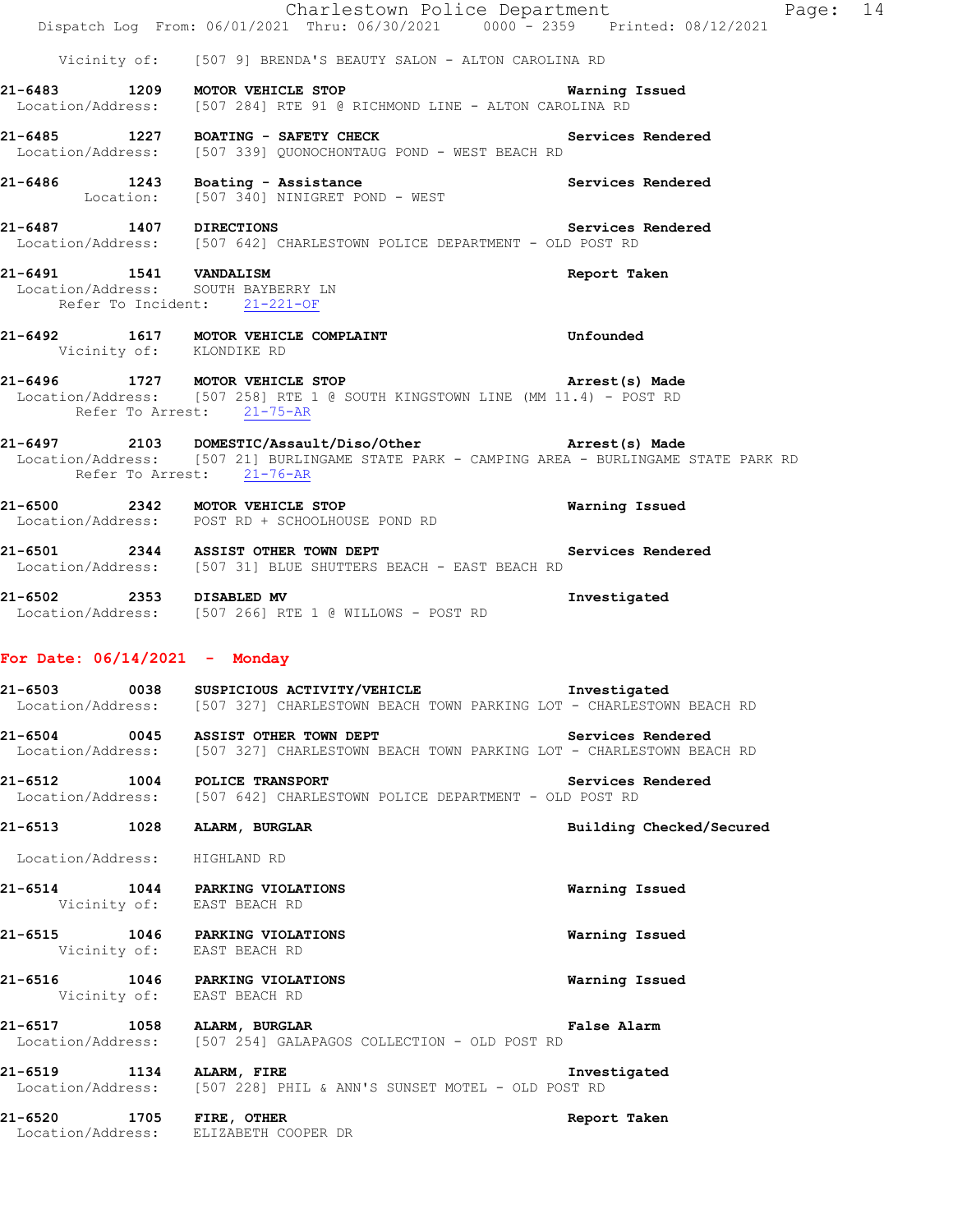Charlestown Police Department Fage: 15 Dispatch Log From: 06/01/2021 Thru: 06/30/2021 0000 - 2359 Printed: 08/12/2021 Refer To Incident: 21-222-OF **21-6525 1928 WELL BEING CHECK Investigated**  Location/Address: ROCKY ACRES DR **21-6526 1948 ASSIST OTHER POLICE DEPT Taken/Refered to Other Agency** Location/Address: SUNSET DR 21-6527 2044 ASSIST OTHER TOWN DEPT Services Rendered Location/Address: [507 327] CHARLESTOWN BEACH TOWN PARKING LOT - CHARLESTOWN BEACH RD **21-6528 2101 ASSIST OTHER TOWN DEPT Services Rendered**  Location/Address: [507 31] BLUE SHUTTERS BEACH - EAST BEACH RD **21-6529 2145 ASSIST OTHER AGENCY Services Rendered**  Location/Address: [507 26] CHARLESTOWN BREACHWAY - CHARLESTOWN BEACH RD **21-6530 2207 SUSPICIOUS ACTIVITY/VEHICLE Investigated**  Location/Address: FORT NINIGRET RD **For Date: 06/15/2021 - Tuesday 21-6534 0041 ALARM, BURGLAR Services Rendered**  Location/Address: HOWARD DR **21-6538 0125 MOTOR VEHICLE STOP Warning Issued**  Location/Address: [507 258] RTE 1 @ SOUTH KINGSTOWN LINE (MM 11.4) - POST RD **21-6539 0133 MOTOR VEHICLE STOP Warning Issued**  Location/Address: [507 258] RTE 1 @ SOUTH KINGSTOWN LINE (MM 11.4) - POST RD **21-6542 0606 MOTOR VEHICLE STOP Warning Issued**  Vicinity of: [507 28] POST RD + SOUTH COUNTY TRL **21-6545 0956 ASSIST ELDERLY Services Rendered**  Location/Address: SHANNOCK RD **21-6546 1003 PARKING VIOLATIONS Warning Issued**  Location/Address: [507 320] QUONOCHONTAUG BREACHWAY - WEST BEACH RD **21-6548 1033 ASSIST ELDERLY Services Rendered**  Location/Address: [507 940] MOHEGAN RD **21-6549 1034 MOTOR VEHICLE STOP Warning Issued**  Location/Address: [507 921] MILE MARKER 9.6 - CROSS MILLS RD **21-6550 1043 MOTOR VEHICLE STOP Warning Issued**  Location/Address: [507 260] RTE 1 @ GENERAL STANTON - POST RD **21-6551 1100 TRAFFIC CONTROL Warning Issued**  Location/Address: ROSS HILL RD **21-6553 1158 MOTOR VEHICLE STOP Warning Issued**  Location/Address: [507 923] MILE MARKER 10.2 - FALCONE LN **21-6554 1233 OFFICER WANTED Services Rendered**  Location/Address: [507 881] CHARLESTOWN ANIMAL SHELTER - SAND HILL RD **21-6555 1406 SUSPICIOUS ACTIVITY/VEHICLE Services Rendered**  Vicinity of: [507 410] DUNKIN DONUTS - OLD POST RD **21-6559 1619 ASSAULT Peace Restored**  Location/Address: [507 435] SOUTH SHORE MENTAL HEALTH CHARLESTOWN HOUS - OLD POST RD **21-6561 1639 MOTOR VEHICLE STOP WARNING WARNING ISSUED**<br>Vicinity of: [507 258] RTE 1 @ SOUTH KINGSTOWN LINE (MM 11.4) - POST RD [507 258] RTE 1 @ SOUTH KINGSTOWN LINE (MM 11.4) - POST RD **21-6562 1653 TRAFFIC CONTROL No Action Required**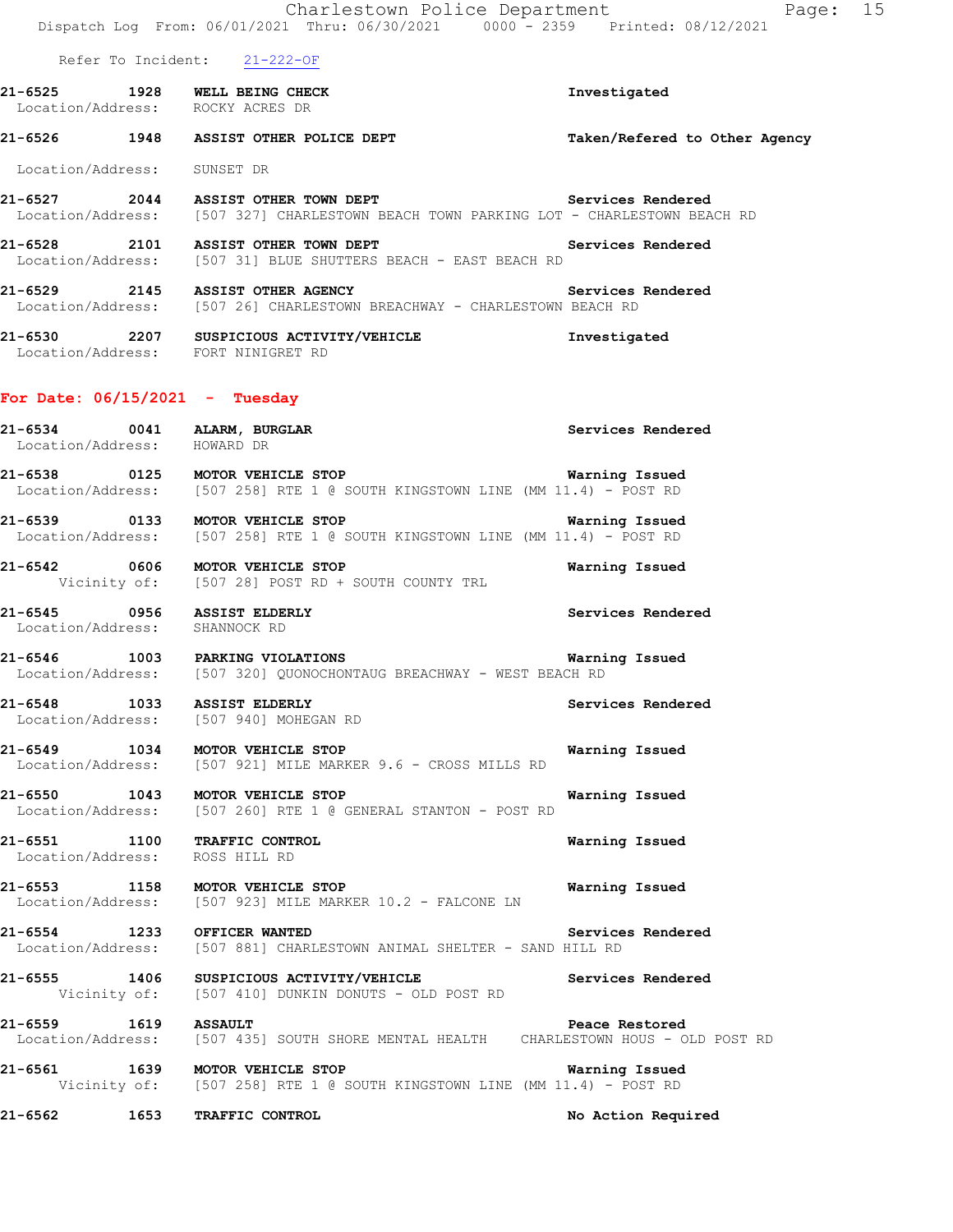|                                                            | Charlestown Police Department<br>Dispatch Log From: 06/01/2021 Thru: 06/30/2021 0000 - 2359 Printed: 08/12/2021                                |                          | Page: 16 |  |
|------------------------------------------------------------|------------------------------------------------------------------------------------------------------------------------------------------------|--------------------------|----------|--|
|                                                            | Location/Address: SHUMANKANUC HILL RD                                                                                                          |                          |          |  |
|                                                            | 21-6563 1657 ROAD HAZARD/OBSTRUCTION<br>Location/Address: MIDLAND RD + SEA BREEZE AVE                                                          | Investigated             |          |  |
| Location/Address: KLONDIKE RD                              | 21-6565 1800 EMBEZZELMENT/FRAUD/FORGERY                                                                                                        | Services Rendered        |          |  |
|                                                            | 21-6566 1848 ALARM, BURGLAR                                                                                                                    | Building Checked/Secured |          |  |
|                                                            | Location/Address: [507 455] SHIRLEY DR                                                                                                         |                          |          |  |
|                                                            | 21-6567 1929 FIREWORKS/Possession/Use/Other 5567 Unfounded<br>Vicinity of: [507 80] FANTASTIC UMBRELLA FACTORY - OLD POST RD                   |                          |          |  |
| 21-6568 2006 MVA - Minor                                   | Location/Address: [507 20] NINIGRET PARK - PARK LN<br>Refer To Accident: 21-75-AC                                                              | Investigated             |          |  |
|                                                            | 21-6569 2050 MOTOR VEHICLE STOP<br>Location/Address: POST RD + KING'S FACTORY RD<br>Refer To Summons: 21-77-AR                                 | Arrest(s) Made           |          |  |
|                                                            | 21-6570 2138 ASSIST OTHER TOWN DEPT Services Rendered<br>Location/Address: [507 327] CHARLESTOWN BEACH TOWN PARKING LOT - CHARLESTOWN BEACH RD |                          |          |  |
| For Date: $06/16/2021$ - Wednesday                         |                                                                                                                                                |                          |          |  |
|                                                            | 21-6571 0014 MOTOR VEHICLE STOP<br>Vicinity of: POST RD + MEADOW LN                                                                            | Warning Issued           |          |  |
|                                                            | 21-6573 0029 ASSIST OTHER TOWN DEPT<br>Location/Address: [507 31] BLUE SHUTTERS BEACH - EAST BEACH RD                                          | Services Rendered        |          |  |
| Location/Address: ROSS HILL RD                             | 21-6582 0848 TRAFFIC CONTROL                                                                                                                   | Warning Issued           |          |  |
| 21-6584 0953 VANDALISM                                     | Location/Address: [507 20] NINIGRET PARK - PARK LN<br>Refer To Incident: 21-224-OF                                                             | Report Taken             |          |  |
|                                                            | 21-6585 0954 ASSIST OTHER AGENCY<br>Location/Address: [507 19] CHARLESTOWN ELEMENTARY SCHOOL - CAROLINA BACK RD                                | Services Rendered        |          |  |
|                                                            | 21-6588 1144 ASSIST OTHER TOWN DEPT                                                                                                            | No Action Required       |          |  |
|                                                            | Location/Address: [507 19] CHARLESTOWN ELEMENTARY SCHOOL - CAROLINA BACK RD                                                                    |                          |          |  |
|                                                            | 21-6603 1636 MOTOR VEHICLE STOP<br>Location/Address: POST RD + SOUTH COUNTY TRL                                                                | Warning Issued           |          |  |
|                                                            | 21-6605 1643 MOTOR VEHICLE STOP<br>Location/Address: SHUMANKANUC HILL RD + KING'S FACTORY RD                                                   | Warning Issued           |          |  |
|                                                            | 21-6606 1800 ANIMAL COMPLAINT<br>Vicinity of: [507 1] CHARLESTOWN TOWN HALL - SOUTH COUNTY TRL                                                 | Unfounded                |          |  |
|                                                            | 21-6607 2047 MOTOR VEHICLE STOP                                                                                                                | No Action Required       |          |  |
|                                                            | Location/Address: POST RD + GENERAL STANTON LN                                                                                                 |                          |          |  |
|                                                            | 21-6609 2104 ASSIST OTHER TOWN DEPT Services Rendered<br>Location/Address: [507 327] CHARLESTOWN BEACH TOWN PARKING LOT - CHARLESTOWN BEACH RD |                          |          |  |
| 21-6610 2136 ALARM, BURGLAR<br>Location/Address: SHEILA DR |                                                                                                                                                | Investigated             |          |  |
|                                                            | 21-6611 2140 ASSIST OTHER TOWN DEPT<br>Location/Address: [507 31] BLUE SHUTTERS BEACH - EAST BEACH RD                                          | Services Rendered        |          |  |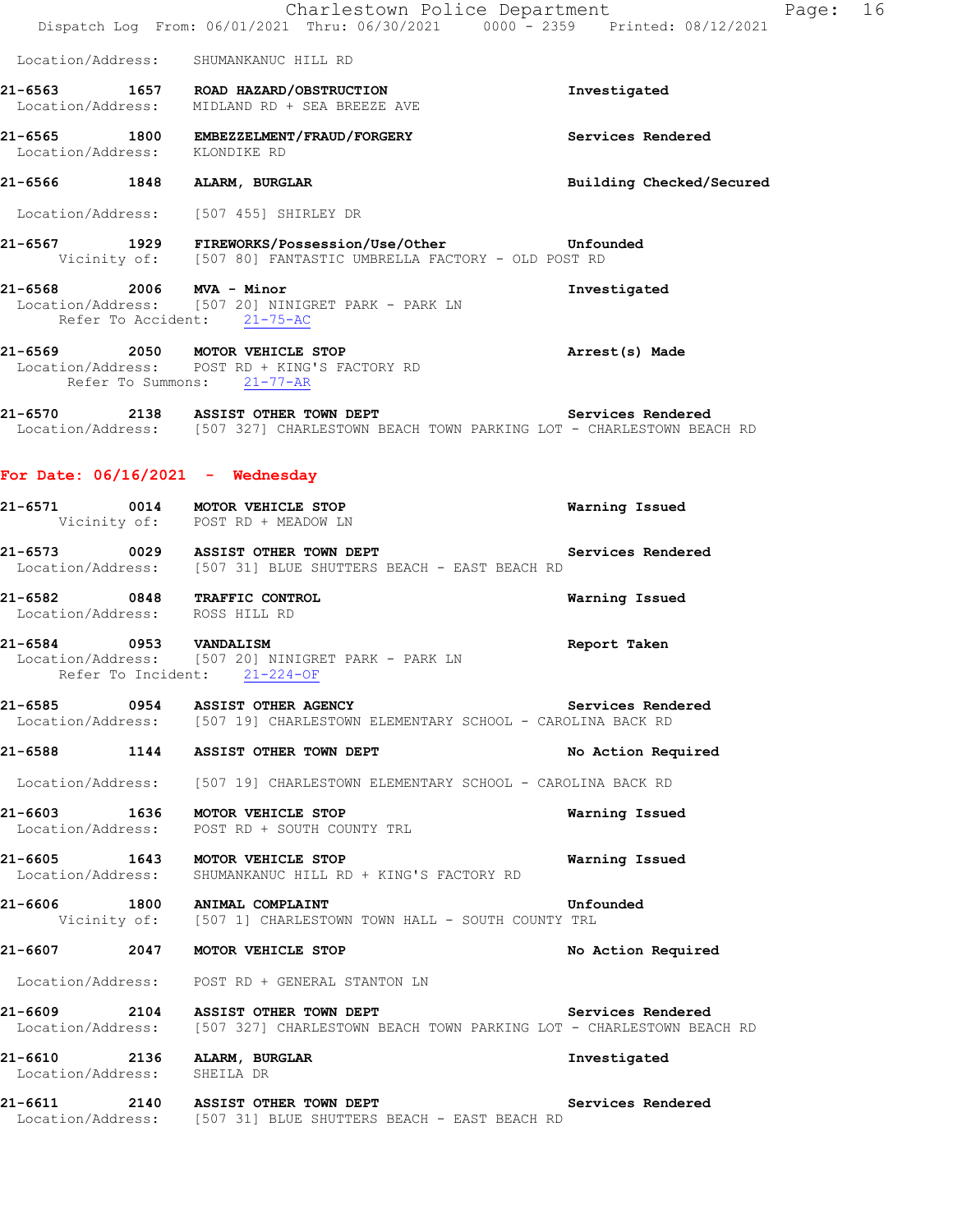|             | For Date: 06/17/2021 | - Thursday          |  |
|-------------|----------------------|---------------------|--|
| $21 - 6612$ | nnna                 | MOTOR UFFITCIF STOP |  |

|                              | 21-6612 0006 MOTOR VEHICLE STOP<br>Location/Address: POST RD + SCHOOLHOUSE POND RD<br>Refer To Arrest: 21-78-AR           | Arrest(s) Made                 |
|------------------------------|---------------------------------------------------------------------------------------------------------------------------|--------------------------------|
|                              | 21-6613 0043 MOTOR VEHICLE STOP<br>Location/Address: [507 269] RTE 1 @ DRIVING RANGE - POST RD                            | Warning Issued                 |
|                              | 21-6614 0109 MOTOR VEHICLE STOP<br>Location/Address: [507 266] RTE 1 @ WILLOWS - POST RD                                  | Warning Issued                 |
|                              | 21-6615 0150 MOTOR VEHICLE STOP<br>Vicinity of: POST RD + BEND RD                                                         | Warning Issued                 |
|                              | 21-6618 0211 MOTOR VEHICLE STOP<br>Vicinity of: [507 254] GALAPAGOS COLLECTION - OLD POST RD<br>Refer To Arrest: 21-79-AR | Arrest(s) Made                 |
|                              | 21-6620 0853 POLICE TRANSPORT                                                                                             | Taken/Refered to Other Agency  |
|                              | Location/Address: [507 642] CHARLESTOWN POLICE DEPARTMENT - OLD POST RD                                                   |                                |
|                              | 21-6622 1153 ASSIST CITIZEN<br>Location/Address: BLUEBERRY LN<br>Refer To Incident: 21-225-OF                             | Report Taken                   |
|                              | 21-6623 1206 ALARM, BURGLAR                                                                                               | Building Checked/Secured       |
|                              | Location/Address: SHUMANKANUC HILL RD                                                                                     |                                |
|                              | 21-6625 1504 MVA - Minor<br>Location/Address: CHARLESTOWN BEACH RD<br>Refer To Accident: 21-76-AC                         | Report Taken                   |
|                              | 21-6627 1610 CIVIL MATTER<br>Location/Address: COUNTRY DR                                                                 | Services Rendered              |
|                              | 21-6628 1659 SERVE SUMMONS<br>Location/Address: KING'S FACTORY RD                                                         | Services Rendered              |
|                              | 21-6631 1739 ASSIST ELDERLY                                                                                               | No Action Required             |
|                              | Location/Address: [507 644] BJ'S BED AND BREAKFAST - LIISA DR                                                             |                                |
|                              | 21-6632 1802 POLICE INFORMATION<br>Location/Address: [507 682] OLD SHANNOCK RD<br>Refer To Incident: 21-226-OF            | Report Taken                   |
|                              | 21-6633 1815 FOUND/LOST PROPERTY                                                                                          | Taken to Family/Guardian/Other |
| Location/Address: HOXSIE AVE |                                                                                                                           |                                |
|                              |                                                                                                                           |                                |

**21-6634 1828 MOTOR VEHICLE COMPLAINT Could Not Locate**  Vicinity of: POST RD + WEST BEACH RD

**21-6635 1855 ASSIST OTHER POLICE DEPT Services Rendered**  Location/Address: ROSS HILL RD **21-6636 1919 ASSIST OTHER AGENCY Services Rendered** 

Location/Address: ROSS HILL RD

## **For Date: 06/18/2021 - Friday**

| 21-6638<br>Location/Address: | 0024 | POLICE INFORMATION                                   | [507 38] CHARLESTOWN POST OFFICE - OLD POST RD | Services Rendered |
|------------------------------|------|------------------------------------------------------|------------------------------------------------|-------------------|
| 21-6644                      | 0046 | MOTOR VEHICLE STOP<br>Vicinity of: KING'S FACTORY RD |                                                | Warning Issued    |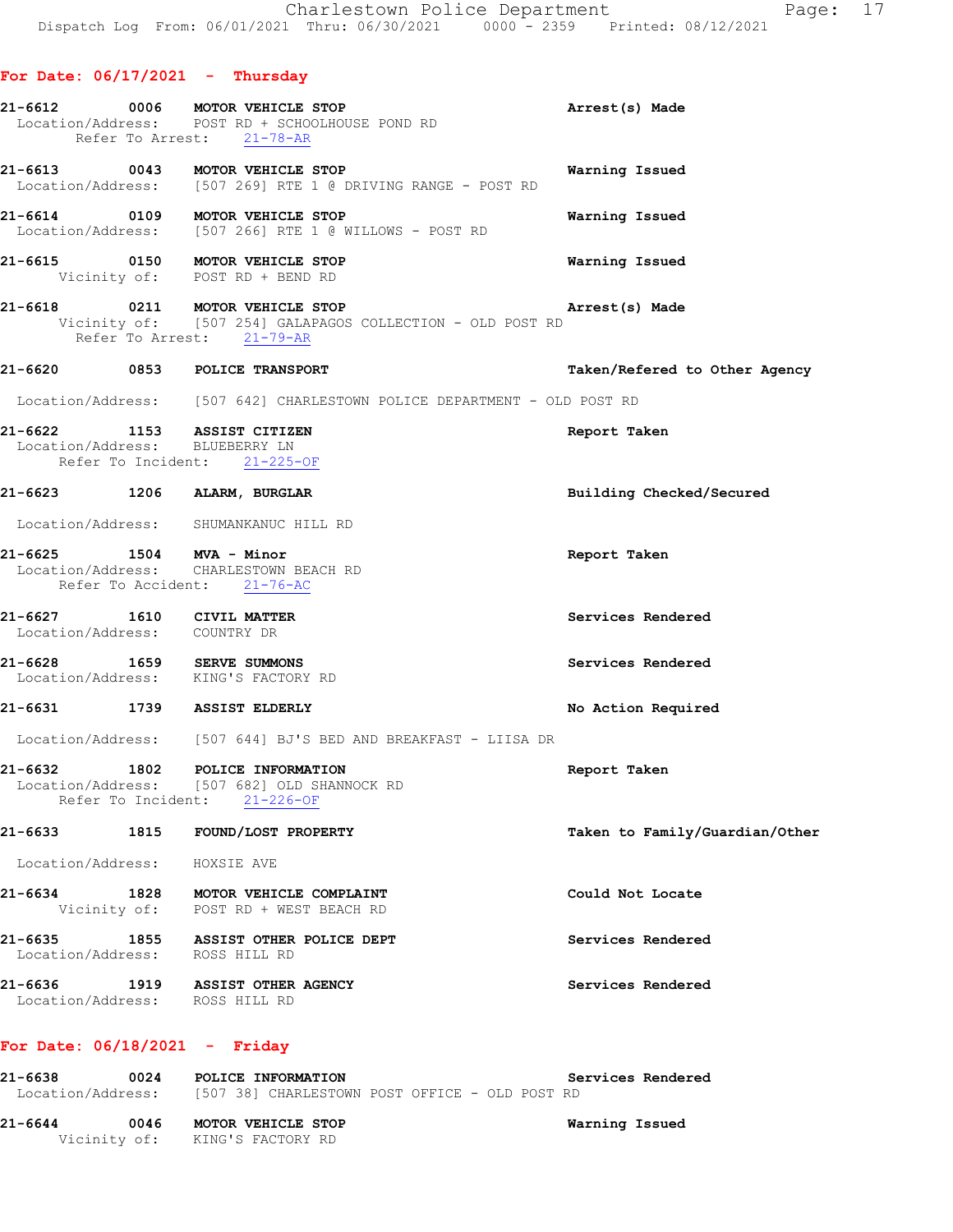|                                                       | Charlestown Police Department<br>Dispatch Log From: 06/01/2021 Thru: 06/30/2021 0000 <sup>-</sup> 2359 Printed: 08/12/2021                 | 18<br>Page:              |
|-------------------------------------------------------|--------------------------------------------------------------------------------------------------------------------------------------------|--------------------------|
|                                                       | 21-6646 0107 MOTOR VEHICLE STOP<br>Location/Address: [507 260] RTE 1 @ GENERAL STANTON - POST RD                                           | Warning Issued           |
|                                                       | 21-6649 0127 ASSIST OTHER TOWN DEPT<br>Location/Address: [507 31] BLUE SHUTTERS BEACH - EAST BEACH RD                                      | Services Rendered        |
|                                                       | 21-6651 0718 ALARM, BURGLAR<br>Location/Address: [507 46] WASHINGTON TRUST COMPANY - OLD POST RD                                           | Investigated             |
|                                                       | 21-6652 0812 TRAFFIC CONTROL                                                                                                               | No Action Required       |
|                                                       | Location/Address: NARROW LN + MOHAWK TRL                                                                                                   |                          |
| 21-6654 0822 DISABLED MV<br>Location/Address: POST RD |                                                                                                                                            | Investigated             |
|                                                       | 21-6653 0823 ALARM, BURGLAR                                                                                                                | Building Checked/Secured |
|                                                       | Location/Address: [507 412] LAURI DR                                                                                                       |                          |
|                                                       | 21-6655 0825 SERVE SUMMONS                                                                                                                 | No Action Required       |
|                                                       | Location/Address: [507 881] CHARLESTOWN ANIMAL SHELTER - SAND HILL RD                                                                      |                          |
|                                                       | 21-6656 0833 TRAFFIC CONTROL<br>Location/Address: EAST BEACH RD                                                                            | Warning Issued           |
|                                                       | 21-6657 0843 TRAFFIC CONTROL                                                                                                               | No Action Required       |
|                                                       | Location/Address: [507 19] CHARLESTOWN ELEMENTARY SCHOOL - CAROLINA BACK RD                                                                |                          |
|                                                       | 21-6658 0845 SERVE SUMMONS                                                                                                                 | No Action Required       |
|                                                       | Location/Address: KING'S FACTORY RD                                                                                                        |                          |
|                                                       | 21-6659 0912 FOLLOW-UP INVESTIGATION<br>Location/Address: CHARLESTOWN BEACH RD                                                             | Services Rendered        |
|                                                       | 21-6661 0926 FOUND/LOST PROPERTY<br>Location/Address: [507 88] EAST WEST MARKET - POST RD                                                  | Services Rendered        |
|                                                       | 21-6662 1015 MOTOR VEHICLE STOP<br>Location/Address: PROSSER TRL + KING'S FACTORY RD                                                       | Warning Issued           |
|                                                       | 21-6663 1034 ALARM, BURGLAR<br>Location/Address: [507 665] SEA LEA AVE                                                                     | Investigated             |
|                                                       | 21-6664 1042 SUSPICIOUS ACTIVITY/VEHICLE Investigated<br>Location/Address: [507 415] FRANCIS C CARTER MEMORIAL PRESERVE - CAROLINA BACK RD |                          |
|                                                       | 21-6665 1053 SERVE SUMMONS<br>Location/Address: KING'S FACTORY RD                                                                          | Services Rendered        |
|                                                       | 21-6667 1152 ASSIST OTHER AGENCY<br>Location/Address: [507 881] CHARLESTOWN ANIMAL SHELTER - SAND HILL RD                                  | Services Rendered        |
|                                                       | 21-6669 1303 PARKING VIOLATIONS<br>Location/Address: CHARLESTOWN BEACH RD + SOUTH LEWIS ST                                                 | Investigated             |
|                                                       | 21-6671 1348 DISABLED MV                                                                                                                   | No Action Required       |
|                                                       | Location/Address: SOUTH OF KFR - POST RD                                                                                                   |                          |
|                                                       | 21-6673 1459 BOATING - VESSEL VIOLATION<br>Location: [507 341] NINIGRET POND - EAST                                                        | Warning Issued           |
|                                                       | 21-6676 1652 DISABLED MV<br>Location/Address: POST RD + PROSSER TRL                                                                        | Services Rendered        |
| 21-6678                                               | 1704 BOATING - VESSEL VIOLATION                                                                                                            | Warning Issued           |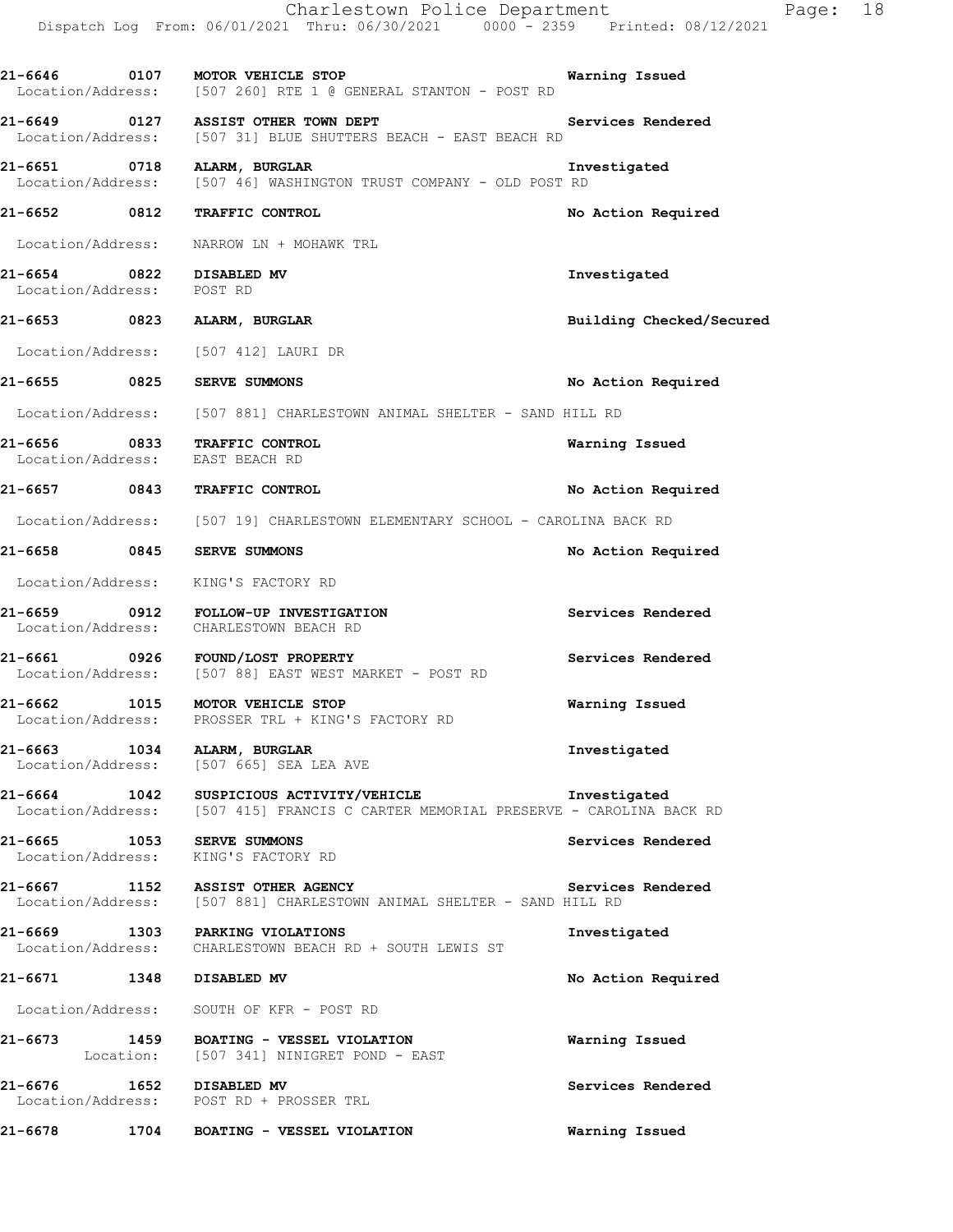|                                   | Charlestown Police Department<br>Dispatch Log From: 06/01/2021 Thru: 06/30/2021 0000 <sup>-</sup> 2359 Printed: 08/12/2021                            | Page: 19                       |
|-----------------------------------|-------------------------------------------------------------------------------------------------------------------------------------------------------|--------------------------------|
|                                   | Location: [507 341] NINIGRET POND - EAST                                                                                                              |                                |
|                                   | 21-6679 1725 ASSIST OTHER POLICE DEPT Services Rendered<br>Location/Address: [507 21] BURLINGAME STATE PARK - CAMPING AREA - BURLINGAME STATE PARK RD |                                |
|                                   | 21-6680 1757 MOTOR VEHICLE COMPLAINT<br>Location/Address: POST RD + KING'S FACTORY RD                                                                 | Investigated                   |
|                                   | 21-6682 1835 JUVENILE OFFENSES                                                                                                                        | Taken to Family/Guardian/Other |
|                                   | Vicinity of: CAROLINA BACK RD                                                                                                                         |                                |
|                                   | 21-6684 1859 ANIMAL COMPLAINT                                                                                                                         | Taken to Family/Guardian/Other |
|                                   | Location/Address: [507 324] UNITED NUCLEAR CORP PROPERTY - NARRAGANSETT TRL                                                                           |                                |
| Location/Address: OAKWOOD DR      | 21-6683 1900 SUSPICIOUS ACTIVITY/VEHICLE                                                                                                              | Investigated                   |
|                                   | 21-6685 1947 MOTOR VEHICLE STOP<br>Location/Address: CHARLESTOWN BEACH RD                                                                             | Warning Issued                 |
|                                   | 21-6686 2036 DISTURBANCE/Music/Noise 21-6686 Investigated<br>Location/Address: [507 64] RATHSKELLER RESTAURANT - OLD COACH RD                         |                                |
|                                   | 21-6687 2153 ASSIST OTHER TOWN DEPT<br>Location/Address: [507 31] BLUE SHUTTERS BEACH - EAST BEACH RD                                                 | Services Rendered              |
|                                   | 21-6688 2158 ASSIST OTHER TOWN DEPT Services Rendered<br>Location/Address: [507 327] CHARLESTOWN BEACH TOWN PARKING LOT - CHARLESTOWN BEACH RD        |                                |
| For Date: $06/19/2021$ - Saturday |                                                                                                                                                       |                                |
|                                   | 21-6692 0003 MOTOR VEHICLE STOP<br>Vicinity of: POST RD + SCHOOLHOUSE POND RD                                                                         | Warning Issued                 |
|                                   | 21-6693 0023 MOTOR VEHICLE STOP<br>Location/Address: [507 260] RTE 1 @ GENERAL STANTON - POST RD                                                      | Citation Issued                |
| 21-6696 0410 DISABLED MV          | Vicinity of: [507 263] RTE 1 @ TOURIST INFO (MILE MARKER 7.6) - POST RD                                                                               | Unfounded                      |
|                                   | 21-6698 0539 MOTOR VEHICLE STOP<br>Vicinity of: OLD POST RD + NARROW LN                                                                               | Warning Issued                 |
|                                   | 21-6703 0925 TRAFFIC CONTROL                                                                                                                          | No Action Required             |
| Location/Address: WEST BEACH RD   |                                                                                                                                                       |                                |
| Location/Address: EAST BEACH RD   | 21-6704 1001 TRAFFIC CONTROL                                                                                                                          | Warning Issued                 |
|                                   | 21-6706 1033 PARKING VIOLATIONS<br>Location/Address: [507 327] CHARLESTOWN TOWN BOAT LAUNCH - CHARLESTOWN BEACH RD                                    | Warning Issued                 |
| 21-6709 1125 DISABLED MV          | Vicinity of: [507 303] RTE 1 @ SOUTH SHORE MENTAL HEALTH (MM 9.0) - POST RD                                                                           | Services Rendered              |
|                                   | 21-6710 1139 ALARM, BURGLAR<br>Location/Address: [507 76] DOWNEY WEAVER POST - WHIPPLE DR                                                             | Investigated                   |
| Location/Address: POND ST         | 21-6711 1307 BOATING - VESSEL VIOLATION                                                                                                               | Warning Issued                 |
|                                   | 21-6712 1330 ASSIST CITIZEN<br>Location/Address: [507 231] OCEAN HOUSE MARINA (MAIN FACILITY) - TOWN DOCK RD                                          | Services Rendered              |
|                                   | 21-6713 1354 ALARM, BURGLAR<br>Location/Address: [507 571] POND ST                                                                                    | False Alarm                    |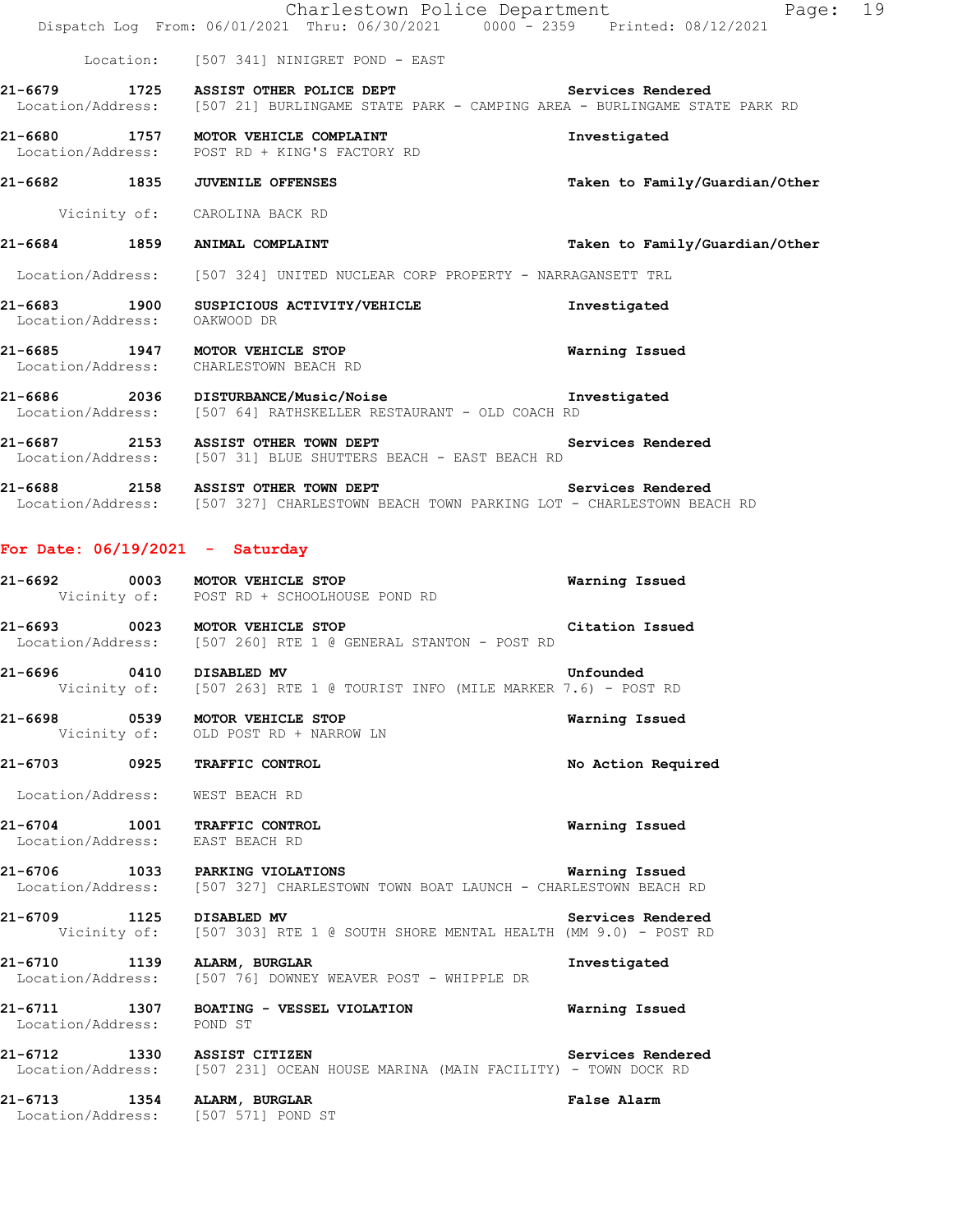|                                  | Charlestown Police Department<br>Dispatch Log From: 06/01/2021 Thru: 06/30/2021 0000 <sup>-</sup> 2359 Printed: 08/12/2021         |                    | Page: 20 |  |
|----------------------------------|------------------------------------------------------------------------------------------------------------------------------------|--------------------|----------|--|
|                                  | Services Rendered<br>21-6715 1422 PARKING VIOLATIONS<br>Location/Address: [507 7] BREACHWAY BAIT AND TACKLE - CHARLESTOWN BEACH RD |                    |          |  |
|                                  | 21-6716 1527 ROAD HAZARD/OBSTRUCTION Services<br>Location/Address: [507 100] RTE 1 @ FIORES (MILE MARKER 8.0) - POST RD            | Services Rendered  |          |  |
|                                  | 21-6717 1530 MOTOR VEHICLE STOP<br>Location/Address: POST RD + TAMANACO DR                                                         | Warning Issued     |          |  |
|                                  | 21-6718 1532 TRAFFIC CONTROL<br>Location/Address: WEST BEACH RD                                                                    | Services Rendered  |          |  |
|                                  | 21-6719 1555 Boating - Assistance Marning Issued<br>Location/Address: [507 231] OCEAN HOUSE MARINA (MAIN FACILITY) - TOWN DOCK RD  |                    |          |  |
|                                  | 21-6722 1613 MOTOR VEHICLE STOP<br>Location/Address: [507 266] RTE 1 @ WILLOWS - POST RD                                           | Warning Issued     |          |  |
|                                  | 21-6724 1622 MOTOR VEHICLE STOP<br>Location/Address: MATUNUCK SCHOOLHOUSE RD + NORTH NIANTIC DR                                    | Warning Issued     |          |  |
|                                  | 21-6726 1708 MOTOR VEHICLE STOP<br>Location/Address: ALTON CAROLINA RD + HILLTOP DR                                                | Warning Issued     |          |  |
|                                  | 21-6727 1718 MOTOR VEHICLE STOP<br>Location/Address: SOUTH COUNTY TRL                                                              | Warning Issued     |          |  |
|                                  | 21-6728 1726 MOTOR VEHICLE STOP<br>Location/Address: OLD MILL RD + SOUTH COUNTY TRL                                                | Citation Issued    |          |  |
| Location/Address: KLONDIKE RD    | 21-6730 1745 ANIMAL COMPLAINT                                                                                                      | Investigated       |          |  |
|                                  | 21-6731 1852 POLICE INFORMATION<br>Location/Address: [507 642] CHARLESTOWN POLICE DEPARTMENT - OLD POST RD                         | Investigated       |          |  |
|                                  | 21-6732 1937 FOLLOW-UP INVESTIGATION<br>Location/Address: INDIAN CHURCH RD                                                         | Investigated       |          |  |
|                                  | 21-6733 1944 POLICE INFORMATION                                                                                                    | No Action Required |          |  |
|                                  | Location/Address: [507 20] NINIGRET PARK - PARK LN                                                                                 |                    |          |  |
| Location/Address: CASTLE ROCK DR | 21-6734 2018 SUSPICIOUS ACTIVITY/VEHICLE<br>Refer To Incident: 21-228-OF                                                           | Investigated       |          |  |
|                                  | 21-6735 2047 ASSIST OTHER TOWN DEPT 2008 Services Rendered<br>Location/Address: [507 31] BLUE SHUTTERS BEACH - EAST BEACH RD       |                    |          |  |
| For Date: $06/20/2021$ - Sunday  |                                                                                                                                    |                    |          |  |
|                                  | 21-6740 0102 MOTOR VEHICLE STOP<br>Vicinity of: OLD POST RD + JOHNSON LN                                                           | Warning Issued     |          |  |
| 21-6741 0124 PHONE CALL          |                                                                                                                                    | No Action Required |          |  |
|                                  | 21-6752 1151 MOTOR VEHICLE STOP<br>Location/Address: POST RD + FALCONE LN                                                          | Warning Issued     |          |  |
|                                  | 21-6753 1205 MOTOR VEHICLE STOP<br>Location/Address: ALTON CAROLINA RD                                                             | Warning Issued     |          |  |
| 21-6754 1206 MVA - Minor         | Location/Address: POST RD + SCHOOLHOUSE POND RD<br>Refer To Accident: 21-77-AC                                                     | Report Taken       |          |  |
|                                  | 21-6757 1421 ANIMAL COMPLAINT                                                                                                      | Investigated       |          |  |

Location/Address: [507 45] RIPPY'S LIQUOR MART - SOUTH COUNTY TRL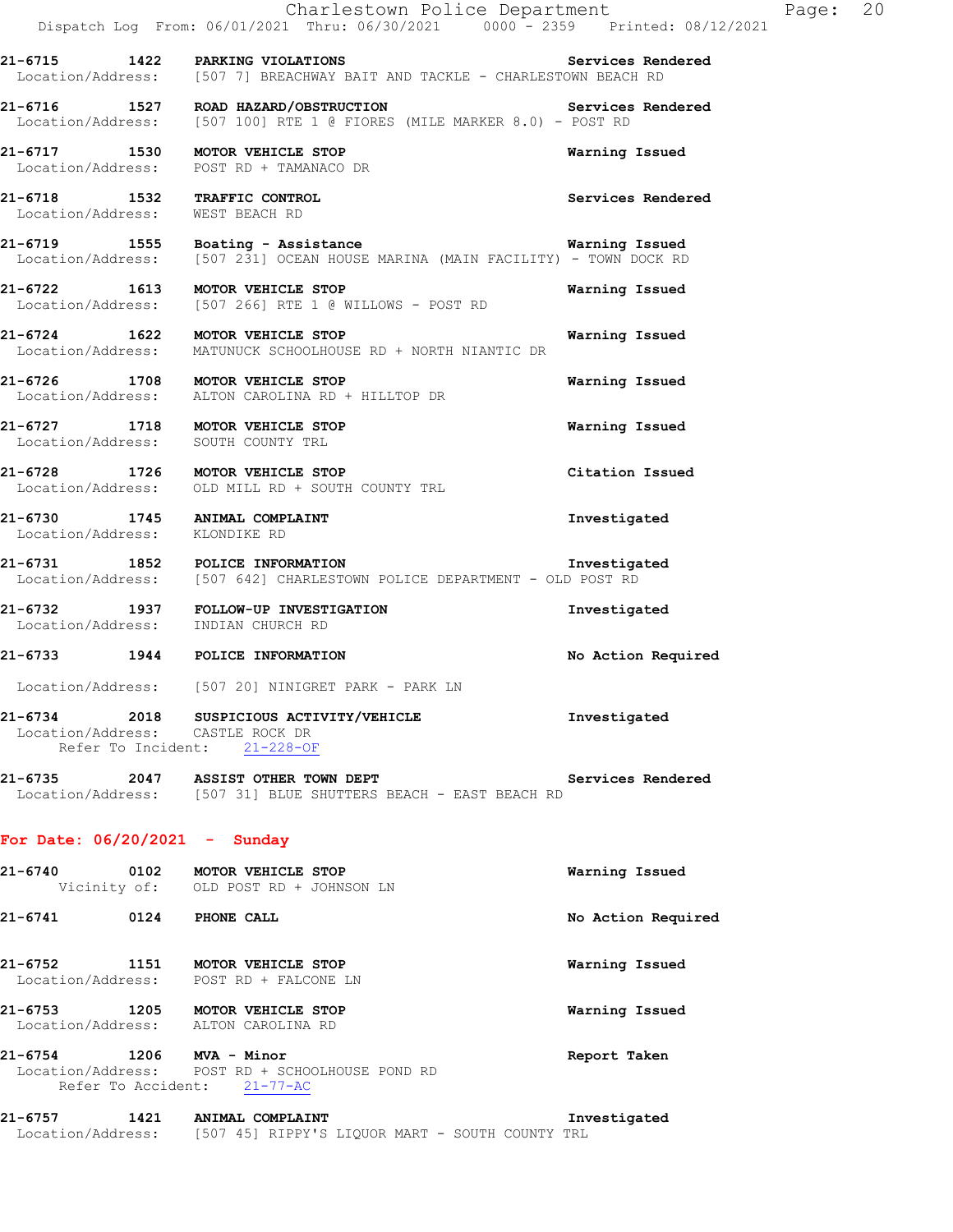| 21-6758 1501 COMPLAINT         | Location/Address: CHARLESTOWN BEACH RD                                                              | Investigated             |
|--------------------------------|-----------------------------------------------------------------------------------------------------|--------------------------|
|                                | 21-6760 1554 PARKING VIOLATIONS                                                                     | No Action Required       |
|                                | Vicinity of: SANCTUARY RD                                                                           |                          |
|                                | 21-6761 1615 ROAD HAZARD/OBSTRUCTION<br>Location/Address: POST RD + NARROW LN                       | Removed Hazard           |
|                                | 21-6763 1655 MOTOR VEHICLE COMPLAINT<br>Location/Address: POST RD + ROSS HILL RD                    | Could Not Locate         |
|                                | 21-6765 1759 MOTOR VEHICLE COMPLAINT<br>Location/Address: [507 275] RTE 1 @ WESTERLY LINE - POST RD | Could Not Locate         |
| Location/Address: SAND HILL RD | 21-6770 1938 911 CALLS/False/Hang-Ups/Open                                                          | Investigated             |
|                                | 21-6772 2052 ALARM, BURGLAR                                                                         | Building Checked/Secured |
|                                | Location/Address: [507 611] FROSTY DREW NATURE CENTER - PARK LN                                     |                          |
|                                | 21-6774 2149 ASSIST OTHER AGENCY                                                                    | No Action Required       |
|                                | Location/Address: [507 327] CHARLESTOWN BEACH TOWN PARKING LOT - CHARLESTOWN BEACH RD               |                          |
|                                | 21-6775 2211 MOTOR VEHICLE STOP<br>Location/Address: POST RD + SCHOOLHOUSE POND RD                  | Warning Issued           |
|                                | 21-6776 2237 POLICE INFORMATION                                                                     | No Action Required       |
|                                | Location/Address: [507 31] BLUE SHUTTERS BEACH - EAST BEACH RD                                      |                          |

## **For Date: 06/21/2021 - Monday**

|                              | 21-6783 0135 MOTOR VEHICLE STOP<br>Location/Address: [507 100] RTE 1 @ FIORES (MILE MARKER 8.0) - POST RD                        | <b>Warning Issued</b>    |
|------------------------------|----------------------------------------------------------------------------------------------------------------------------------|--------------------------|
| 21-6790 0552 ALARM, BURGLAR  |                                                                                                                                  | Building Checked/Secured |
| Location/Address: BURDICK ST |                                                                                                                                  |                          |
| 21-6791 0611 DISABLED MV     |                                                                                                                                  | No Action Required       |
| Location/Address: POST RD    |                                                                                                                                  |                          |
| 21-6792 0628 ALARM, FIRE     | Location/Address: [507 354] PAT'S POWER EQUIPMENT - OLD POST RD                                                                  | <b>Services Rendered</b> |
| 21-6793 0657 ALARM, BURGLAR  | Location/Address: [507 354] PAT'S POWER EOUIPMENT - OLD POST RD                                                                  | <b>False Alarm</b>       |
|                              | 21-6794 0939 MOTOR VEHICLE STOP<br>Location/Address: POST RD + SCHOOLHOUSE POND RD                                               | Warning Issued           |
|                              | 21-6795 1040 Boating - Fishing Viol<br>Location: [507 340] NINIGRET POND - WEST                                                  | Services Rendered        |
|                              | 21-6797 1052 BOATING - SAFETY CHECK<br>Location: [507 340] NINIGRET POND - WEST                                                  | Warning Issued           |
|                              | 21-6798 1056 TOWN ORDINANCE VIOLATION 1997 1997 Warning Issued<br>Location/Address: [507 339] QUONOCHONTAUG POND - WEST BEACH RD |                          |
|                              | 21-6799 1103 BOATING - SAFETY CHECK<br>Location: ATLANTIC OCEAN CENTRAL BEACH                                                    | Investigated             |
|                              | 21-6800 1114 Boating - Assistance                                                                                                | Services Rendered        |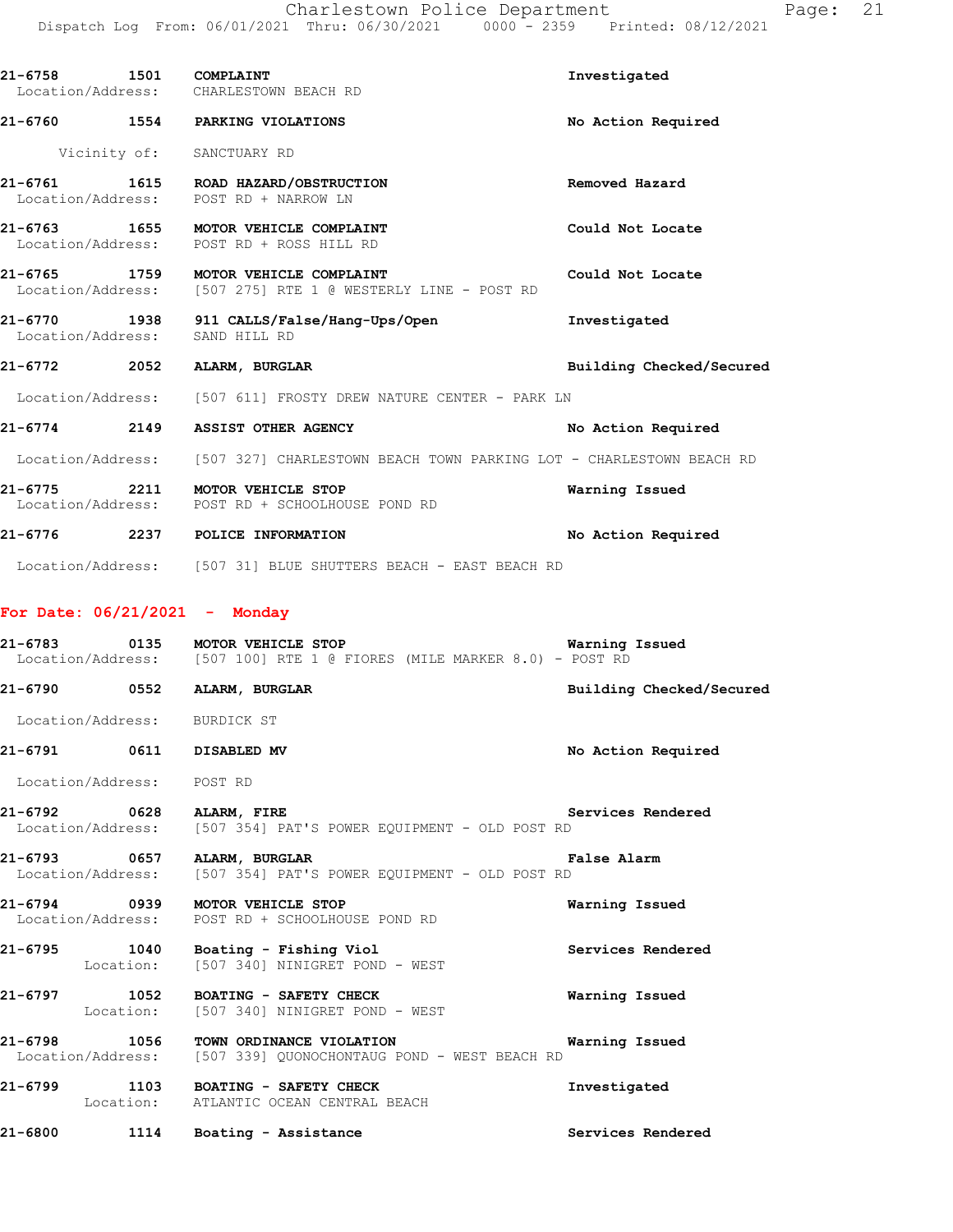|                                                                    | Charlestown Police Department<br>Dispatch Log From: 06/01/2021 Thru: 06/30/2021 0000 - 2359 Printed: 08/12/2021              | Page:                          | 22 |
|--------------------------------------------------------------------|------------------------------------------------------------------------------------------------------------------------------|--------------------------------|----|
|                                                                    | Location: [507 340] NINIGRET POND - WEST                                                                                     |                                |    |
| 21-6802 1137 ANIMAL COMPLAINT<br>Location/Address: INDIAN CEDAR DR |                                                                                                                              | Services Rendered              |    |
| Location/Address: WEST CASTLE WAY                                  | 21-6803 1143 POLICE INFORMATION                                                                                              | Services Rendered              |    |
|                                                                    | 21-6804 1241 911 CALLS/False/Hang-Ups/Open Services Rendered<br>Location/Address: [507 940] MOHEGAN RD                       |                                |    |
|                                                                    | 21-6805 1323 PSYCHOLOGICAL EMERGENCY                                                                                         | Transported to Hospital        |    |
|                                                                    | Location/Address: [507 21] BURLINGAME STATE PARK - CAMPING AREA - BURLINGAME STATE PARK RD                                   |                                |    |
| 21-6806 1355 OFFICER WANTED                                        | Vicinity of: [507 19] CHARLESTOWN ELEMENTARY SCHOOL - CAROLINA BACK RD                                                       | Investigated                   |    |
| 21-6807 1448 NOTIFICATION<br>Location/Address: BOTKA DR            |                                                                                                                              | Could Not Locate               |    |
|                                                                    | 21-6809 1657 MOTOR VEHICLE STOP<br>Location/Address: POST RD + SCHOOLHOUSE POND RD                                           | Warning Issued                 |    |
| 21-6814 1815 SYSTEM TROUBLE                                        | Location/Address: [507 642] CHARLESTOWN POLICE DEPARTMENT - OLD POST RD                                                      | Services Rendered              |    |
| 21-6812 1923 ANIMAL COMPLAINT                                      |                                                                                                                              | Taken to Family/Guardian/Other |    |
|                                                                    | Location/Address: KING'S FACTORY RD                                                                                          |                                |    |
|                                                                    | 21-6813 2015 FOUND/LOST PROPERTY                                                                                             | Building Checked/Secured       |    |
| Location/Address: WEST CASTLE WAY                                  |                                                                                                                              |                                |    |
|                                                                    | 21-6815 2131 ASSIST OTHER TOWN DEPT<br>Location/Address: [507 31] BLUE SHUTTERS BEACH - EAST BEACH RD                        | Services Rendered              |    |
|                                                                    | 21-6816 2147 ASSIST OTHER TOWN DEPT<br>Location/Address: [507 327] CHARLESTOWN BEACH TOWN PARKING LOT - CHARLESTOWN BEACH RD | Services Rendered              |    |
| 21-6817 2323 OFFICER WANTED<br>Location/Address: WINTERGREEN WAY   |                                                                                                                              | Peace Restored                 |    |
|                                                                    | 21-6818 2351 MOTOR VEHICLE STOP<br>Location/Address: [507 261] RTE 1 @ STATE GARAGE (MILE MARKER 9.6) - POST RD              | Warning Issued                 |    |
| For Date: $06/22/2021$ - Tuesday                                   |                                                                                                                              |                                |    |
|                                                                    | 21-6823 0046 MOTOR VEHICLE STOP<br>Location/Address: [507 303] RTE 1 @ SOUTH SHORE MENTAL HEALTH (MM 9.0) - POST RD          | Warning Issued                 |    |
| 21-6827 0141 OFFICER WANTED<br>Location/Address: WINTERGREEN WAY   |                                                                                                                              | Services Rendered              |    |
| 21-6832 0603 OFFICER WANTED<br>Location/Address: WINTERGREEN WAY   | Refer To Arrest: 21-81-AR                                                                                                    | Arrest(s) Made                 |    |
| 21-6836 0902 TRAFFIC CONTROL<br>Location/Address: ROSS HILL RD     |                                                                                                                              | Warning Issued                 |    |
| 21-6837 0912 ALARM, BURGLAR                                        | Location/Address: [507 530] NARRAGANSETT INDIAN FOUR WINDS COMMUNITY CENT - SOUTH COUNTY TRL                                 | Investigated                   |    |
|                                                                    | 21-6838 0929 SUSPICIOUS ACTIVITY/VEHICLE<br>Location/Address: POST RD + SCHOOLHOUSE POND RD                                  | Investigated                   |    |
|                                                                    | 21-6839 1011 POLICE TRANSPORT<br>Location/Address: [507 642] CHARLESTOWN POLICE DEPARTMENT - OLD POST RD                     | Services Rendered              |    |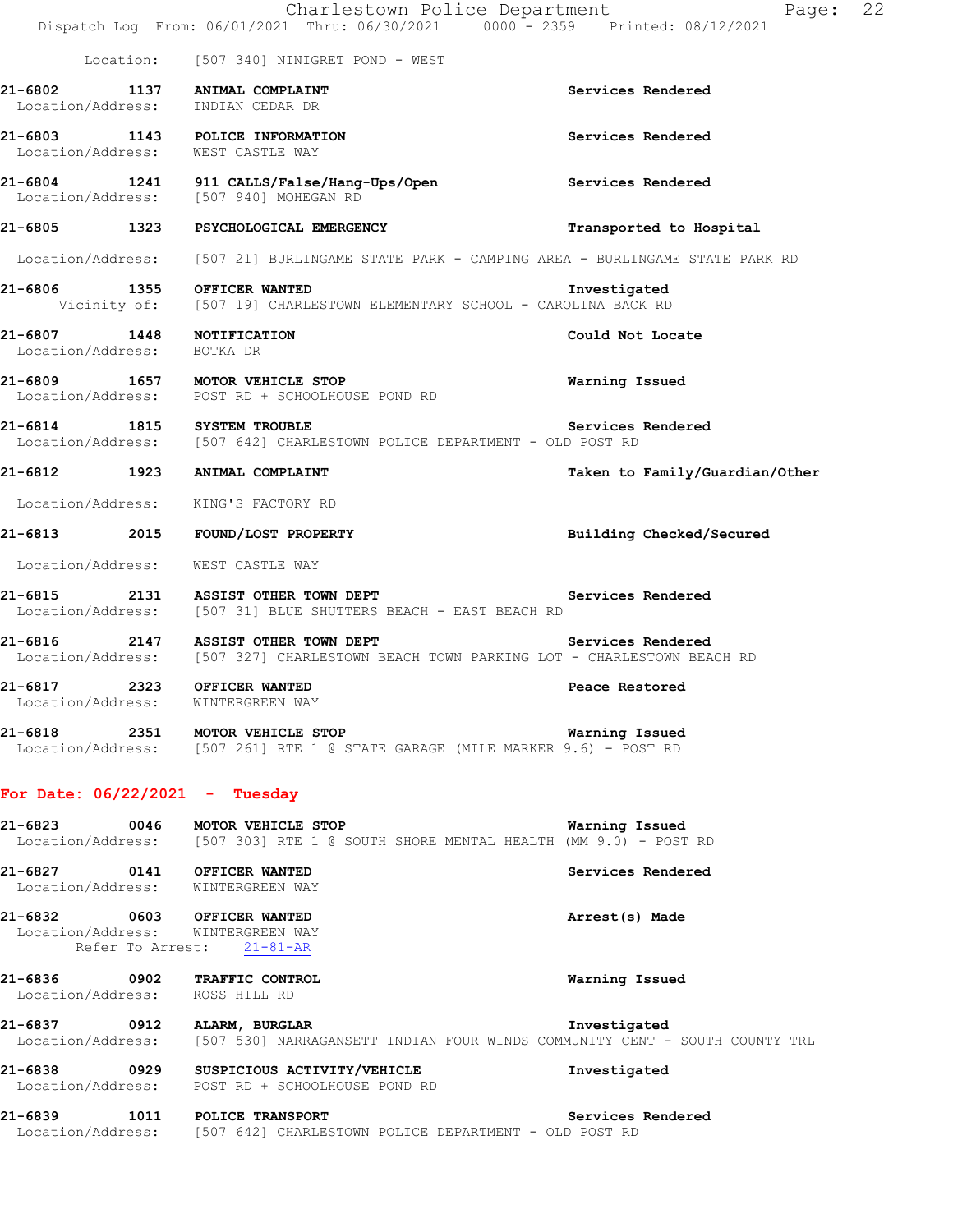|                            | 21-6840 1051 MVA - Minor<br>Location/Address: GENERAL STANTON LN<br>Refer To Incident: 21-230-OF                                                 | Report Taken       |
|----------------------------|--------------------------------------------------------------------------------------------------------------------------------------------------|--------------------|
|                            | 21-6841 1152 ASSIST CITIZEN<br>Location/Address: WINTERGREEN WAY                                                                                 | Services Rendered  |
| 21-6842 1302 MVA - Minor   | Location/Address: [507 228] PHIL & ANN'S SUNSET MOTEL - OLD POST RD<br>Refer To Accident: 21-78-AC                                               | Report Taken       |
|                            | 21-6843 1311 ASSAULT<br>Location/Address: INDIAN CHURCH RD<br>Refer To Incident: 21-231-OF                                                       | Report Taken       |
|                            | 21-6845 1914 MOTOR VEHICLE COMPLAINT Could Not Locate<br>Location/Address: [507 1] CHARLESTOWN TOWN HALL - SOUTH COUNTY TRL                      |                    |
|                            | 21-6847 2106 ASSIST OTHER TOWN DEPT<br>Location/Address: [507 327] CHARLESTOWN BEACH TOWN PARKING LOT - CHARLESTOWN BEACH RD                     | Services Rendered  |
|                            | 21-6848 2358 DISTURBANCE/Music/Noise 21-6848 Unfounded<br>Location/Address: [507 45] RIPPY'S LIQUOR MART - SOUTH COUNTY TRL                      |                    |
|                            | For Date: $06/23/2021$ - Wednesday                                                                                                               |                    |
|                            | 21-6856 0156 POLICE INFORMATION                                                                                                                  | No Action Required |
|                            | Location/Address: WEST BEACH RD + POST RD                                                                                                        |                    |
|                            | 21-6857 0158 ASSIST OTHER TOWN DEPT<br>Location/Address: [507 31] BLUE SHUTTERS BEACH - EAST BEACH RD                                            | Services Rendered  |
|                            | 21-6866 0543 MOTOR VEHICLE STOP<br>Vicinity of: [507 28] POST RD + SOUTH COUNTY TRL                                                              | Warning Issued     |
|                            | 21-6867 0615 MOTOR VEHICLE STOP<br>Vicinity of: SOUTH COUNTY TRL + POST RD                                                                       | Warning Issued     |
|                            | 21-6868 0810 MOTOR VEHICLE STOP<br><b>Warning Issued</b><br>Location/Address: [507 258] RTE 1 @ SOUTH KINGSTOWN LINE (MM 11.4) - POST RD         |                    |
|                            | 21-6869 0819 TRAFFIC CONTROL<br>Location/Address: [507 604] BESTWAY GAS STATION - POST RD                                                        | Warning Issued     |
| Location/Address: ALDER RD | 21-6870 0835 DEATH; Sudden/Unexpected<br>Refer To Incident: 21-232-OF                                                                            | Investigated       |
|                            | 21-6871 0942 MOTOR VEHICLE STOP<br>Location/Address: MAPLE LAKE FARM RD + SOUTH COUNTY TRL                                                       | Warning Issued     |
|                            | 21-6872 1003 MOTOR VEHICLE STOP WATNING DOCATION/Address: [507 276] RTE 2 @ RICHMOND LINE - SOUTH COUNTY TRL                                     | Warning Issued     |
| 21-6876 1306 VANDALISM     | Location/Address: CHARLESTOWN BEACH RD                                                                                                           | Investigated       |
| Location/Address: ALDER RD | 21-6877 1307 FOLLOW-UP INVESTIGATION                                                                                                             | Services Rendered  |
|                            | 21-6878 1329 ASSIST OTHER POLICE DEPT<br>Location/Address: [507 642] CHARLESTOWN POLICE DEPARTMENT - OLD POST RD<br>Refer To Incident: 21-233-OF | Report Taken       |
|                            | 21-6879 1348 PARKING VIOLATIONS<br>Vicinity of: [507 730] THE KAYAK CENTRE - CHARLESTOWN BEACH RD                                                | Warning Issued     |

**21-6881 1419 ALARM, BURGLAR False Alarm**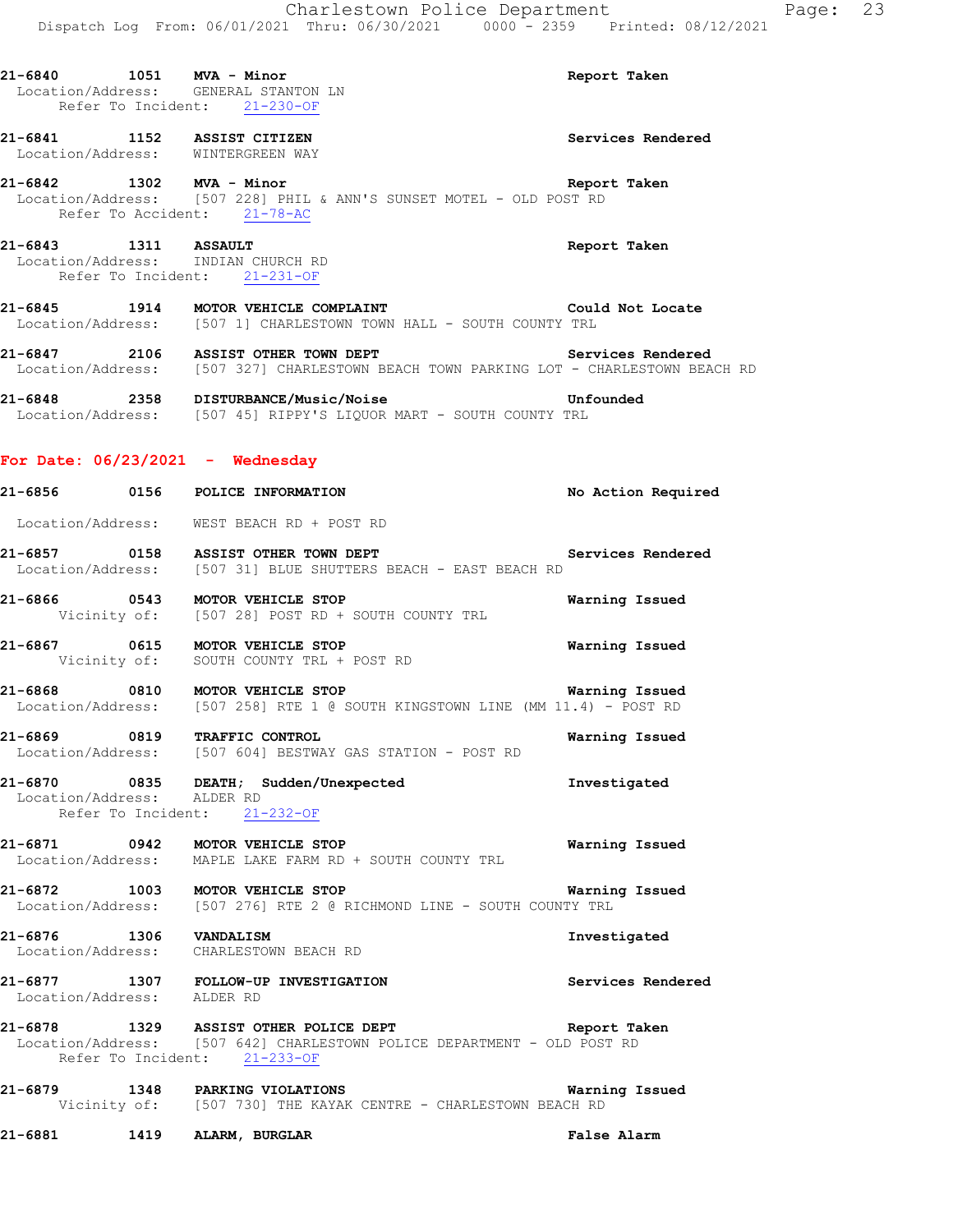|                                   |      | Charlestown Police Department<br>Dispatch Log From: 06/01/2021 Thru: 06/30/2021 0000 - 2359 Printed: 08/12/2021                                                    |                    | Page: 24 |
|-----------------------------------|------|--------------------------------------------------------------------------------------------------------------------------------------------------------------------|--------------------|----------|
|                                   |      | Location/Address: [507 640] GRAY'S POINT RD                                                                                                                        |                    |          |
|                                   |      | <b>Warning Issued</b><br>21-6882 1422 MOTOR VEHICLE STOP<br>Vicinity of: [507 842] HAPPY ACRES - CHARLESTOWN BEACH RD                                              |                    |          |
|                                   |      | Location/Address: [507 45] RIPPY'S LIQUOR MART - SOUTH COUNTY TRL                                                                                                  |                    |          |
| Location/Address: WATCHAUG LN     |      | 21-6889 1856 ASSIST CITIZEN                                                                                                                                        | Services Rendered  |          |
|                                   |      | 21-6890 2048 ALARM, BURGLAR INDIAN TRIBAL ADMN BUILDING - SOUTH COUNTY TRL Location/Address: [507 531] NARRAGANSETT INDIAN TRIBAL ADMN BUILDING - SOUTH COUNTY TRL |                    |          |
|                                   |      | 21-6892 2111 ASSIST OTHER TOWN DEPT<br>Location/Address: [507 31] BLUE SHUTTERS BEACH - EAST BEACH RD                                                              | Services Rendered  |          |
|                                   |      | 21-6893 2112 ASSIST OTHER TOWN DEPT Services Rendered<br>Location/Address: [507 327] CHARLESTOWN BEACH TOWN PARKING LOT - CHARLESTOWN BEACH RD                     |                    |          |
|                                   |      | For Date: $06/24/2021$ - Thursday                                                                                                                                  |                    |          |
|                                   |      | 21-6913 0551 MOTOR VEHICLE COMPLAINT<br>Vicinity of: COLUMBIA HEIGHTS RD                                                                                           | Investigated       |          |
|                                   |      | 21-6914 0722 POLICE INFORMATION                                                                                                                                    | No Action Required |          |
|                                   |      | Vicinity of: [507 903] SOUTH COUNTY SAND AND GRAVEL - OLD POST RD                                                                                                  |                    |          |
|                                   |      | 21-6915 0757 MOTOR VEHICLE STOP<br>Location/Address: STATE GARAGE - POST RD                                                                                        | Warning Issued     |          |
|                                   |      | 21-6916 0758 PARKING VIOLATIONS<br>Location/Address: CHARLESTOWN BEACH RD                                                                                          | Warning Issued     |          |
|                                   |      | 21-6917 0905 MOTOR VEHICLE STOP<br>Location/Address: [507 260] RTE 1 @ GENERAL STANTON - POST RD                                                                   | Warning Issued     |          |
|                                   |      | 21-6918 0911 PARKING VIOLATIONS<br>Location/Address: [507 547] EAST BEACH RD                                                                                       | Services Rendered  |          |
|                                   |      | 21-6920 0915 MOTOR VEHICLE STOP<br>Vicinity of: CHARLESTOWN BEACH RD                                                                                               | Warning Issued     |          |
|                                   |      | 21-6921 0920 TRAFFIC CONTROL                                                                                                                                       | No Action Required |          |
|                                   |      | Location/Address: PROSSER TRL + EAST QUAIL RUN                                                                                                                     |                    |          |
|                                   |      | 21-6922 0922 PARKING VIOLATIONS<br>Location/Address: CHARLESTOWN BEACH RD                                                                                          | Warning Issued     |          |
|                                   |      | 21-6923 0923 PARKING VIOLATIONS<br>Location/Address: EAST BEACH RD                                                                                                 | Warning Issued     |          |
|                                   |      | 21-6924 1003 TRAFFIC CONTROL                                                                                                                                       | No Action Required |          |
|                                   |      | Location/Address: OLD POST RD + FORT NINIGRET RD                                                                                                                   |                    |          |
| 21-6928                           | 1154 | OFFICER WANTED                                                                                                                                                     | No Action Required |          |
|                                   |      | Location/Address: [507 45] RIPPY'S LIQUOR MART - SOUTH COUNTY TRL                                                                                                  |                    |          |
| 21-6929 1255<br>Location/Address: |      | SUSPICIOUS ACTIVITY/VEHICLE<br>[507 20] NINIGRET PARK - PARK LN                                                                                                    | Services Rendered  |          |
| 21-6931 1541                      |      | MOTOR VEHICLE STOP<br>Location/Address: [507 269] RTE 1 @ DRIVING RANGE - POST RD                                                                                  | Citation Issued    |          |
|                                   |      | 21-6932 1558 PARKING VIOLATIONS<br>Location/Address: [507 320] QUONOCHONTAUG BREACHWAY - WEST BEACH RD                                                             | Services Rendered  |          |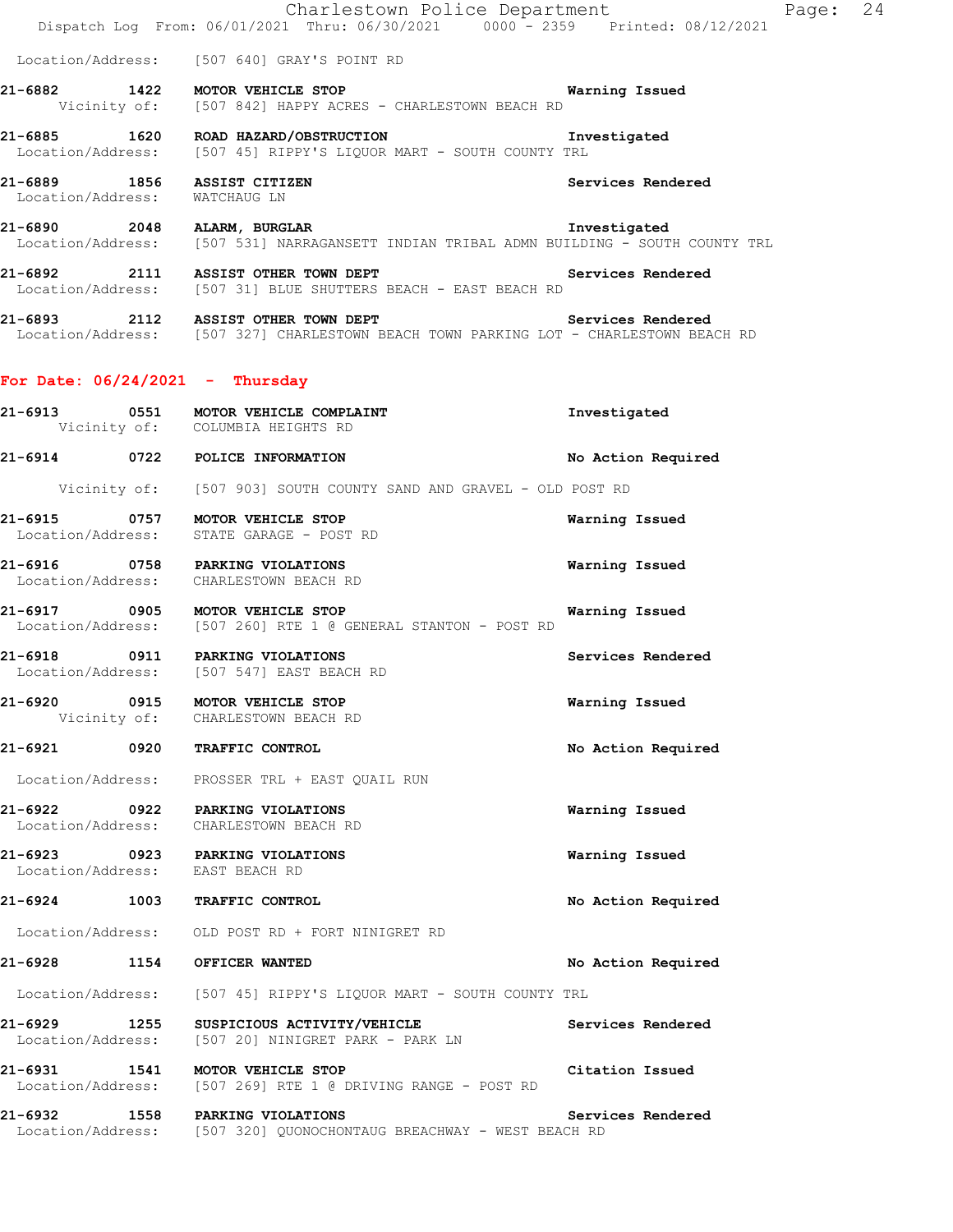| i: 06/30/2021 | $0000 - 2359$ |  | Printed: 08/12/202 |
|---------------|---------------|--|--------------------|
|               |               |  |                    |

| 21-6936<br>Location/Address: | 1727 | MOTOR VEHICLE STOP<br>POST RD + GENERAL STANTON LN | Warning Issued    |
|------------------------------|------|----------------------------------------------------|-------------------|
| 21-6937<br>Location/Address: | 1759 | <b>TRAFFIC CONTROL</b><br>ARNOLDA RD               | Services Rendered |
| 21-6939<br>Location/Address: | 1910 | MOTOR VEHICLE STOP<br>POST RD + SOUTH COUNTY TRL   | Warning Issued    |

**21-6940 1929 ALARM, BURGLAR Investigated**  Location/Address: OLD POST RD

**21-6941 1945 WELL BEING CHECK Investigated**  Location/Address: SHANNOCK RD

**21-6942 2113 MOTOR VEHICLE COMPLAINT Investigated**  Location/Address: [507 303] RTE 1 @ SOUTH SHORE MENTAL HEALTH (MM 9.0) - POST RD

21-6943 2127 ASSIST OTHER TOWN DEPT **1200 Services Rendered** Location/Address: [507 327] CHARLESTOWN BEACH TOWN PARKING LOT - CHARLESTOWN BEACH RD

**21-6944 2136 MOTOR VEHICLE STOP Warning Issued**  Vicinity of: [507 264] RTE 1 @ WINDSWEPT INN - POST RD

**21-6945 2144 ASSIST OTHER TOWN DEPT 2145 Services Rendered Location/Address:** [507 31] BLUE SHUTTERS BEACH - EAST BEACH RD [507 31] BLUE SHUTTERS BEACH - EAST BEACH RD

**21-6946 2333 MOTOR VEHICLE STOP Citation Issued**  Location/Address: [507 269] RTE 1 @ DRIVING RANGE - POST RD

### **For Date: 06/25/2021 - Friday**

| 21-6950 0832 TRAFFIC CONTROL                         |                                                                                                             | No Action Required |
|------------------------------------------------------|-------------------------------------------------------------------------------------------------------------|--------------------|
| Location/Address: BUCKEYE BROOK RD                   |                                                                                                             |                    |
| 21-6951 0847                                         | PARKING VIOLATIONS                                                                                          | No Action Required |
| Location/Address: EAST BEACH RD                      |                                                                                                             |                    |
|                                                      | 21-6956 1028 MOTOR VEHICLE STOP<br>Location/Address: NARROW LN + MOHAWK TRL                                 | Warning Issued     |
|                                                      | 21-6957 1034 PARKING VIOLATIONS<br>Location/Address: [507 49] CHARLESTOWN TOWN BEACH - CHARLESTOWN BEACH RD | Warning Issued     |
| 21-6958 1037                                         | TRAFFIC CONTROL                                                                                             | No Action Required |
| Location/Address: KING'S FACTORY RD                  |                                                                                                             |                    |
| 21-6960 1051 ASSIST CITIZEN                          | Location/Address: [507 38] CHARLESTOWN POST OFFICE - OLD POST RD                                            | Services Rendered  |
|                                                      | 21-6961 1306 BOATING - SAFETY CHECK                                                                         | No Action Required |
|                                                      | Location: [507 340] NINIGRET POND - WEST                                                                    |                    |
| 21-6962 1309 ALARM, FIRE<br>Location/Address:        | TOCKWOTTEN COVE RD                                                                                          | Investigated       |
| 21-6966 1410 MOTOR VEHICLE STOP                      | Location/Address: POST RD + KING'S FACTORY RD                                                               | Warning Issued     |
| 21-6968 1526 COMPLAINT<br>Location/Address: CEDAR RD |                                                                                                             | Services Rendered  |
| 21-6969 1609 ALARM, BURGLAR<br>Location/Address:     | LAURI DR                                                                                                    | False Alarm        |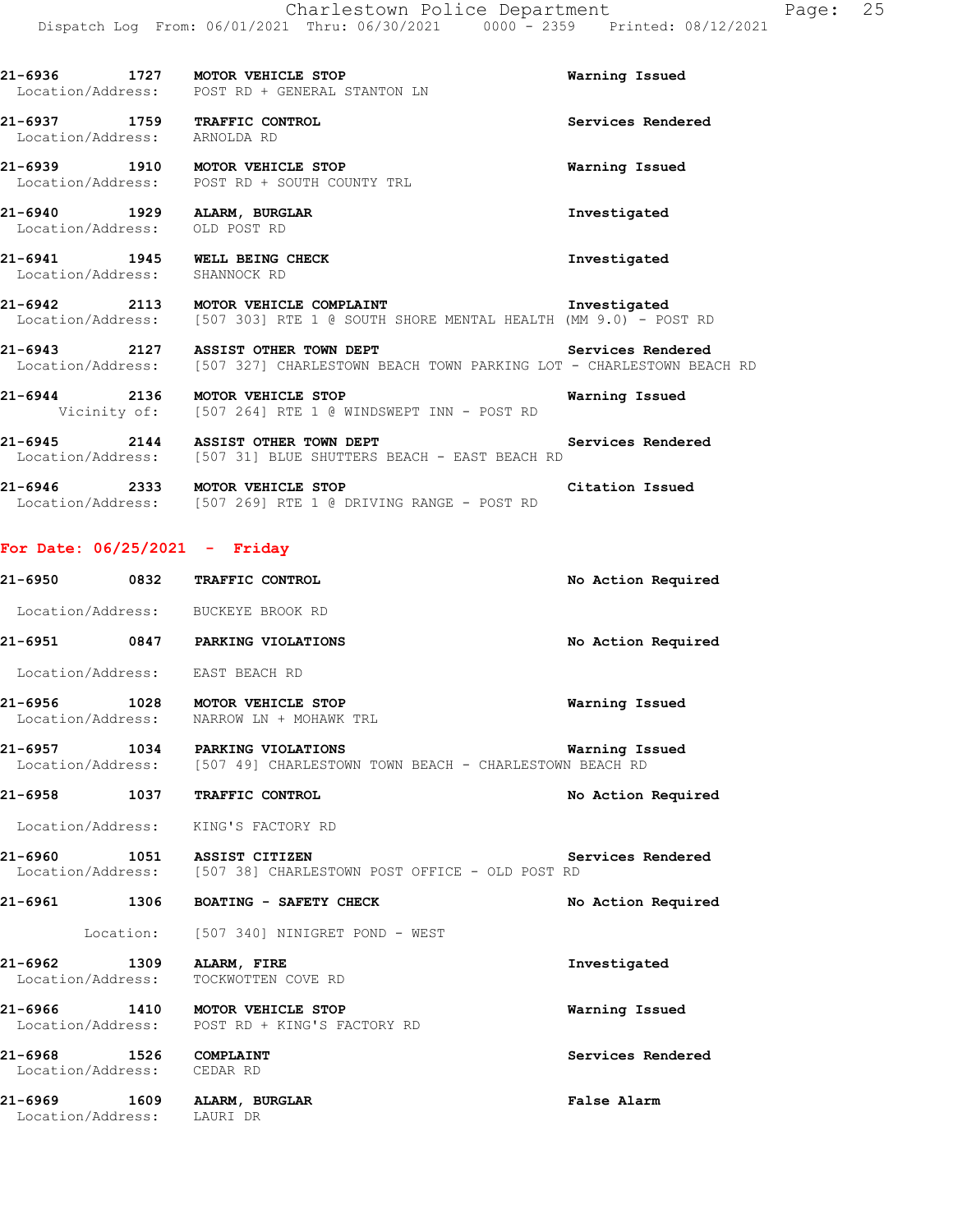|                               | Charlestown Police Department<br>Dispatch Log From: 06/01/2021 Thru: 06/30/2021 0000 - 2359 Printed: 08/12/2021                                                | Page: 26                      |  |
|-------------------------------|----------------------------------------------------------------------------------------------------------------------------------------------------------------|-------------------------------|--|
|                               | 21-6971 1646 MOTOR VEHICLE STOP<br>Location/Address: WEST BEACH RD                                                                                             | Warning Issued                |  |
|                               | 21-6972 1707 MVA - Minor<br>Location/Address: [507 36] CHARLESTOWN MINI-SUPER - OLD POST RD                                                                    | Services Rendered             |  |
| Location/Address: KLONDIKE RD | 21-6973 1753 SUSPICIOUS ACTIVITY/VEHICLE                                                                                                                       | Unfounded                     |  |
|                               | 21-6976 2009 MOTOR VEHICLE COMPLAINT<br>Location/Address: EAST BEACH RD + OVERLOOK DR<br>Refer To Accident: 21-79-AC<br>Refer To Arrest: $\overline{21-82-AR}$ | Arrest(s) Made                |  |
|                               | 21-6977 2029 MOTOR VEHICLE COMPLAINT<br>Location/Address: [507 922] MILE MARKER 9.8 - POST RD                                                                  | Unfounded                     |  |
|                               | 21-6978 2114 ROAD HAZARD/OBSTRUCTION                                                                                                                           | Taken/Refered to Other Agency |  |
|                               | Location/Address: POST RD + SOUTH COUNTY TRL                                                                                                                   |                               |  |
|                               | 21-6979 2129 ASSIST OTHER TOWN DEPT Services Rendered<br>Location/Address: [507 327] CHARLESTOWN BEACH TOWN PARKING LOT - CHARLESTOWN BEACH RD                 |                               |  |
|                               | 21-6980 2203 POLICE TRANSPORT Services<br>Location/Address: [507 642] CHARLESTOWN POLICE DEPARTMENT - OLD POST RD                                              | Services Rendered             |  |
|                               | 21-6981 2206 ASSIST OTHER TOWN DEPT Services Rendered<br>Location/Address: [507 31] BLUE SHUTTERS BEACH - EAST BEACH RD                                        |                               |  |
|                               | For Date: $06/26/2021 -$ Saturday                                                                                                                              |                               |  |
|                               | 21-6990 0919 ASSIST OTHER POLICE DEPT Taken/Refered to Other Agency                                                                                            |                               |  |
|                               | Location/Address: [507 258] RTE 1 @ SOUTH KINGSTOWN LINE (MM 11.4) - POST RD                                                                                   |                               |  |
|                               | 21-6991 0940 FOLLOW-UP INVESTIGATION<br>Location/Address: EAST BEACH RD                                                                                        | Investigated                  |  |
|                               | 21-6993 0959 FOLLOW-UP INVESTIGATION<br>Location/Address: [507 880] HOXSIE AVE                                                                                 | Investigated                  |  |
| Location/Address: OLD POST RD | 21-6994 1056 WELL BEING CHECK<br>Refer To Incident: 21-234-OF                                                                                                  | Report Taken                  |  |

**21-6997 1529 MOTOR VEHICLE STOP Warning Issued**  Location/Address: [507 266] RTE 1 @ WILLOWS - POST RD

**21-7000 1643 SUSPICIOUS ACTIVITY/VEHICLE Investigated**  Location/Address: [507 19] CHARLESTOWN ELEMENTARY SCHOOL - CAROLINA BACK RD

**21-7001 1946 MVA - Minor Report Taken**  Location/Address: WILDFLOWER RD Refer To Incident: 21-235-OF

**21-7002 2101 ASSIST OTHER TOWN DEPT Citation Issued**  Location/Address: [507 327] CHARLESTOWN BEACH TOWN PARKING LOT - CHARLESTOWN BEACH RD

**21-7003 2226 ASSIST OTHER TOWN DEPT Services Rendered**  Location/Address: [507 31] BLUE SHUTTERS BEACH - EAST BEACH RD

**21-7004 2338 POLICE INFORMATION Investigated**  Location/Address: POST RD + WEST BEACH RD

**21-7005 2342 MOTOR VEHICLE STOP Warning Issued**  Location/Address: [507 269] RTE 1 @ DRIVING RANGE - POST RD

**21-7006 2354 ASSIST OTHER AGENCY Services Rendered** 

Location/Address: [507 21] BURLINGAME STATE PARK - CAMPING AREA - BURLINGAME STATE PARK RD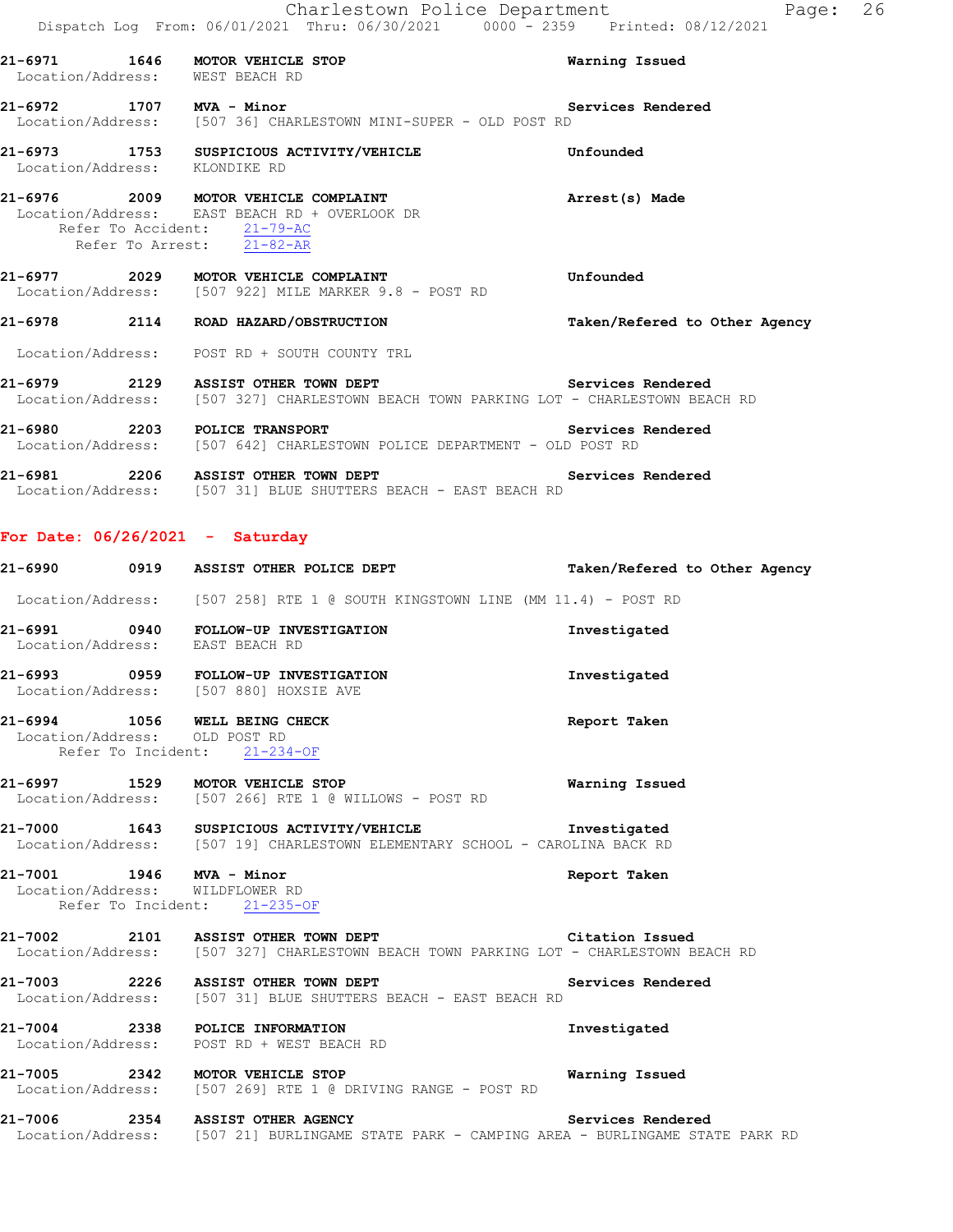| Location/Address: CEDAR RD                                  | 21-7007 0003 DISTURBANCE/Music/Noise                                                                                                            | Services Rendered       |
|-------------------------------------------------------------|-------------------------------------------------------------------------------------------------------------------------------------------------|-------------------------|
|                                                             | 21-7008 0008 SUSPICIOUS ACTIVITY/VEHICLE <b>Investigated</b> Investigated Location/Address: [507 929] CHURCHWOODS HOUSING COMPLEX - OLD POST RD |                         |
| Location/Address: ROSS HILL RD                              | 21-7010 0039 ROAD HAZARD/OBSTRUCTION                                                                                                            | Removed Hazard          |
| 21-7013 0702 CIVIL MATTER<br>Location/Address: CROSSLAND ST |                                                                                                                                                 | Services Rendered       |
|                                                             | 21-7018 1025 SUSPICIOUS ACTIVITY/VEHICLE<br>Location/Address: WHITE PINES TRAIL                                                                 | Services Rendered       |
| Vicinity of: POST RD                                        | 21-7019 1033 MOTOR VEHICLE COMPLAINT                                                                                                            | Could Not Locate        |
|                                                             | 21-7020 1118 ROAD HAZARD/OBSTRUCTION<br>Could Not Locate<br>Vicinity of: [507 100] RTE 1 @ FIORES (MILE MARKER 8.0) - POST RD                   |                         |
| Location/Address: EAST BEACH RD                             | 21-7022 1306 POLICE INFORMATION<br>Refer To Incident: 21-236-OF                                                                                 | Report Taken            |
|                                                             | 21-7023 1309 ASSIST ELDERLY                                                                                                                     | No Action Required      |
|                                                             | Location/Address: [507 416] MOHEGAN RD                                                                                                          |                         |
|                                                             | 21-7024 1519 FOLLOW-UP INVESTIGATION<br>Location/Address: CHARLESTOWN BEACH RD                                                                  | Investigated            |
| Location/Address: BOTKA DR                                  | 21-7026 1644 OFFICER WANTED                                                                                                                     | Investigated            |
| 21-7027 1717 MVA - Minor                                    |                                                                                                                                                 | Transported to Hospital |
|                                                             | Vicinity of: [507 263] RTE 1 @ TOURIST INFO (MILE MARKER 7.6) - POST RD + PROSSER TRL<br>Refer To Accident: 21-80-AC                            |                         |
|                                                             | 21-7028 1934 MOTOR VEHICLE STOP<br>Location/Address: POST RD + LAKESIDE DR<br>Refer To Arrest: 21-83-AR                                         | Arrest(s) Made          |
| Location/Address: OLD POST RD                               | 21-7029 2202 SUSPICIOUS ACTIVITY/VEHICLE Threstigated<br>Refer To Incident: 21-237-OF                                                           |                         |
|                                                             | 21-7030 2225 POLICE TRANSPORT<br>Location/Address: [507 642] CHARLESTOWN POLICE DEPARTMENT - OLD POST RD                                        | Services Rendered       |
|                                                             | 21-7031 2243 ASSIST OTHER TOWN DEPT<br>Location/Address: [507 31] BLUE SHUTTERS BEACH - EAST BEACH RD                                           | Citation Issued         |
| 21-7032 2306 DISABLED MV                                    | Location/Address: [507 20] NINIGRET PARK - PARK LN                                                                                              | Services Rendered       |
|                                                             | 21-7033 2320 WELL BEING CHECK<br>Location/Address: [507 21] BURLINGAME STATE PARK - CAMPING AREA - BURLINGAME STATE PARK RD                     | Could Not Locate        |
| For Date: $06/28/2021$ - Monday                             |                                                                                                                                                 |                         |
|                                                             | 21-7036 0229 FOLLOW-UP INVESTIGATION<br>Location/Address: SOUTH COUNTY TRL                                                                      | Investigated            |

**21-7039 0256 POLICE INFORMATION Services Rendered**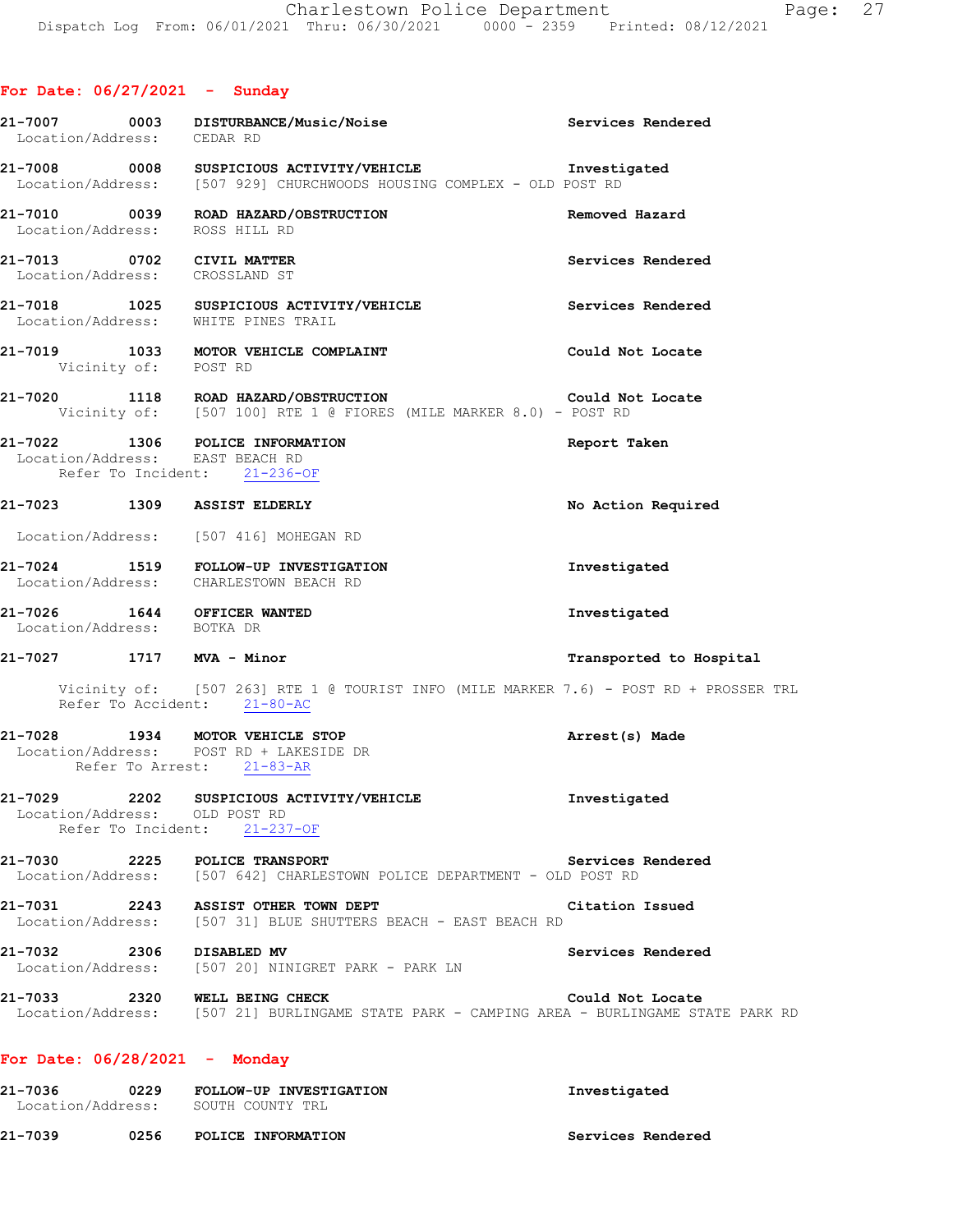|  |                                                                                                           | Charlestown Police Department<br>Page: 28<br>Dispatch Log From: 06/01/2021 Thru: 06/30/2021 0000 - 2359 Printed: 08/12/2021 |  |
|--|-----------------------------------------------------------------------------------------------------------|-----------------------------------------------------------------------------------------------------------------------------|--|
|  | Location/Address: [507 642] CHARLESTOWN POLICE DEPARTMENT - OLD POST RD                                   |                                                                                                                             |  |
|  | 21-7040 0309 ASSIST OTHER AGENCY                                                                          | No Action Required                                                                                                          |  |
|  | Location/Address: [507 49] CHARLESTOWN TOWN BEACH - CHARLESTOWN BEACH RD                                  |                                                                                                                             |  |
|  | 21-7041 0330 WELL BEING CHECK<br>Location/Address: [507 49] CHARLESTOWN TOWN BEACH - CHARLESTOWN BEACH RD | Services Rendered                                                                                                           |  |
|  | 21-7042 0612 ROAD HAZARD/OBSTRUCTION<br>Vicinity of: OLD MILL RD                                          | Services Rendered                                                                                                           |  |
|  | 21-7043 0952 COMPLAINT<br>Location/Address: OLD POST RD                                                   | Investigated                                                                                                                |  |
|  | 21-7045 1139 CIVIL MATTER<br>Location/Address: KLONDIKE RD<br>Refer To Incident: 21-238-OF                | Services Rendered                                                                                                           |  |
|  | 21-7046 1154 PSYCHOLOGICAL EMERGENCY Services Rendered                                                    | Location/Address: [507 21] BURLINGAME STATE PARK - CAMPING AREA - BURLINGAME STATE PARK RD                                  |  |
|  | 21-7048 1518 MOTOR VEHICLE STOP                                                                           | No Action Required                                                                                                          |  |
|  | Location/Address: [507 100] RTE 1 @ FIORES (MILE MARKER 8.0) - POST RD                                    |                                                                                                                             |  |
|  | 21-7051 1619 PARKING VIOLATIONS<br>Location/Address: [507 730] THE KAYAK CENTRE - CHARLESTOWN BEACH RD    | Citation Issued                                                                                                             |  |
|  | 21-7052 1649 MOTOR VEHICLE STOP<br>Vicinity of: ROSS HILL RD                                              | Warning Issued                                                                                                              |  |
|  | 21-7053 1710 MOTOR VEHICLE STOP<br>Vicinity of: [507 49] CHARLESTOWN TOWN BEACH - CHARLESTOWN BEACH RD    | Warning Issued                                                                                                              |  |
|  | 21-7054 1751 MOTOR VEHICLE STOP<br>Vicinity of: [507 20] NINIGRET PARK - PARK LN                          | Warning Issued                                                                                                              |  |
|  | 21-7058 1838 MOTOR VEHICLE STOP<br>Location/Address: POST RD + LAKESIDE DR                                | Warning Issued                                                                                                              |  |
|  | 21-7059 1912 MOTOR VEHICLE STOP<br>Location/Address: POST RD + NARROW LN                                  | Warning Issued                                                                                                              |  |
|  | 21-7060 2007 SUSPICIOUS ACTIVITY/VEHICLE<br>Vicinity of: NARROW LN                                        | Investigated                                                                                                                |  |
|  | 21-7062 2111 ASSIST OTHER TOWN DEPT<br>Location/Address: [507 31] BLUE SHUTTERS BEACH - EAST BEACH RD     | Services Rendered                                                                                                           |  |
|  | 21-7063 2129 MVA - Minor<br>Vicinity of: CHARLESTOWN BEACH RD + MATUNUCK SCHOOLHOUSE RD                   | Could Not Locate                                                                                                            |  |
|  | 21-7064 2140 MOTOR VEHICLE COMPLAINT<br>Vicinity of: TOCKWOTTEN COVE RD                                   | Could Not Locate                                                                                                            |  |
|  | 21-7066 2336 MOTOR VEHICLE COMPLAINT<br>Vicinity of: KING'S FACTORY RD                                    | Could Not Locate                                                                                                            |  |
|  | For Date: 06/29/2021 - Tuesday                                                                            |                                                                                                                             |  |

**21-7067 0012 MOTOR VEHICLE STOP Arrest(s) Made**  Location/Address: [507 258] RTE 1 @ SOUTH KINGSTOWN LINE (MM 11.4) - POST RD Refer To Arrest: 21-84-AR

| 21-7071 | 0541 | POLICE INFORMATION       | No Action Required |
|---------|------|--------------------------|--------------------|
|         |      | Vicinity of: OLD POST RD |                    |
| 21-7073 | 0835 | POLICE INFORMATION       | Report Taken       |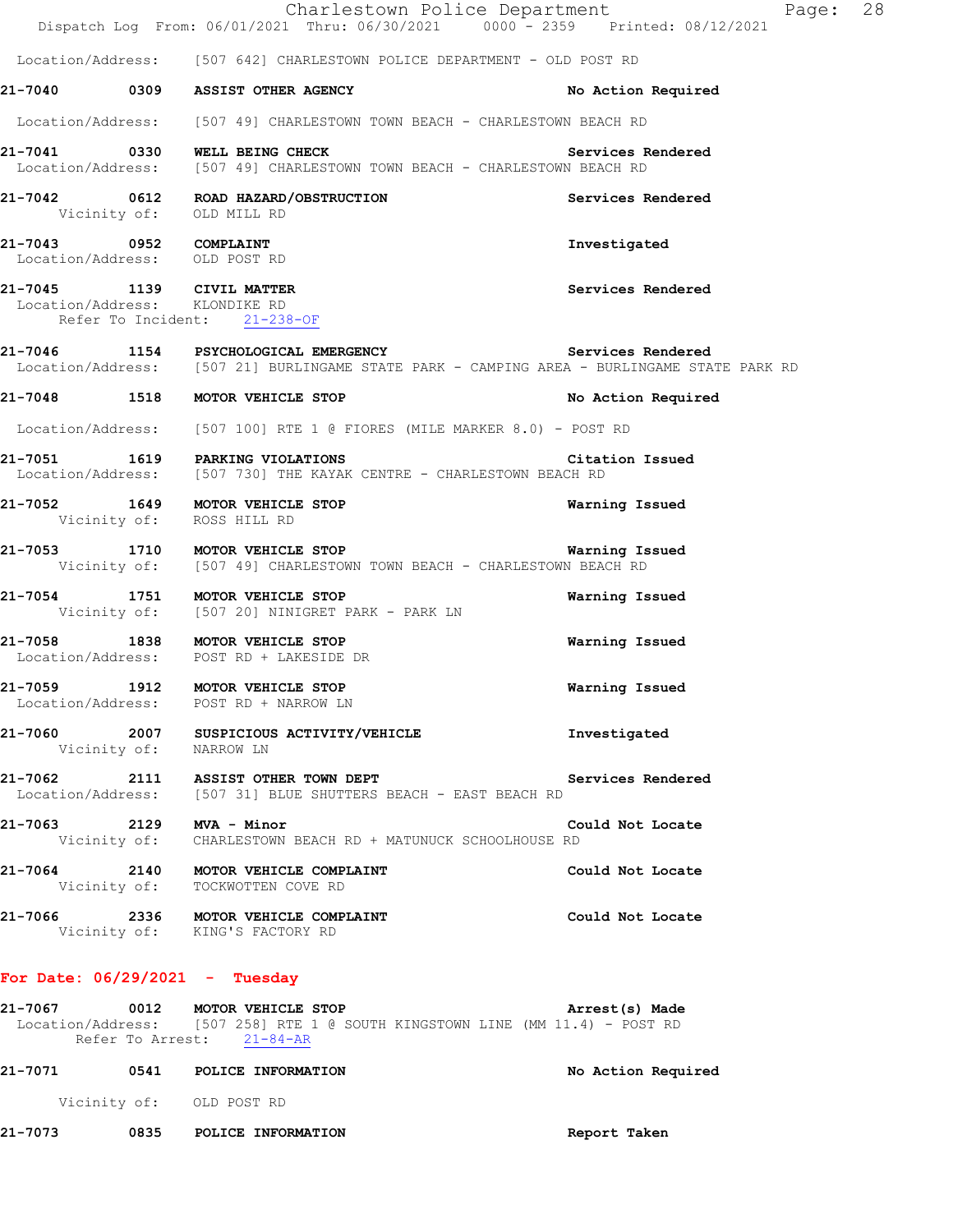|                              | Charlestown Police Department<br>Dispatch Log From: 06/01/2021 Thru: 06/30/2021 0000 - 2359 Printed: 08/12/2021                                                  | Page: 29                |  |
|------------------------------|------------------------------------------------------------------------------------------------------------------------------------------------------------------|-------------------------|--|
|                              | Location/Address: OLD POST RD<br>Refer To Incident: 21-239-OF                                                                                                    |                         |  |
|                              | 21-7075 0949 TRAFFIC CONTROL                                                                                                                                     | No Action Required      |  |
|                              | Location/Address: MATUNUCK SCHOOLHOUSE RD                                                                                                                        |                         |  |
|                              | 21-7076 1009 WELL BEING CHECK                                                                                                                                    | Transported to Hospital |  |
|                              | Location/Address: BISCUIT CITY RD                                                                                                                                |                         |  |
|                              | 21-7077 1121 SUSPICIOUS ACTIVITY/VEHICLE<br>Location/Address: [507 207] TROPIC FROST - OLD POST RD                                                               | Investigated            |  |
|                              | 21-7078 1200 POLICE INFORMATION<br>Location/Address: [507 943] SHANNOCK VILLAGE COTTAGES - SHANNOCK RD                                                           | Services Rendered       |  |
|                              | 21-7080 1455 PARKING VIOLATIONS<br>Location/Address: CHARLESTOWN BEACH RD                                                                                        | Warning Issued          |  |
|                              | 21-7083 1554 MOTOR VEHICLE COMPLAINT<br>Location/Address: POST RD + SOUTH COUNTY TRL                                                                             | Could Not Locate        |  |
|                              | 21-7084 1556 MOTOR VEHICLE COMPLAINT<br>  Location/Address: [507 275] RTE 1 @ WESTERLY LINE - POST RD                                                            | Could Not Locate        |  |
| 21-7085 1649 DISABLED MV     |                                                                                                                                                                  | No Action Required      |  |
|                              | Location/Address: [507 100] RTE 1 @ FIORES (MILE MARKER 8.0) - POST RD                                                                                           |                         |  |
|                              | 21-7087 1723 TRAFFIC CONTROL                                                                                                                                     | No Action Required      |  |
|                              | Location/Address: CHARLESTOWN BEACH RD + SHORE DR                                                                                                                |                         |  |
| 21-7088 1910 VANDALISM       | Location/Address: CHARLESTOWN BEACH RD<br>Refer To Incident: 21-241-OF                                                                                           | Report Taken            |  |
|                              | 21-7089 1920 TRAFFIC CONTROL<br>Location/Address: [507 604] BESTWAY GAS STATION - POST RD                                                                        | Services Rendered       |  |
| 21-7090                      | 2025 MOTOR VEHICLE STOP<br>Location/Address: POST RD + SCHOOLHOUSE POND RD                                                                                       | Warning Issued          |  |
|                              | 21-7091 2116 ASSIST OTHER TOWN DEPT<br>Location/Address: [507 31] BLUE SHUTTERS BEACH - EAST BEACH RD                                                            | Services Rendered       |  |
|                              | 21-7092 2218 POLICE INFORMATION<br>Location/Address: [507 883] QUONOCHONTAUG EAST BEACH ASSOCIATION (QEBA) - HIGHLAND RD                                         | Investigated            |  |
|                              | For Date: $06/30/2021$ - Wednesday                                                                                                                               |                         |  |
|                              | 21-7094 0033 MOTOR VEHICLE STOP<br>Location/Address: [507 269] RTE 1 @ DRIVING RANGE - POST RD                                                                   | Warning Issued          |  |
|                              | 21-7097 0044 MOTOR VEHICLE COMPLAINT<br>Location/Address: [507 275] RTE 1 @ WESTERLY LINE - POST RD                                                              | Could Not Locate        |  |
|                              | 21-7098      0113   ASSIST OTHER AGENCY               Services Rendered<br>Location/Address: [507 327] CHARLESTOWN BEACH TOWN PARKING LOT - CHARLESTOWN BEACH RD |                         |  |
| Location/Address: WHIPPLE DR | 21-7099 0139 ASSIST OTHER POLICE DEPT                                                                                                                            | Services Rendered       |  |
|                              | 21-7105 0246 DISTURBANCE/Music/Noise Investigated<br>Vicinity of: [507 45] RIPPY'S LIQUOR MART - SOUTH COUNTY TRL                                                |                         |  |
|                              | 21-7106 0259 MOTOR VEHICLE STOP                                                                                                                                  | Warning Issued          |  |

Vicinity of: [507 278] RTE 2 @ RIPPY'S MARKET - SOUTH COUNTY TRL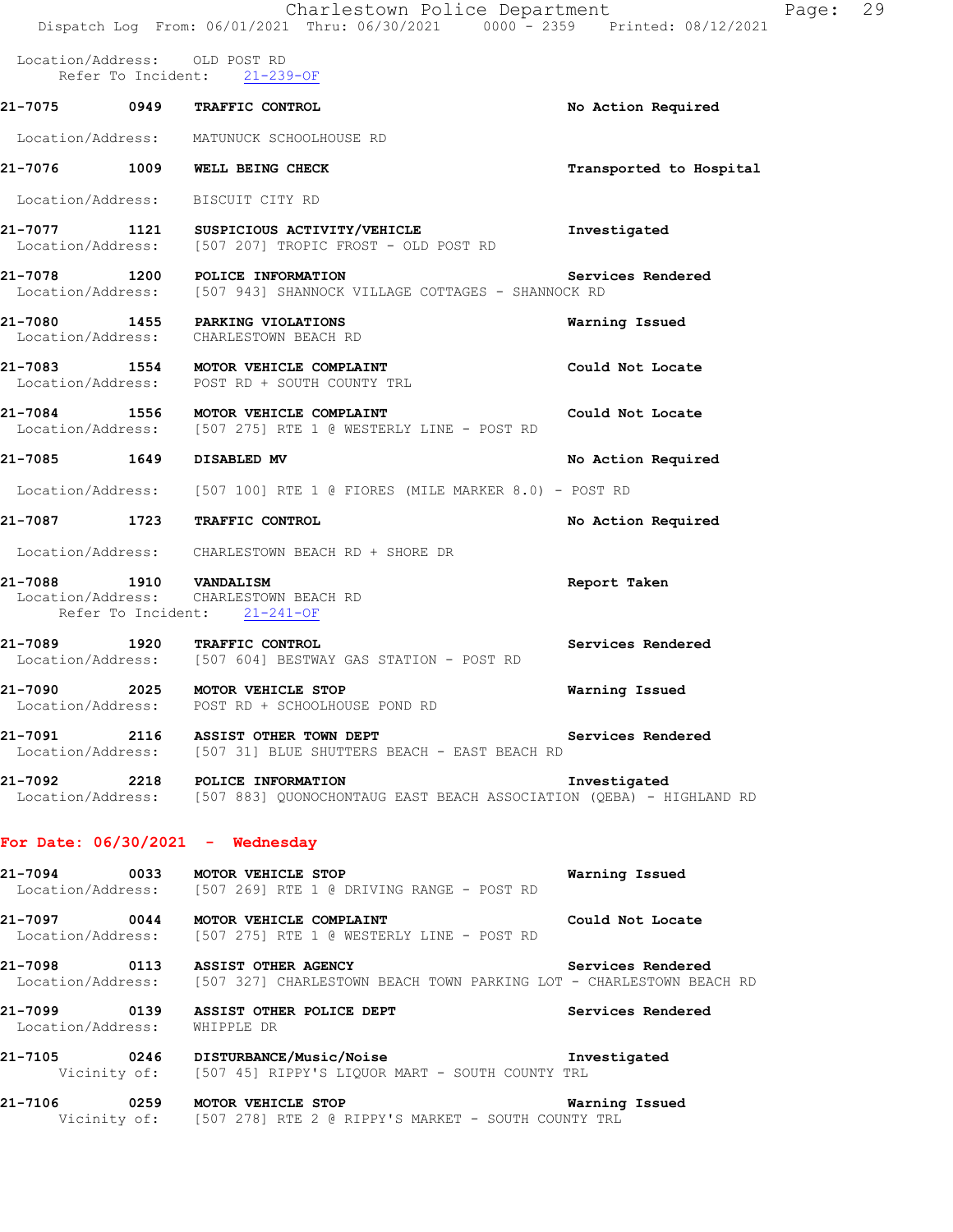| Location/Address: OLD POST RD                                | 21-7108 0802 FOLLOW-UP INVESTIGATION                                                                                             | Investigated                  |
|--------------------------------------------------------------|----------------------------------------------------------------------------------------------------------------------------------|-------------------------------|
|                                                              | 21-7110 0940 TRAFFIC CONTROL<br>Location/Address: EAST BEACH RD                                                                  | Services Rendered             |
| 21-7111 0942 DISABLED MV                                     |                                                                                                                                  | No Action Required            |
|                                                              | Location/Address: SOUTH COUNTY TRL                                                                                               |                               |
| 21-7113 0951 DISABLED MV                                     | Location/Address: [507 208] HITCHING POST - POST RD                                                                              | Unfounded                     |
|                                                              | 21-7114 0952 TRAFFIC CONTROL Services R<br>Location/Address: [507 318] EAST BEACH STATE PARKING LOT - EAST BEACH RD              | Services Rendered             |
|                                                              | 21-7117 1027 WELL BEING CHECK<br>Location/Address: TIMBER RIDGE RD                                                               | Services Rendered             |
|                                                              | 21-7118 1031 ANIMAL COMPLAINT<br>Location/Address: [507 275] RTE 1 @ WESTERLY LINE - POST RD                                     | Services Rendered             |
| Location/Address: EAST BEACH RD                              | 21-7119 1034 FOLLOW-UP INVESTIGATION                                                                                             | Services Rendered             |
|                                                              | 21-7120 1038 ROAD HAZARD/OBSTRUCTION Services Rendered<br>Location/Address: [507 219] SHELTER COVE MARINA - CHARLESTOWN BEACH RD |                               |
| 21-7121 1204 DISABLED MV                                     | Location/Address: [507 266] RTE 1 @ WILLOWS - POST RD                                                                            | Investigated                  |
|                                                              | 21-7123 1252 TRAFFIC CONTROL                                                                                                     | No Action Required            |
|                                                              | Location/Address: KING'S FACTORY RD + NOKA LN                                                                                    |                               |
|                                                              | 21-7124 1300 MOTOR VEHICLE STOP<br>Location/Address: WILDFLOWER RD + FOSTER DR                                                   | Warning Issued                |
|                                                              | 21-7127 1308 TRAFFIC CONTROL<br>Location/Address: PROSSER TRL                                                                    | Warning Issued                |
|                                                              | 21-7128 1311 TRAFFIC CONTROL<br>Location/Address: CHARLESTOWN BEACH RD                                                           | Services Rendered             |
|                                                              | 21-7129 1358 TRAFFIC CONTROL<br>Location/Address: CHARLESTOWN BEACH RD                                                           | Services Rendered             |
|                                                              | 21-7130 1444 POLICE INFORMATION                                                                                                  | Taken/Refered to Other Agency |
| Location/Address: KENDALL CT                                 |                                                                                                                                  |                               |
|                                                              | 21-7131 1515 MOTOR VEHICLE COMPLAINT<br>Location/Address: POST RD + KING'S FACTORY RD                                            | Could Not Locate              |
| 21-7133 1534 THREATS<br>Location/Address: LAURI DR           | Refer To Incident: 21-242-OF                                                                                                     | Report Taken                  |
|                                                              | 21-7134 1554 MOTOR VEHICLE STOP<br>Location/Address: [507 266] RTE 1 @ WILLOWS - POST RD                                         | Warning Issued                |
|                                                              | 21-7135 1554 PARKING VIOLATIONS<br>Location/Address: [507 44] KINGSTON PIZZA - OLD POST RD                                       | Warning Issued                |
| 21-7136 1601                                                 | MOTOR VEHICLE STOP<br>Location/Address: [507 283] RTE 2 @ GIFT BARN - SOUTH COUNTY TRL                                           | Warning Issued                |
| 21-7139 1715 OFFICER WANTED<br>Location/Address: OLD POST RD |                                                                                                                                  | Investigated                  |
| 21-7140                                                      | 1803 DIS CONDUCT / FIGHT                                                                                                         | Investigated                  |